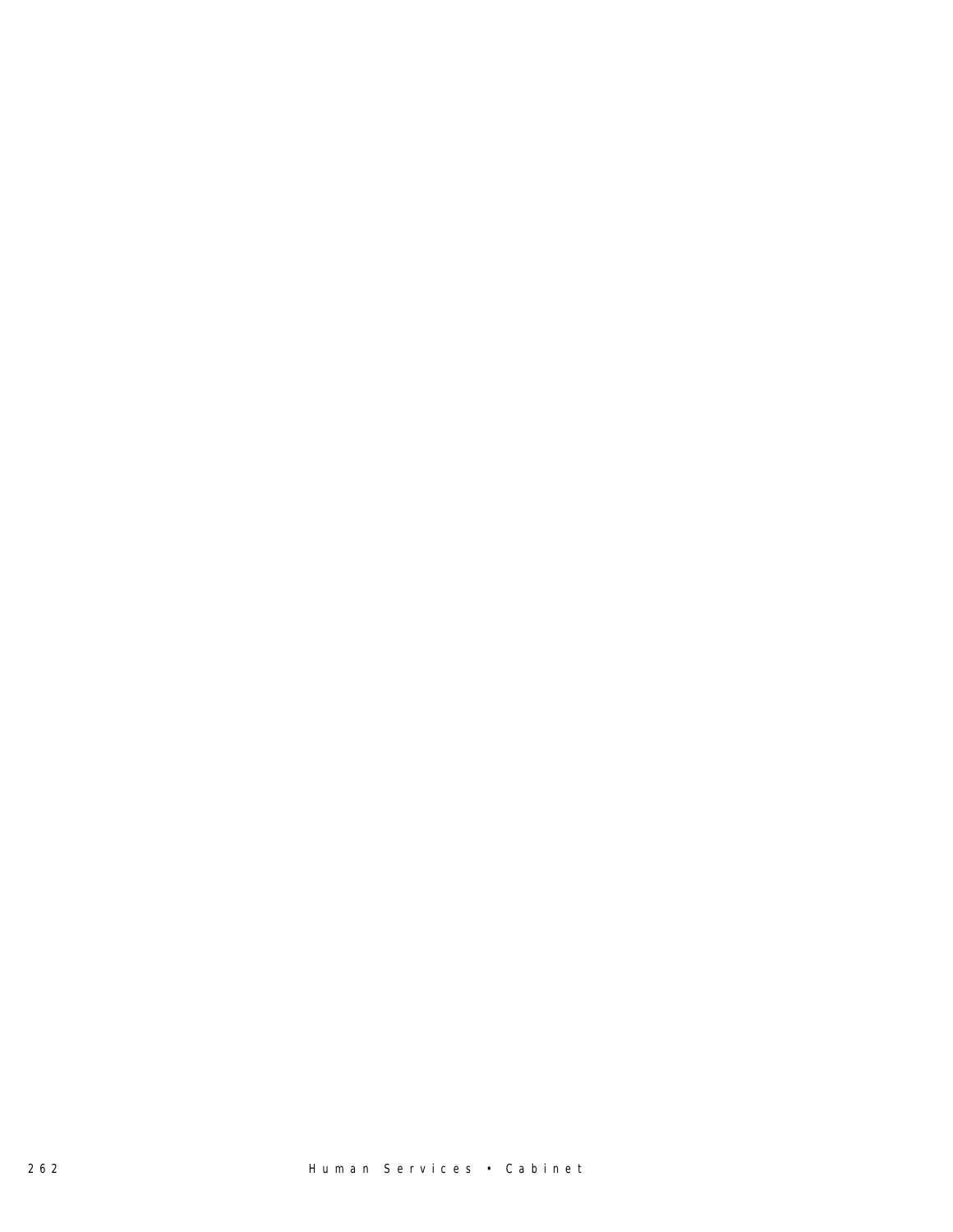### Human Services

### *Daphne Griffin, Chief of Human Services*

#### *Cabinet Mission*

The Human Services Cabinet is committed to promoting the health and well-being of the City's residents. The provision of social, recreational, and support services to city residents, particularly the homeless, women, the elderly, youth, and veterans, will be coordinated and made available in a customer-friendly and culturally sensitive manner. The Cabinet enforces all antidiscrimination laws and protections under the jurisdiction of the City, and advocates for the advancement of policies and legislation to address the needs of individuals and groups within the City.

| <b>Operating Budget</b>            | Program Name                                    | Total Actual '10 | <b>Total Actual '11</b> | Total Approp '12     | <b>Total Budget '13</b> |
|------------------------------------|-------------------------------------------------|------------------|-------------------------|----------------------|-------------------------|
|                                    | Boston Centers for Youth & Families             | 21,811,327       | 21,382,934              | 21,800,075           | 22,702,299              |
|                                    | Civil Rights                                    | 315,115          | 318,358                 | 125,996              | 125,996                 |
|                                    | <b>Commission for Persons With Disabilities</b> | 0                |                         | 315,438              | 343,579                 |
|                                    | <b>Elderly Commission</b>                       | 2,846,291        | 2,818,100               | 2,798,645            | 2,886,513               |
|                                    | <b>Emergency Shelter Commission</b>             | 565,479          | 0                       | 0                    | $\left( \right)$        |
|                                    | Veterans' Services Department                   | 4,807,931        | 5,176,247               | 5.537.779            | 5,534,052               |
|                                    | <b>Women's Commission</b><br>Youth Fund         | 158,318          | 157,998                 | 159,557              | 161,091                 |
|                                    |                                                 | 4,636,922        | 4,637,151               | 4,639,186            | 4,639,187               |
|                                    | Total                                           | 35,141,383       | 34,490,788              | 35,376,676           | 36,392,717              |
| Capital Budget Expenditures        |                                                 | Actual '10       | Actual '11              | <b>Estimated '12</b> | Projected '13           |
|                                    | Boston Centers for Youth & Families             | 4,473,446        | 7,921,567               | 6,825,269            | 8,630,606               |
|                                    | <b>Total</b>                                    | 4,473,446        | 7,921,567               | 6,825,269            | 8,630,606               |
| <b>External Funds Expenditures</b> |                                                 | Total Actual '10 | Total Actual '11        | Total Approp '12     | <b>Total Budget '13</b> |
|                                    | Boston Centers for Youth & Families             | 834,169          | 945,708                 | 1,169,845            | 1,152,943               |
|                                    | Civil Rights                                    | 496,737          | 408,422                 | 493,875              | 724,874                 |
|                                    | <b>Elderly Commission</b>                       | 6,275,384        | 6,318,528               | 6,436,746            | 6,736,283               |
|                                    | <b>Emergency Shelter Commission</b>             | 20,131           | 9,288                   | 0                    |                         |
|                                    | Youth Fund                                      | 2,269,053        | 949,588                 | 1,256,113            | 1,262,677               |
|                                    | <b>Total</b>                                    | 9,895,474        | 8,631,534               | 9,356,579            | 9,876,777               |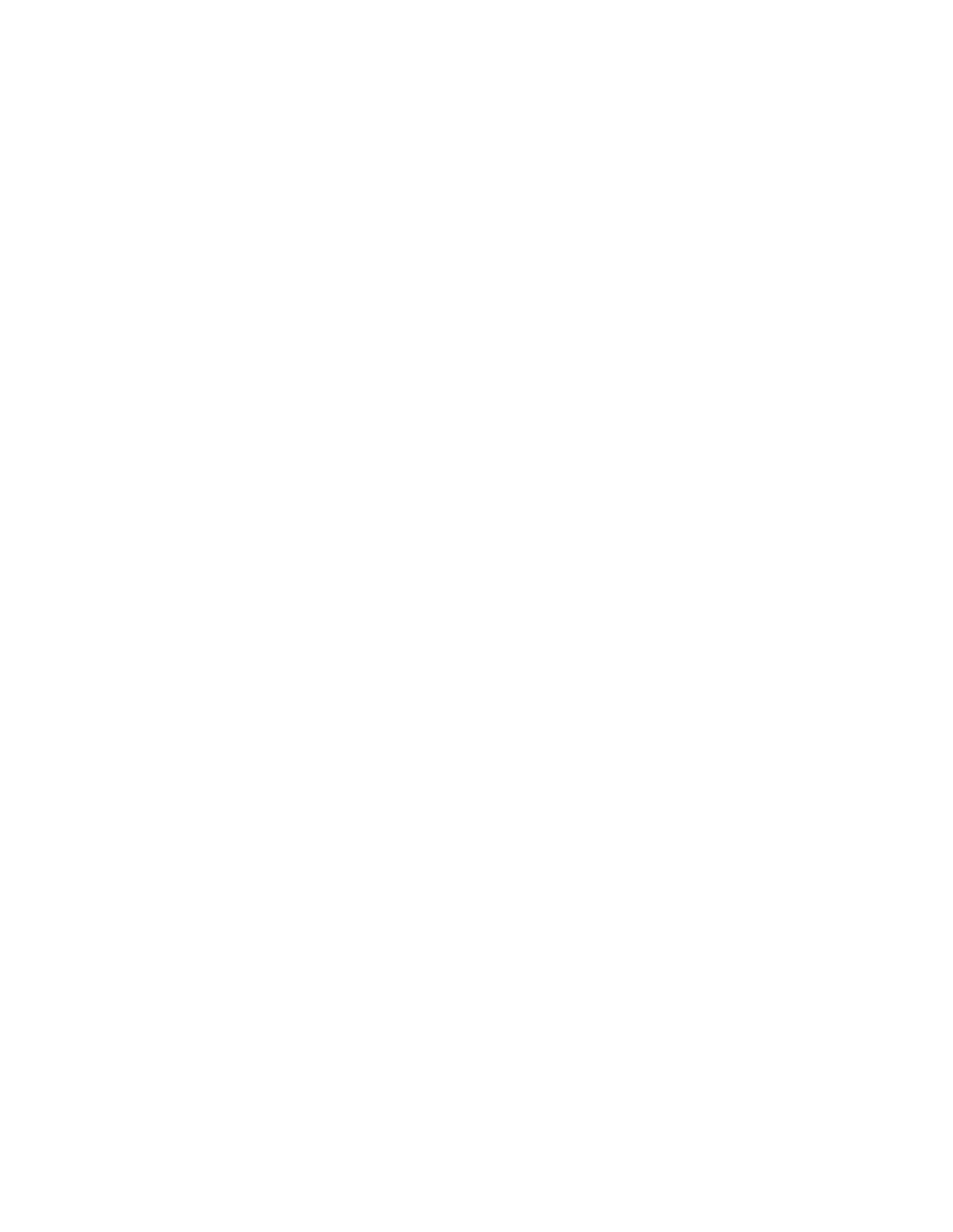# Boston Centers for Youth & Families Operating Budget

### *Daphne Griffin, Executive Director Appropriation: 385*

### *Department Mission*

The mission of Boston Centers for Youth & Families (BCYF) is to enhance the quality of life for Boston residents by partnering with community center councils, agencies and businesses to support children, youth, individuals and families. BCYF accomplishes its mission through a wide range of comprehensive programs and services according to neighborhood needs.

### *FY13 Performance Strategies*

- To provide outreach, intervention, support, and referral services for youth.
- To provide safe and accessible facilities that are neighborhood hubs for information, activities, and services.
- To support health and wellness through community center sports, fitness, and recreation programming.

| <b>Operating Budget</b>      | Program Name                                 | Total Actual '10 | <b>Total Actual '11</b> | <b>Total Approp '12</b> | <b>Total Budget '13</b> |
|------------------------------|----------------------------------------------|------------------|-------------------------|-------------------------|-------------------------|
|                              | <b>Administrative Services</b>               | 12,217,798       | 11,884,746              | 11,678,989              | 12,139,418              |
|                              | Sports & Recreation                          | 4.150.397        | 4.119.516               | 4.353.142               | 4,767,683               |
|                              | Youth & Family Services                      | 3,011,588        | 3,143,791               | 3,233,781               | 3,280,349               |
|                              | Child Care & Out-of-School                   | 2,431,544        | 2,234,881               | 2,534,163               | 2,514,849               |
|                              | <b>Total</b>                                 | 21,811,327       | 21,382,934              | 21,800,075              | 22,702,299              |
| <b>External Funds Budget</b> | <b>Fund Name</b>                             | Total Actual '10 | <b>Total Actual '11</b> | <b>Total Approp '12</b> | Total Budget '13        |
|                              | ARRA - Strengthening Communities             | 2,180            | 168,146                 | 136,474                 | $\left( \right)$        |
|                              | ARRA - Summer Jobs Program                   | 63,844           | $\Omega$                | $\Omega$                | $\Omega$                |
|                              | Center Based Daycare Program                 | 346.061          | 283.175                 | 236,708                 | 278,966                 |
|                              | Child & Adult Care Food                      | 51,682           | 14,870                  | 62,634                  | 53,000                  |
|                              | City Hall Child Care                         | 370,402          | 397,137                 | 569,153                 | 544,887                 |
|                              | Safe & Successful Youth Initiative Program   | 0                | $\Omega$                | 0                       | 159,999                 |
|                              | <b>Street Safe Boston</b>                    | 0                | 15,000                  | 0                       |                         |
|                              | Tiny Tots Program                            | $\Omega$         | 67,379                  | 164,876                 | 116,091                 |
|                              | <b>Total</b>                                 | 834,169          | 945,707                 | 1,169,845               | 1,152,943               |
| <b>Operating Budget</b>      |                                              | Actual '10       | Actual '11              | Approp '12              | <b>Budget '13</b>       |
|                              | <b>Personnel Services</b>                    | 18,458,878       | 17,966,546              | 18,223,546              | 18,764,751              |
|                              | Non Personnel                                | 3,352,449        | 3,416,388               | 3,576,529               | 3,937,548               |
|                              | <b>Total</b>                                 | 21,811,327       | 21,382,934              | 21,800,075              | 22,702,299              |
|                              | Services • Boston Centers for Youth<br>Human |                  | &                       | Families                | 2 6 5                   |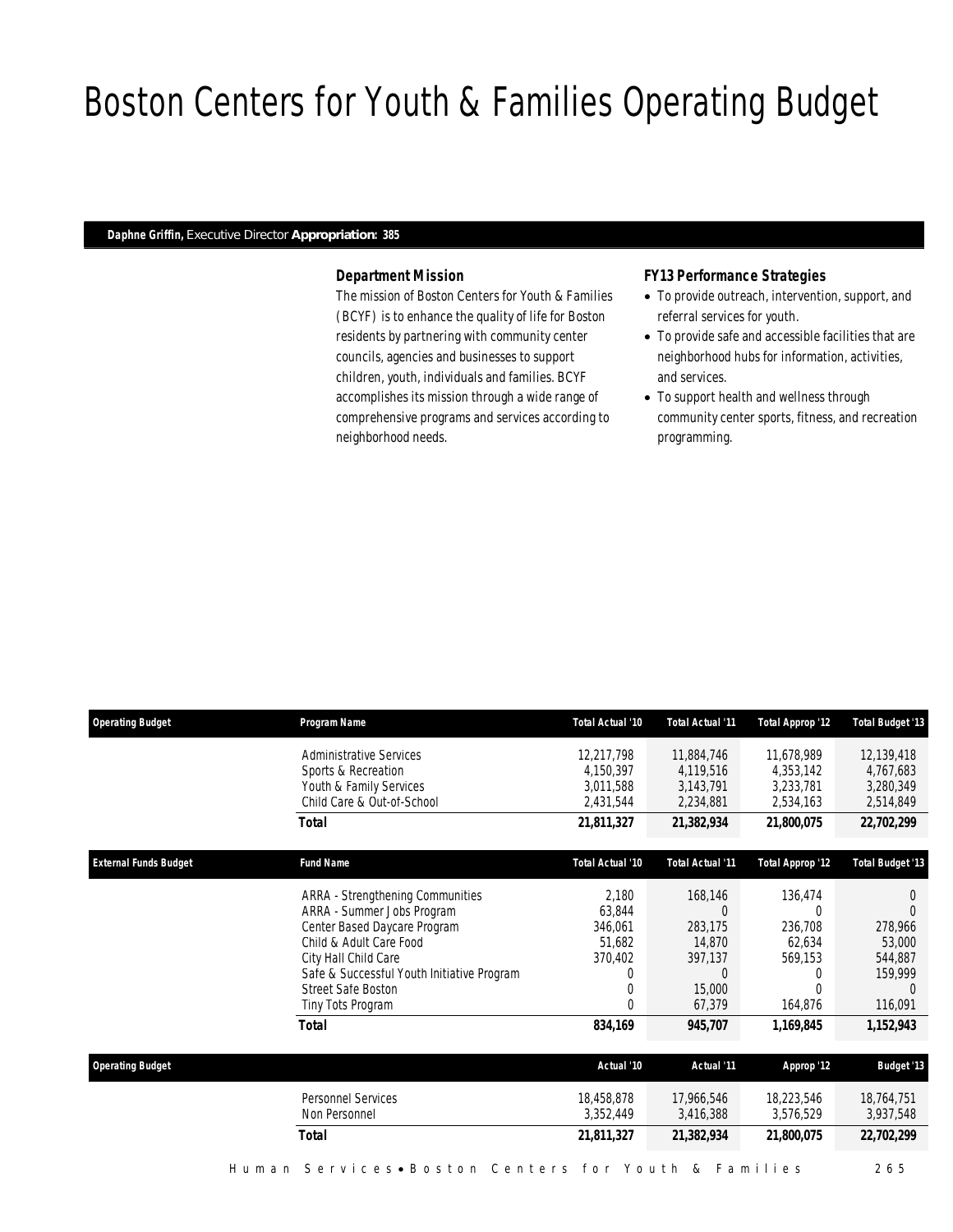### Boston Centers for Youth & Families Operating Budget



### *Authorizing Statutes*

• Community School Program, CBC Ord. §§ 8-1-8-

1.4.

Site Councils & Community

### *Description of Services*

Boston Centers for Youth & Families (BCYF) provides accessible programs, services and resources for Boston residents of all ages through its facilities, pools and one beach. BCYF community centers offer programming for all ages that includes childcare, after-school, alternative education, computer instruction, preschool, youth leadership and skill development programs, adult education, senior programs, Camp Joy, sports, fitness and recreation and the Streetworker program. BCYF collaborates with other City departments and community partners, including community center local site councils, to enhance the provision of service and leverage additional resources to better serve Boston's children, youth and families.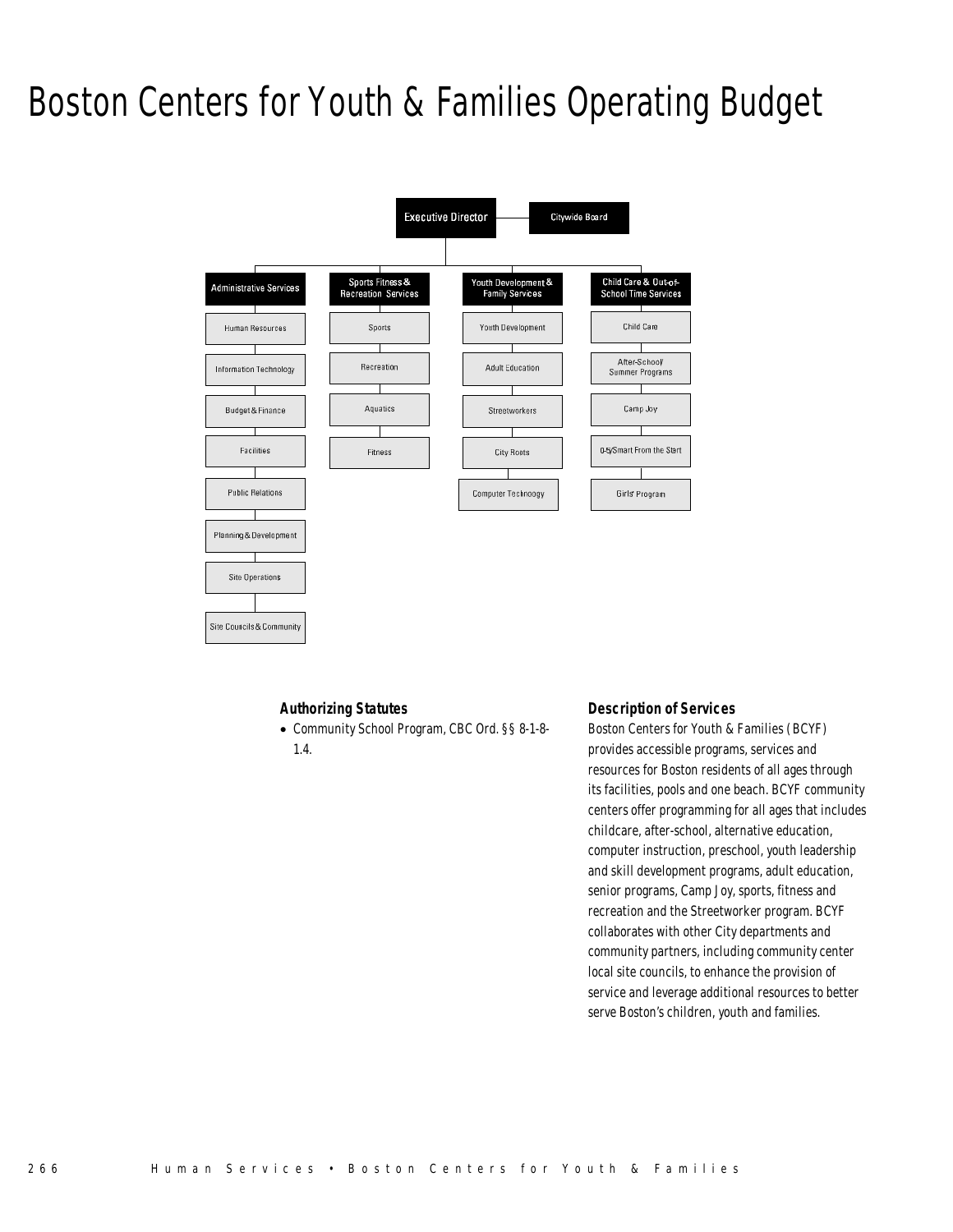# Department History

| <b>Personnel Services</b>                                                                                                                                                                                                                                                                            | FY10 Expenditure                                                                       | FY11 Expenditure                                                                                 | FY12 Appropriation                                                                                               | FY13 Adopted                                                                                           | Inc/Dec 12 vs 13                                                                                                                |
|------------------------------------------------------------------------------------------------------------------------------------------------------------------------------------------------------------------------------------------------------------------------------------------------------|----------------------------------------------------------------------------------------|--------------------------------------------------------------------------------------------------|------------------------------------------------------------------------------------------------------------------|--------------------------------------------------------------------------------------------------------|---------------------------------------------------------------------------------------------------------------------------------|
| 51000 Permanent Employees<br>51100 Emergency Employees<br>51200 Overtime<br>51600 Unemployment Compensation<br>51700 Workers' Compensation<br><b>Total Personnel Services</b>                                                                                                                        | 17,626,257<br>354,777<br>163,959<br>269,557<br>44,328<br>18,458,878                    | 17,119,456<br>425,584<br>129,677<br>250,395<br>41,434<br>17,966,546                              | 17,493,878<br>481,116<br>103,552<br>100,000<br>45,000<br>18,223,546                                              | 18,028,717<br>487,482<br>103,552<br>100,000<br>45,000<br>18,764,751                                    | 534,839<br>6,366<br>$\Omega$<br>$\overline{0}$<br>$\Omega$<br>541,205                                                           |
| <b>Contractual Services</b>                                                                                                                                                                                                                                                                          | FY10 Expenditure                                                                       | FY11 Expenditure                                                                                 | FY12 Appropriation                                                                                               | FY13 Adopted                                                                                           | Inc/Dec 12 vs 13                                                                                                                |
| 52100 Communications<br>52200 Utilities<br>52400 Snow Removal<br>52500 Garbage/Waste Removal<br>52600 Repairs Buildings & Structures<br>52700 Repairs & Service of Equipment<br>52800 Transportation of Persons<br>52900 Contracted Services<br><b>Total Contractual Services</b>                    | 263,669<br>1,419,277<br>0<br>2,700<br>0<br>74,674<br>250,021<br>1,169,773<br>3,180,114 | 324,153<br>1,338,726<br>0<br>3,600<br>0<br>84,267<br>189,041<br>1,268,302<br>3,208,089           | 265,300<br>1,687,880<br>$\overline{0}$<br>3,600<br>$\overline{0}$<br>55,000<br>251,440<br>1,050,748<br>3,313,968 | 292,300<br>1,553,792<br>$\mathbf 0$<br>3,600<br>275,000<br>55,000<br>273,940<br>1,100,748<br>3,554,380 | 27,000<br>$-134,088$<br>$\mathbf{0}$<br>$\Omega$<br>275,000<br>$\Omega$<br>22,500<br>50,000<br>240,412                          |
| <b>Supplies &amp; Materials</b>                                                                                                                                                                                                                                                                      | FY10 Expenditure                                                                       | FY11 Expenditure                                                                                 | FY12 Appropriation                                                                                               | FY13 Adopted                                                                                           | Inc/Dec 12 vs 13                                                                                                                |
| 53000 Auto Energy Supplies<br>53200 Food Supplies<br>53400 Custodial Supplies<br>53500 Med, Dental, & Hosp Supply<br>53600 Office Supplies and Materials<br>53700 Clothing Allowance<br>53800 Educational Supplies & Mat<br>53900 Misc Supplies & Materials<br><b>Total Supplies &amp; Materials</b> | 26,934<br>3,125<br>41,984<br>759<br>17,687<br>0<br>$\overline{0}$<br>21,937<br>112,426 | 36,351<br>3,120<br>26,919<br>596<br>18,881<br>$\mathbf 0$<br>$\overline{0}$<br>28,115<br>113,982 | 38,701<br>3,000<br>27,000<br>1,600<br>19,580<br>$\theta$<br>$\overline{0}$<br>29,000<br>118,881                  | 39,380<br>3,000<br>27,000<br>1,600<br>19,580<br>0<br>$\Omega$<br>29,000<br>119,560                     | 679<br>$\boldsymbol{0}$<br>$\mathbf{0}$<br>$\overline{0}$<br>$\mathbf 0$<br>$\mathbf{0}$<br>$\mathbf{0}$<br>$\mathbf{0}$<br>679 |
| <b>Current Chgs &amp; Oblig</b>                                                                                                                                                                                                                                                                      | FY10 Expenditure                                                                       | FY11 Expenditure                                                                                 | FY12 Appropriation                                                                                               | FY13 Adopted                                                                                           | Inc/Dec 12 vs 13                                                                                                                |
| 54300 Workers' Comp Medical<br>54400 Legal Liabilities<br>54500 Aid To Veterans<br>54600 Current Charges H&I<br>54700 Indemnification<br>54900 Other Current Charges<br>Total Current Chgs & Oblig                                                                                                   | 25,145<br>1,985<br>0<br>$\overline{0}$<br>$\Omega$<br>15,826<br>42,956                 | 10,389<br>477<br>0<br>$\overline{0}$<br>$\theta$<br>58,726<br>69,592                             | $\bf 0$<br>29,758<br>0<br>$\overline{0}$<br>$\Omega$<br>103,567<br>133,325                                       | $\boldsymbol{0}$<br>25,052<br>$\mathbf 0$<br>$\mathbf 0$<br>$\Omega$<br>103,567<br>128,619             | $\overline{0}$<br>$-4,706$<br>$\mathbf{0}$<br>$\overline{0}$<br>0<br>$\Omega$<br>$-4,706$                                       |
| Equipment                                                                                                                                                                                                                                                                                            | FY10 Expenditure                                                                       | FY11 Expenditure                                                                                 | FY12 Appropriation                                                                                               | FY13 Adopted                                                                                           | Inc/Dec 12 vs 13                                                                                                                |
| 55000 Automotive Equipment<br>55400 Lease/Purchase<br>55600 Office Furniture & Equipment<br>55900 Misc Equipment<br><b>Total Equipment</b>                                                                                                                                                           | $\boldsymbol{0}$<br>7,245<br>3,208<br>6,500<br>16,953                                  | $\mathbf 0$<br>7,264<br>10,413<br>7,048<br>24,725                                                | $\boldsymbol{0}$<br>7,155<br>$\theta$<br>3,200<br>10,355                                                         | $\boldsymbol{0}$<br>131,789<br>0<br>3,200<br>134,989                                                   | $\mathbf 0$<br>124,634<br>$\theta$<br>$\theta$<br>124,634                                                                       |
| <b>Other</b>                                                                                                                                                                                                                                                                                         | FY10 Expenditure                                                                       | FY11 Expenditure                                                                                 | FY12 Appropriation                                                                                               | FY13 Adopted                                                                                           | Inc/Dec 12 vs 13                                                                                                                |
| 56200 Special Appropriation<br>57200 Structures & Improvements<br>58000 Land & Non-Structure<br><b>Total Other</b>                                                                                                                                                                                   | $\boldsymbol{0}$<br>0<br>0<br>0                                                        | $\boldsymbol{0}$<br>$\mathbf 0$<br>0<br>0                                                        | $\theta$<br>$\theta$<br>$\mathbf 0$<br>$\bf{0}$                                                                  | 0<br>0<br>$\mathbf 0$<br>0                                                                             | 0<br>0<br>0<br>0                                                                                                                |
| <b>Grand Total</b>                                                                                                                                                                                                                                                                                   | 21,811,327                                                                             | 21,382,934                                                                                       | 21,800,075                                                                                                       | 22,702,299                                                                                             | 902,224                                                                                                                         |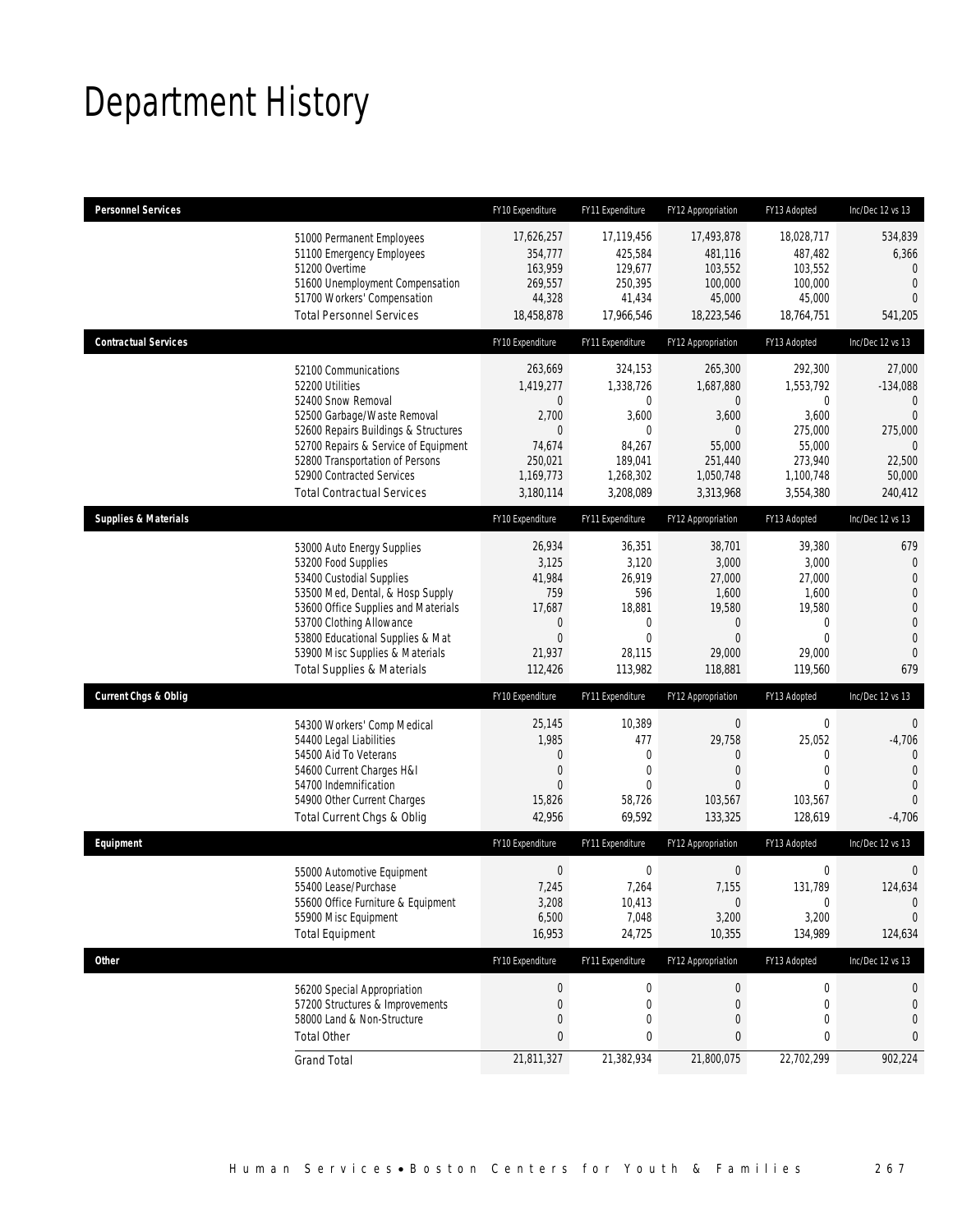# Department Personnel

| Title                            | Code            | Union Grade | Position | FY13 Salary | Title                                | Union<br>Code   | Grade     | Position | FY13 Salary  |
|----------------------------------|-----------------|-------------|----------|-------------|--------------------------------------|-----------------|-----------|----------|--------------|
|                                  |                 |             |          |             |                                      |                 |           |          |              |
| Admin Assistant                  | AFE             | 15          | 2.00     | 111,557     | Lifequard II                         | SU <sub>5</sub> | 05        | 18.00    | 606,100      |
| Admin Assistant                  | MY <sub>0</sub> | 05          | 1.00     | 48,892      | Maint Worker/Custodian               | SU <sub>5</sub> | 06        | 18.00    | 709,056      |
| Admin Coordinator                | SE <sub>2</sub> | 08          | 28.00    | 2,293,627   | MaintWkr/Custodian                   | SU <sub>5</sub> | 06        | 1.00     | 40,559       |
| Admin Teacher                    | SU <sub>5</sub> | 13          | 1.00     | 53,320      | Network Administrator                | SE <sub>2</sub> | 08        | 1.00     | 86,844       |
| <b>Aquatics Manager</b>          | SE <sub>2</sub> | 05          | 2.00     | 128,175     | <b>Office Assistant</b>              | SU <sub>5</sub> | 06        | 5.00     | 202,793      |
| Associate Director               | <b>MYN</b>      | <b>NG</b>   | 1.00     | 76,209      | Payroll Clerk                        | SU <sub>5</sub> | 13        | 2.00     | 106,640      |
| Asst Dir of Program Coordination | MY <sub>0</sub> | 08          | 1.00     | 50,448      | Personnel Officer                    | SE <sub>2</sub> | 07        | 1.00     | 73,985       |
| Asst Pool Manager                | SE <sub>2</sub> | 03          | 3.00     | 148,505     | Pool Manager                         | SE <sub>2</sub> | 04        | 4.00     | 233,164      |
| <b>Athletic Assistant</b>        | SU <sub>5</sub> | 04          | 26.00    | 891,480     | Prin Admin Assistant                 | SE <sub>1</sub> | 06        | 2.00     | 144,628      |
| <b>Athletic Director</b>         | SU <sub>5</sub> | 07          | 29.00    | 1,206,018   | Pri Manager                          | MY <sub>0</sub> | 08        | 1.00     | 64,183       |
| Bookkeeper                       | SU <sub>5</sub> | 10          | 1.00     | 47,420      | Program Administrator                | EXM             | <b>NG</b> | 1.00     | 82,001       |
| <b>Building Asst</b>             | SU <sub>5</sub> | 03          | 11.00    | 384,513     | Program Assistant I                  | SU <sub>5</sub> | 03        | 4.00     | 142,579      |
| <b>Building Manager</b>          | SU <sub>5</sub> | 07          | 13.00    | 545,850     | Program Assistant II                 | SU <sub>5</sub> | 04        | 1.00     | 37,510       |
| <b>Chief Admin Asst</b>          | MY <sub>0</sub> | 08          | 1.00     | 69,732      | Program Assistant II                 | SU <sub>5</sub> | 05        | 1.00     | 40,069       |
| <b>Chief of Human Services</b>   | CDH             | <b>NG</b>   | 1.00     | 120,330     | Program Manager                      | SE <sub>2</sub> | 06        | 7.00     | 505,327      |
| Computer Instructor              | SU <sub>5</sub> | 14          | 10.00    | 537,336     | Program Supervisor                   | SE <sub>2</sub> | 04        | 27.00    | 1,548,082    |
| Dep Dir Human Services           | <b>MYO</b>      | 11          | 1.00     | 86,285      | Receptionist                         | SU <sub>5</sub> | 03        | 1.00     | 33,812       |
| Director of Programming          | <b>MYN</b>      | <b>NG</b>   | 1.00     | 89,625      | Recreation Supervisor I              | SU <sub>5</sub> | 15        | 1.00     | 58,161       |
| Director                         | <b>MYN</b>      | <b>NG</b>   | 1.00     | 84,691      | Resources Development Manager        | SE <sub>2</sub> | 05        | 3.00     | 133,953      |
| <b>Director</b>                  | SU <sub>5</sub> | 13          | 1.00     | 53,320      | Spec Assistant                       | <b>MYN</b>      | <b>NG</b> | 1.00     | 76,223       |
| Director of Youth Services       | MY <sub>0</sub> | 13          | 1.00     | 77,354      | Spec Asst to Chief of Human Services | <b>MYN</b>      | <b>NG</b> | 1.00     | 56,888       |
| Director of Operations           | <b>MYN</b>      | <b>NG</b>   | 1.00     | 82,485      | Special Assistant for CCBP           | MY <sub>0</sub> | 12        | 1.00     | 89,597       |
| <b>Elderly Service Worker</b>    | SU <sub>5</sub> | 07          | 1.00     | 42,174      | Special Assistant II                 | MY <sub>0</sub> | 11        | 3.00     | 251,966      |
| <b>Exec Assistant</b>            | <b>EXM</b>      | <b>NG</b>   | 1.00     | 92,255      | Special Assistant I (CC)             | SE <sub>2</sub> | 05        | 4.00     | 265,430      |
| <b>Exec Assistant</b>            | SE <sub>2</sub> | 06          | 5.00     | 338,173     | Sr Streetworker                      | SU <sub>5</sub> | 11        | 4.00     | 190,379      |
| <b>Exec Director</b>             | CDH             | NG          | 1.00     | 100,275     | Staff Assistant                      | SU <sub>5</sub> | 10        | 21.00    | 931,670      |
| <b>Exec Sec</b>                  | SE1             | 08          | 1.00     | 86,844      | Staff Assistant I                    | <b>MYO</b>      | 05        | 1.00     | 48,110       |
| <b>Executive Assistant</b>       | <b>MYO</b>      | 07          | 2.00     | 109,509     | <b>Staff Assistant</b>               | MY <sub>0</sub> | 05        | 2.00     | 90,451       |
| <b>Facilities Manager</b>        | SE <sub>2</sub> | 07          | 1.00     | 79,459      | Streetworkers                        | SU <sub>5</sub> | 09        | 26.00    | 1,043,196    |
| <b>GED Tester</b>                | SU <sub>5</sub> | 13          | 1.00     | 52,814      | Supervisor Athletic Facilities       | SE <sub>1</sub> | 07        | 1.00     | 79,458       |
| <b>Grants Manager</b>            | SE <sub>2</sub> | 07          | 2.00     | 158,918     | Teacher I                            | SU <sub>5</sub> | 08        | 3.00     | 131,565      |
| Head Lifeguard                   | SU <sub>5</sub> | 07          | 2.00     | 74,262      | <b>Technology Specialist</b>         | SU <sub>5</sub> | 13        | 1.00     | 53,320       |
| <b>Head Storekeeper</b>          | AFG             | 14          | 1.00     | 45,394      | Unit Manager                         | SE <sub>2</sub> | 07        | 2.00     | 158,918      |
| <b>Head Teacher</b>              | SU <sub>5</sub> | 11          | 1.00     | 49,310      | Unit Manager-Youth Services          | SE <sub>2</sub> | 07        | 1.00     | 61,906       |
| Lead Teacher                     | SU <sub>5</sub> | 10          | 1.00     | 46,520      | Youth Advocate                       | SU <sub>5</sub> | $08\,$    | 8.00     | 326,128      |
| Lifeguard                        | SU <sub>5</sub> | 04          | 24.00    | 777,890     | Youth Worker                         | SU <sub>5</sub> | 08        | 34.00    | 1,386,710    |
|                                  |                 |             |          |             | <b>Total</b>                         |                 |           | 394      | 19,332,326   |
|                                  |                 |             |          |             | <b>Adjustments</b>                   |                 |           |          |              |
|                                  |                 |             |          |             | <b>Differential Payments</b>         |                 |           |          | $\mathbf{0}$ |

| <b>FY13 Total Request</b> | 18,028,717 |
|---------------------------|------------|
| Salary Savings            | 1,216,510  |
| Chargebacks               | $-255,674$ |
| Other                     | 168,575    |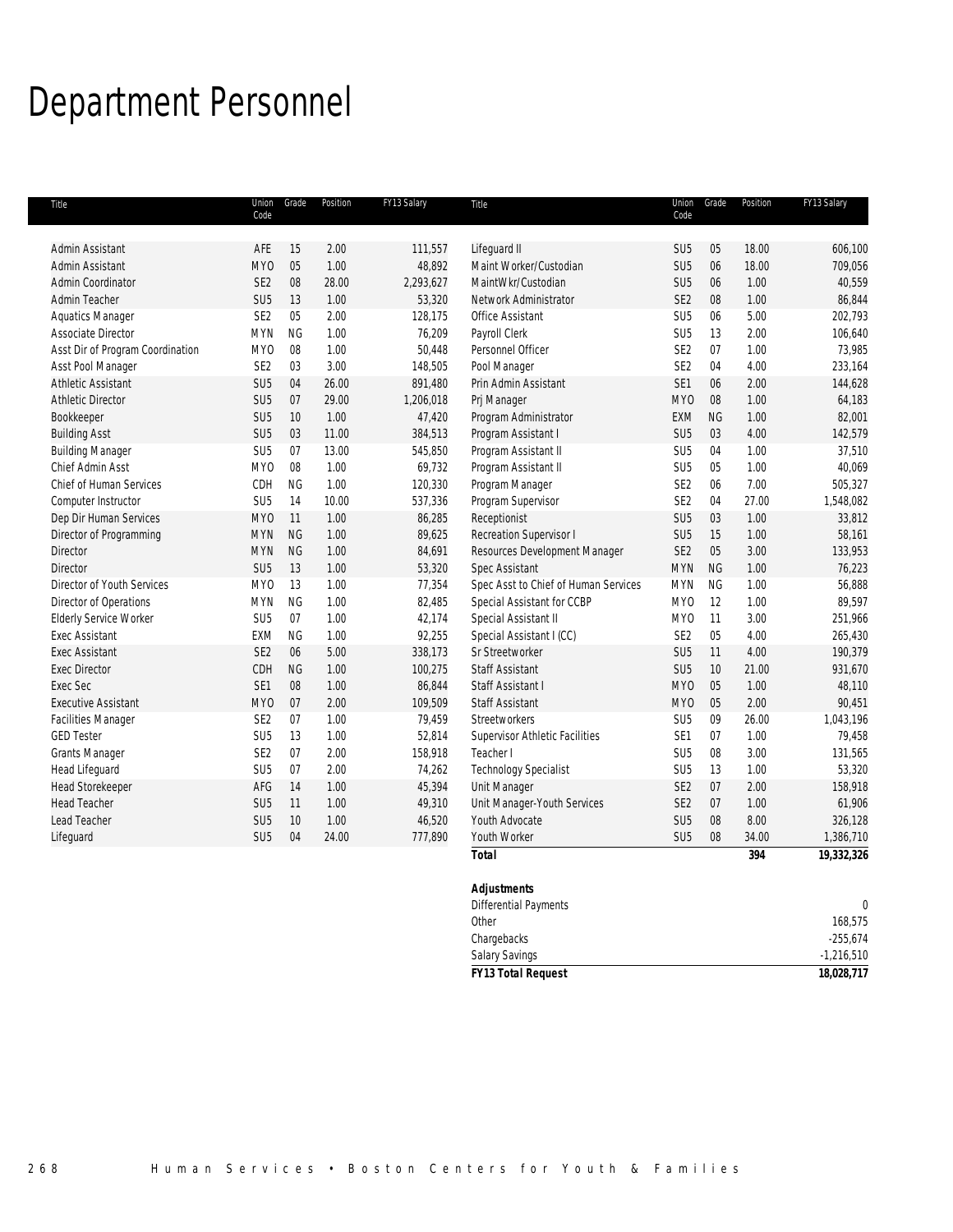# External Funds History

| <b>Personnel Services</b>       |                                                                                                                                                                                                                                                                                                            | FY10 Expenditure                                                                                                                                               | FY11 Expenditure                                                                                                            | FY12 Appropriation                                                                                                                               | FY13 Adopted                                                                                                                    | Inc/Dec 12 vs 13                                                                                                                           |
|---------------------------------|------------------------------------------------------------------------------------------------------------------------------------------------------------------------------------------------------------------------------------------------------------------------------------------------------------|----------------------------------------------------------------------------------------------------------------------------------------------------------------|-----------------------------------------------------------------------------------------------------------------------------|--------------------------------------------------------------------------------------------------------------------------------------------------|---------------------------------------------------------------------------------------------------------------------------------|--------------------------------------------------------------------------------------------------------------------------------------------|
|                                 | 51000 Permanent Employees<br>51100 Emergency Employees<br>51200 Overtime<br>51300 Part Time Employees<br>51400 Health Insurance<br>51500 Pension & Annunity<br>51600 Unemployment Compensation<br>51700 Workers' Compensation<br>51800 Indirect Costs<br>51900 Medicare<br><b>Total Personnel Services</b> | 600,659<br>$\boldsymbol{0}$<br>$\boldsymbol{0}$<br>$\mathbf{0}$<br>35,669<br>55,216<br>$\mathbf 0$<br>$\boldsymbol{0}$<br>$\boldsymbol{0}$<br>1,576<br>693,120 | 621,445<br>$\mathbf 0$<br>129<br>$\mathbf{0}$<br>36,404<br>47,142<br>0<br>$\mathbf 0$<br>$\overline{0}$<br>1,529<br>706,649 | 853,371<br>$\boldsymbol{0}$<br>$\mathbf{0}$<br>$\mathbf{0}$<br>19,053<br>59,418<br>$\mathbf 0$<br>$\boldsymbol{0}$<br>23,619<br>2,010<br>957,471 | 977,612<br>$\mathbf 0$<br>$\mathbf 0$<br>$\overline{0}$<br>18,885<br>58,867<br>0<br>$\mathbf 0$<br>13,888<br>1,992<br>1,071,244 | 124,240<br>$\overline{0}$<br>$\mathbf 0$<br>$\mathbf{0}$<br>$-168$<br>$-551$<br>$\theta$<br>$\overline{0}$<br>$-9,731$<br>$-18$<br>113,772 |
| <b>Contractual Services</b>     |                                                                                                                                                                                                                                                                                                            | FY10 Expenditure                                                                                                                                               | FY11 Expenditure                                                                                                            | FY12 Appropriation                                                                                                                               | FY13 Adopted                                                                                                                    | Inc/Dec 12 vs 13                                                                                                                           |
|                                 | 52100 Communications<br>52200 Utilities<br>52400 Snow Removal<br>52500 Garbage/Waste Removal<br>52600 Repairs Buildings & Structures<br>52700 Repairs & Service of Equipment<br>52800 Transportation of Persons<br>52900 Contracted Services<br><b>Total Contractual Services</b>                          | $\boldsymbol{0}$<br>$\boldsymbol{0}$<br>$\overline{0}$<br>$\overline{0}$<br>0<br>$\overline{0}$<br>2,580<br>124,629<br>127,209                                 | $\mathbf 0$<br>$\mathbf 0$<br>0<br>$\mathbf 0$<br>$\overline{0}$<br>$\mathbf{0}$<br>1,350<br>221,633<br>222,983             | $\boldsymbol{0}$<br>$\mathbf{0}$<br>$\overline{0}$<br>$\overline{0}$<br>$\mathbf{0}$<br>$\overline{0}$<br>3,300<br>188,674<br>191,974            | $\boldsymbol{0}$<br>$\mathbf 0$<br>$\mathbf{0}$<br>$\mathbf 0$<br>$\mathbf{0}$<br>$\mathbf{0}$<br>2,800<br>53,600<br>56,400     | $\mathbf 0$<br>$\mathbf{0}$<br>$\overline{0}$<br>$\overline{0}$<br>$\theta$<br>$\overline{0}$<br>$-500$<br>$-135,074$<br>$-135,574$        |
| <b>Supplies &amp; Materials</b> |                                                                                                                                                                                                                                                                                                            | FY10 Expenditure                                                                                                                                               | FY11 Expenditure                                                                                                            | FY12 Appropriation                                                                                                                               | FY13 Adopted                                                                                                                    | Inc/Dec 12 vs 13                                                                                                                           |
|                                 | 53000 Auto Energy Supplies<br>53200 Food Supplies<br>53400 Custodial Supplies<br>53500 Med, Dental, & Hosp Supply<br>53600 Office Supplies and Materials<br>53700 Clothing Allowance<br>53800 Educational Supplies & Mat<br>53900 Misc Supplies & Materials<br><b>Total Supplies &amp; Materials</b>       | $\boldsymbol{0}$<br>$\boldsymbol{0}$<br>31<br>288<br>794<br>$\theta$<br>$\boldsymbol{0}$<br>9,805<br>10,918                                                    | $\boldsymbol{0}$<br>$\mathbf 0$<br>332<br>669<br>917<br>$\mathbf 0$<br>$\overline{0}$<br>9,590<br>11,508                    | $\boldsymbol{0}$<br>400<br>$\mathbf{0}$<br>850<br>1,400<br>$\mathbf 0$<br>$\overline{0}$<br>9,000<br>11,650                                      | $\boldsymbol{0}$<br>400<br>400<br>600<br>1,300<br>$\mathbf 0$<br>$\mathbf{0}$<br>13,000<br>15,700                               | $\mathbf{0}$<br>$\mathbf{0}$<br>400<br>$-250$<br>$-100$<br>$\mathbf 0$<br>$\mathbf{0}$<br>4,000<br>4,050                                   |
| <b>Current Chgs &amp; Oblig</b> |                                                                                                                                                                                                                                                                                                            | FY10 Expenditure                                                                                                                                               | FY11 Expenditure                                                                                                            | FY12 Appropriation                                                                                                                               | FY13 Adopted                                                                                                                    | Inc/Dec 12 vs 13                                                                                                                           |
|                                 | 54300 Workers' Comp Medical<br>54400 Legal Liabilities<br>54600 Current Charges H&I<br>54700 Indemnification<br>54900 Other Current Charges<br>Total Current Chgs & Oblig                                                                                                                                  | $\boldsymbol{0}$<br>$\boldsymbol{0}$<br>0<br>$\mathbf{0}$<br>1,562<br>1,562                                                                                    | $\mathbf 0$<br>$\mathbf 0$<br>0<br>0<br>2,300<br>2,300                                                                      | $\boldsymbol{0}$<br>$\mathbf{0}$<br>$\mathbf{0}$<br>$\mathbf 0$<br>2,750<br>2,750                                                                | $\boldsymbol{0}$<br>$\mathbf 0$<br>$\mathbf{0}$<br>$\mathbf{0}$<br>2,600<br>2,600                                               | $\mathbf 0$<br>$\mathbf{0}$<br>$\overline{0}$<br>$\mathbf{0}$<br>$-150$<br>$-150$                                                          |
| Equipment                       |                                                                                                                                                                                                                                                                                                            | FY10 Expenditure                                                                                                                                               | FY11 Expenditure                                                                                                            | FY12 Appropriation                                                                                                                               | FY13 Adopted                                                                                                                    | Inc/Dec 12 vs 13                                                                                                                           |
|                                 | 55000 Automotive Equipment<br>55400 Lease/Purchase<br>55600 Office Furniture & Equipment<br>55900 Misc Equipment<br><b>Total Equipment</b>                                                                                                                                                                 | $\boldsymbol{0}$<br>$\boldsymbol{0}$<br>$\boldsymbol{0}$<br>1,360<br>1,360                                                                                     | $\boldsymbol{0}$<br>$\mathbf 0$<br>2,088<br>181<br>2,269                                                                    | $\boldsymbol{0}$<br>$\boldsymbol{0}$<br>$\boldsymbol{0}$<br>6,000<br>6,000                                                                       | $\boldsymbol{0}$<br>$\mathbf 0$<br>2,000<br>5,000<br>7,000                                                                      | $\boldsymbol{0}$<br>$\theta$<br>2,000<br>$-1,000$<br>1,000                                                                                 |
| Other                           |                                                                                                                                                                                                                                                                                                            | FY10 Expenditure                                                                                                                                               | FY11 Expenditure                                                                                                            | FY12 Appropriation                                                                                                                               | FY13 Adopted                                                                                                                    | Inc/Dec 12 vs 13                                                                                                                           |
|                                 | 56200 Special Appropriation<br>57200 Structures & Improvements<br>58000 Land & Non-Structure<br><b>Total Other</b>                                                                                                                                                                                         | $\boldsymbol{0}$<br>$\boldsymbol{0}$<br>$\boldsymbol{0}$<br>$\mathbf{0}$                                                                                       | $\boldsymbol{0}$<br>$\mathbf 0$<br>0<br>$\bf{0}$                                                                            | $\boldsymbol{0}$<br>$\boldsymbol{0}$<br>0<br>$\bf{0}$                                                                                            | $\boldsymbol{0}$<br>$\mathbf 0$<br>$\mathbf 0$<br>$\mathbf 0$                                                                   | 0<br>$\mathbf 0$<br>$\mathbf 0$<br>0                                                                                                       |
|                                 | <b>Grand Total</b>                                                                                                                                                                                                                                                                                         | 834,169                                                                                                                                                        | 945,709                                                                                                                     | 1,169,845                                                                                                                                        | 1,152,943                                                                                                                       | $-16,902$                                                                                                                                  |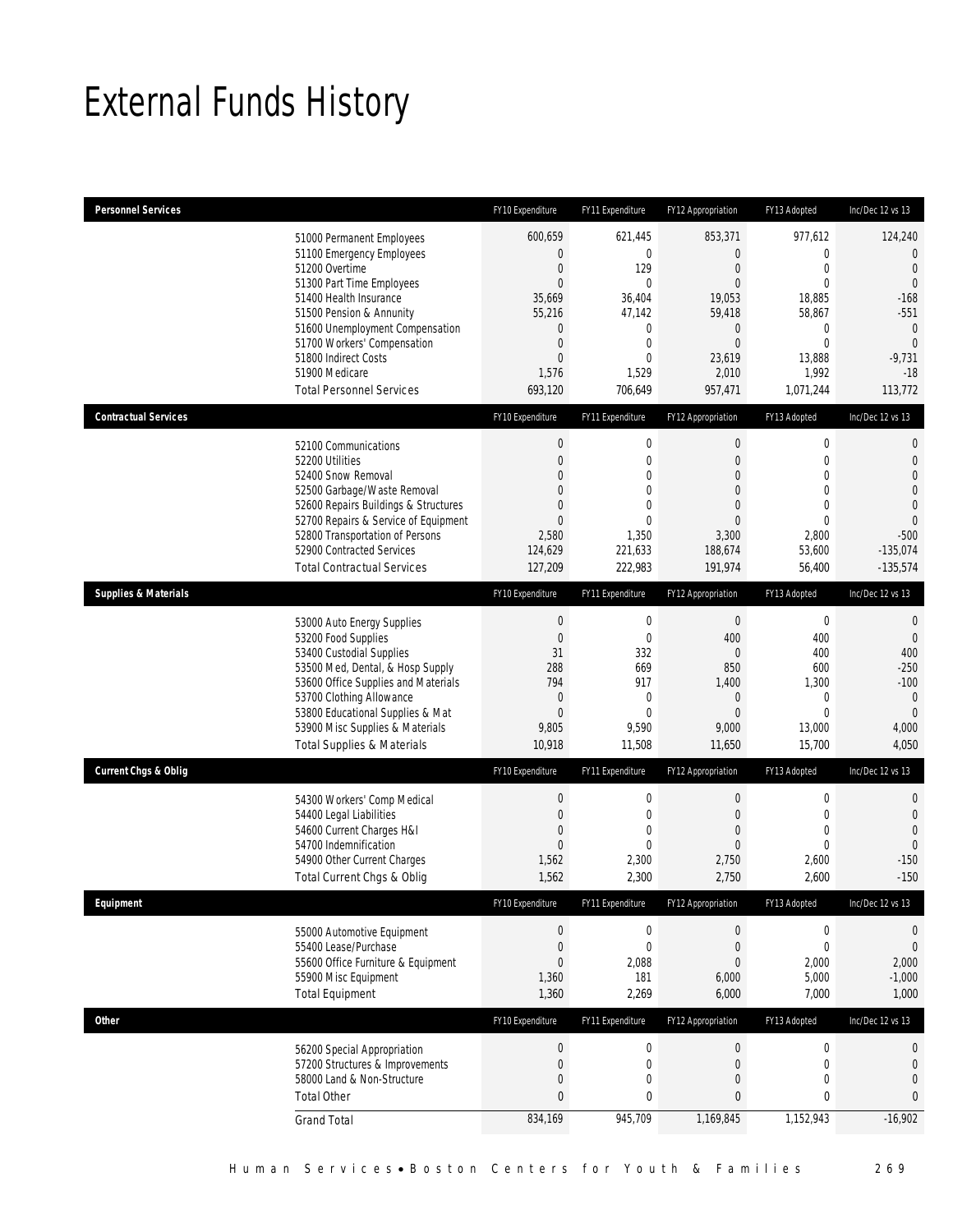# External Funds Personnel

| Title                             | Union<br>Code   | Grade     | Position | FY13 Salary | Title                              | Union<br>Code   | Grade           | Position | FY13 Salary  |
|-----------------------------------|-----------------|-----------|----------|-------------|------------------------------------|-----------------|-----------------|----------|--------------|
| <b>Asst Teacher</b>               | SU <sub>5</sub> | 04        | 1.00     | 37,510      | Lead Teacher                       | SU <sub>5</sub> | 10 <sup>°</sup> | 2.00     | 94,839       |
|                                   |                 |           |          |             |                                    |                 |                 |          |              |
| <b>Client Service Coordinator</b> | <b>MYN</b>      | <b>NG</b> | 1.00     | 50,000      | Resource Navigator                 | <b>MYN</b>      | <b>NG</b>       | 1.00     | 45,000       |
| <b>Director</b>                   | SU <sub>5</sub> | 13        | 2.00     | 106,640     | Safe & Successful Youth Initiative | <b>MYN</b>      | <b>NG</b>       | 2.00     | 64,999       |
|                                   |                 |           |          |             | Outreach                           |                 |                 |          |              |
|                                   |                 |           |          |             | Teacher I                          | SU <sub>5</sub> | 08              | 11.00    | 462,532      |
|                                   |                 |           |          |             | <b>Total</b>                       |                 |                 | 20       | 861,521      |
|                                   |                 |           |          |             | <b>Adjustments</b>                 |                 |                 |          |              |
|                                   |                 |           |          |             | Differential Payments              |                 |                 |          | $\mathbf 0$  |
|                                   |                 |           |          |             | Other                              |                 |                 |          | $\mathbf 0$  |
|                                   |                 |           |          |             | Chargebacks                        |                 |                 |          | 131,091      |
|                                   |                 |           |          |             | Salary Savings                     |                 |                 |          | $\mathbf{0}$ |
|                                   |                 |           |          |             | <b>FY13 Total Request</b>          |                 |                 |          | 992,612      |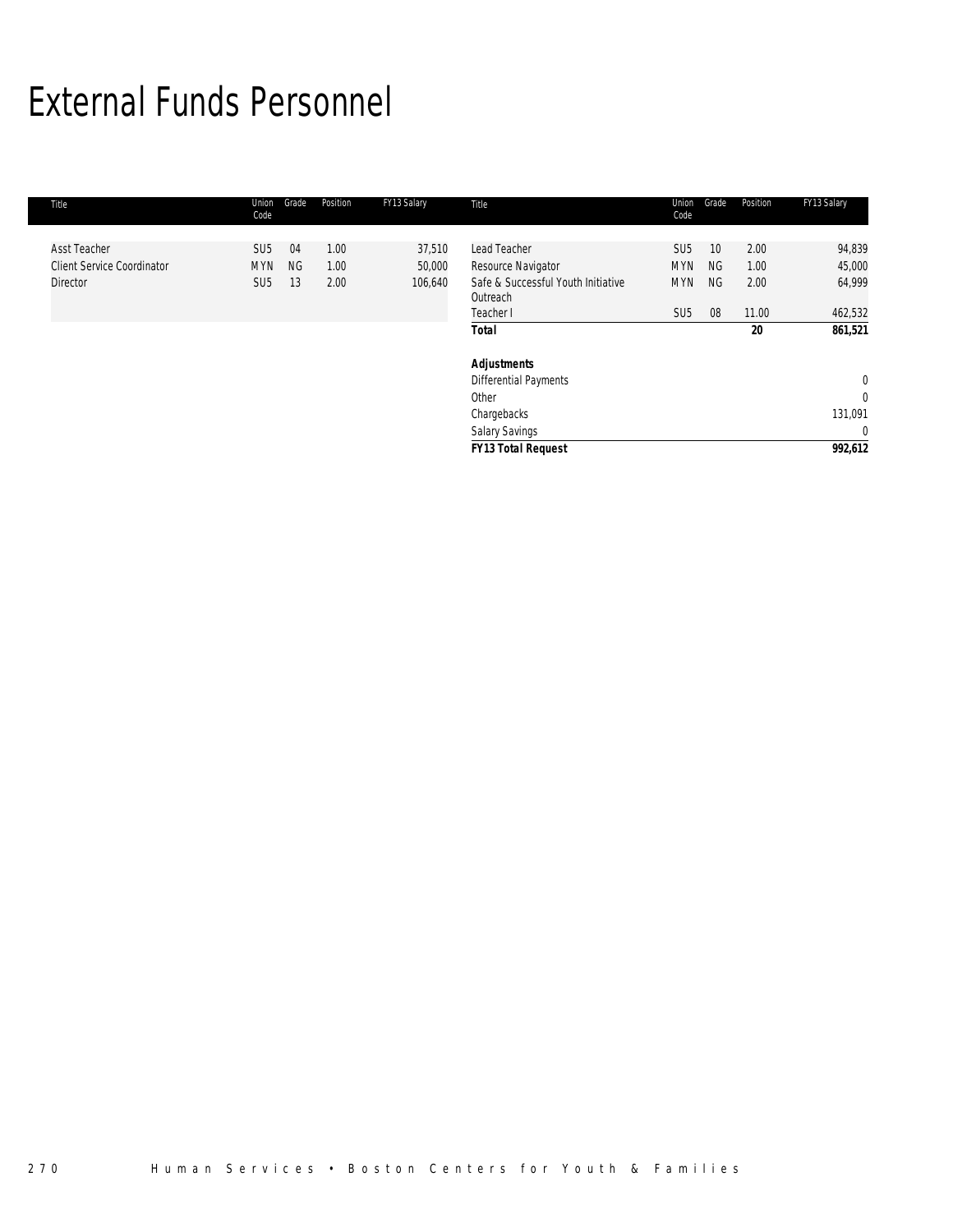### Program 1. Administrative Services

### *Daphne Griffin, Manager Organization: 385100*

### *Program Description*

The Administrative Services Division is responsible for the overall operation of BCYF and includes budget and finance, human resources, facilities management, public relations, planning and development and information technology. The division is responsible for ensuring the fiscal integrity and effectiveness of BCYF, training BCYF staff and leveraging additional resources. The division works with community centers to build their capacity to serve as neighborhood hubs for services, resources and programming and supports community outreach and partnership development, including the development of local community center site councils.

- To provide safe and accessible facilities that are neighborhood hubs for information, activities, and services.
- To increase visibility by marketing programs and resources available.

| <b>Performance Measures</b> |                                                                                              | Actual '10                  | Actual '11                    | <b>Projected '12</b>       | Target '13                 |
|-----------------------------|----------------------------------------------------------------------------------------------|-----------------------------|-------------------------------|----------------------------|----------------------------|
|                             | Community center visits<br>City wide special events participants<br>City wide special events | 2.457.218<br>118,773<br>362 | 2.199.979<br>169.758<br>1,325 | 1.576.246<br>46.619<br>947 | 1,535,033<br>70,000<br>748 |
| <b>Operating Budget</b>     |                                                                                              | Actual '10                  | Actual '11                    |                            |                            |
|                             |                                                                                              |                             |                               | Approp '12                 | <b>Budget '13</b>          |
|                             | Personnel Services<br>Non Personnel                                                          | 9.966.686<br>2,251,112      | 9.497.270<br>2,387,476        | 9.432.203<br>2,246,786     | 9,799,458<br>2,339,960     |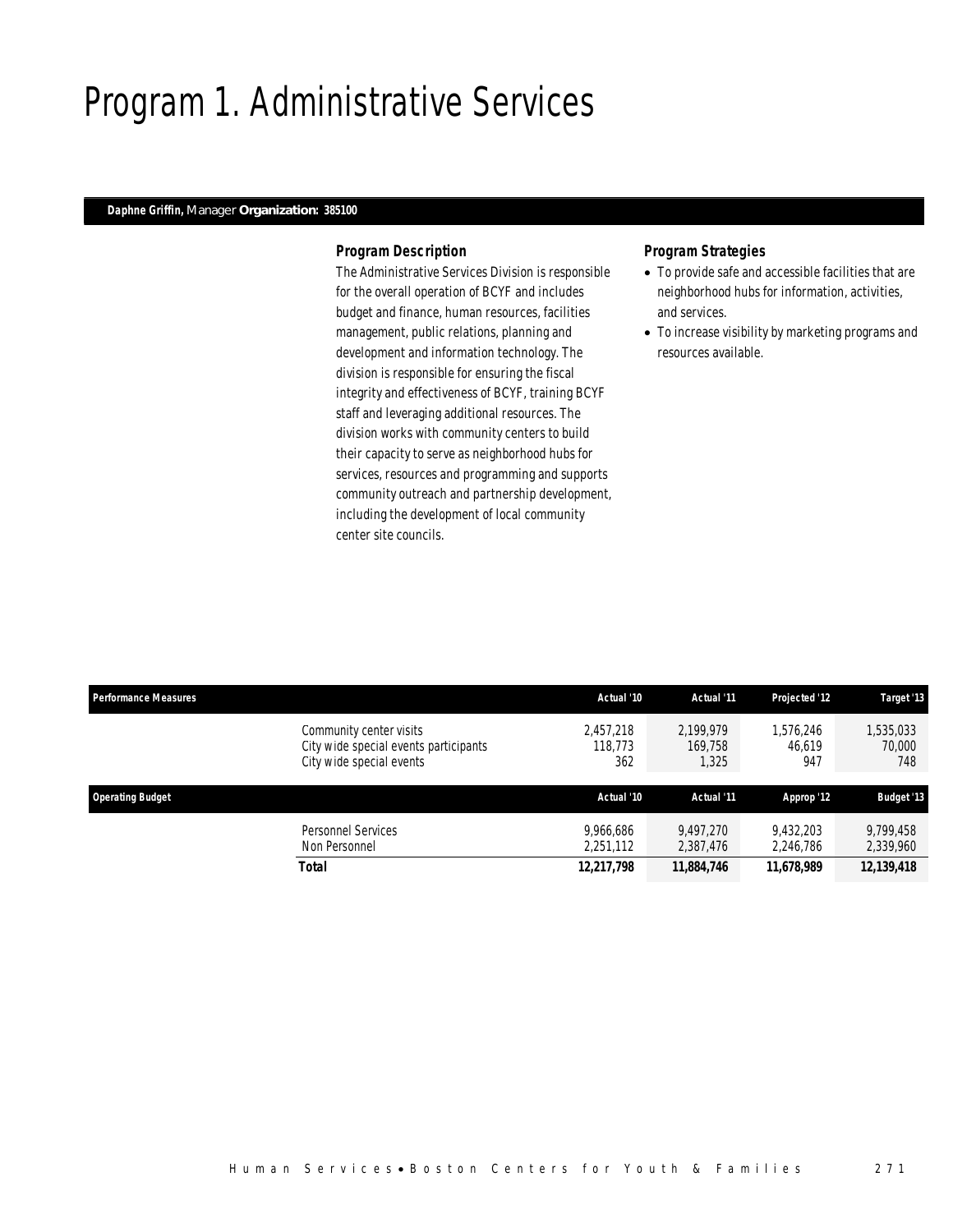### Program 2. Sports & Recreation

### *Ryan Fitzgerald, Manager Organization: 385200*

### *Program Description*

The Sports, Fitness and Recreation Division is responsible for developing and coordinating citywide sports and fitness programming for children and youth including clinics, tournaments, leagues, camps and classes. The division works to address the obesity epidemic and support the health and wellness of Boston residents through partnerships and programming. The division also provides training for community center athletic staff and volunteers.

- To develop sports and fitness activities throughout the City.
- To support health and wellness through community center sports, fitness, and recreation programming.

| <b>Performance Measures</b>              | Actual '10          | Actual '11          | Projected '12       | Target '13           |
|------------------------------------------|---------------------|---------------------|---------------------|----------------------|
| Sports & fitness programs<br>Pool visits | 4.607<br>457,233    | 4,338<br>343,134    | 2.755<br>TBR        | 3,582<br>279,503     |
| <b>Operating Budget</b>                  | Actual '10          | Actual '11          | Approp '12          | <b>Budget '13</b>    |
| Personnel Services<br>Non Personnel      | 4.079.057<br>71.340 | 4.034.281<br>85,235 | 4,315,676<br>37,466 | 4.455.217<br>312,466 |
| <b>Total</b>                             | 4,150,397           | 4,119,516           | 4,353,142           | 4,767,683            |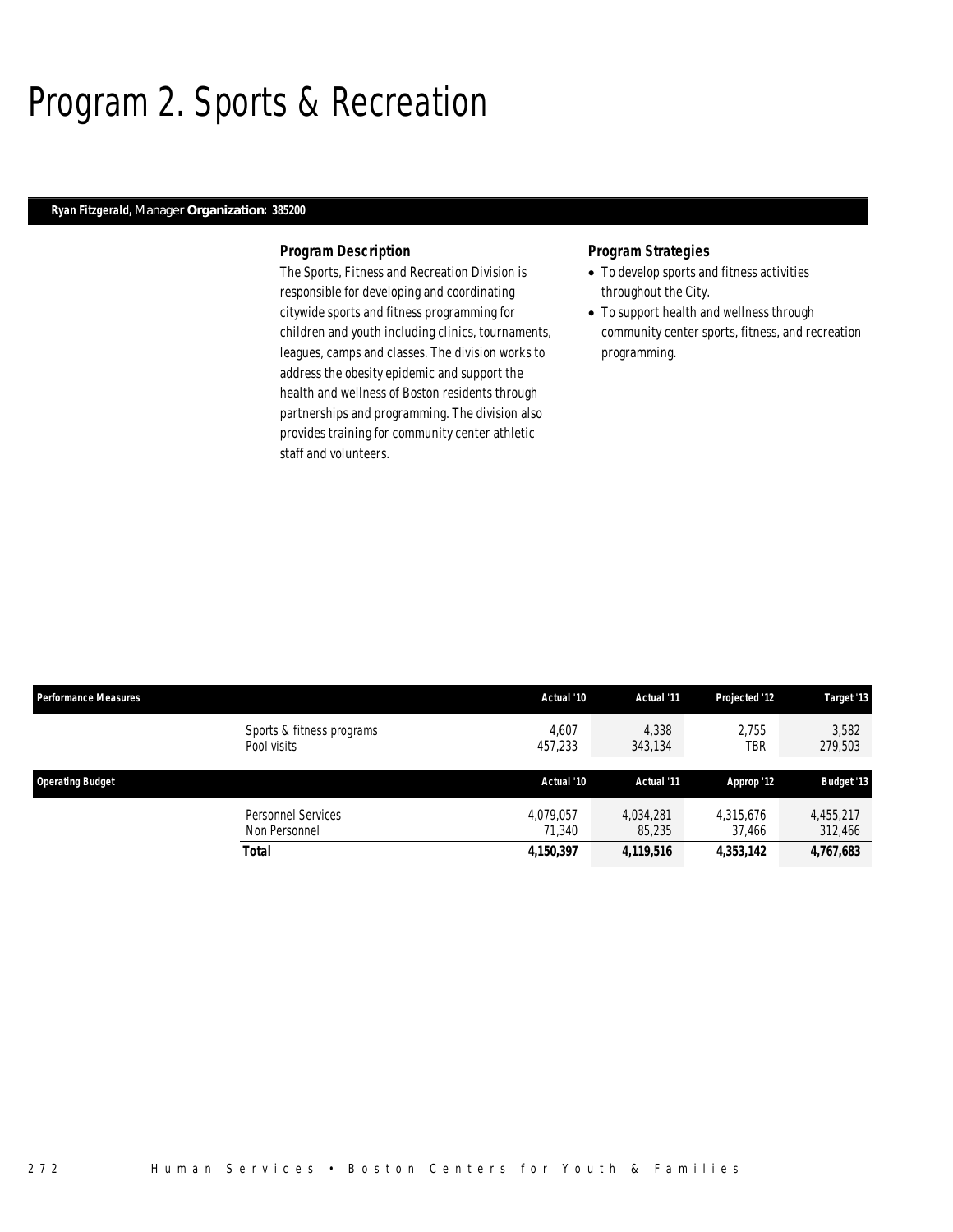### Program 3. Youth & Family Services

### *Daphne Griffin, Manager Organization: 385300*

### *Program Description*

The Youth Development and Family Services Division is responsible for providing resources and access to educational and skill development programming for youth and adults. The division oversees adult education, City Roots, and youth leadership. The division also includes the Streetworker outreach and intervention program.

- To provide outreach, intervention, support, and referral services for youth.
- To provide youth leadership and skill development opportunities.

| <b>Performance Measures</b> |                                                                                                                                                                   | Actual '10                                 | Actual '11                                 | Projected '12                            | Target '13                                 |
|-----------------------------|-------------------------------------------------------------------------------------------------------------------------------------------------------------------|--------------------------------------------|--------------------------------------------|------------------------------------------|--------------------------------------------|
|                             | Arts programs<br>Civic engagement and leadership programs<br>Education programs<br>Youth engaged by Streetworkers<br>Youth referred for services by Streetworkers | 2.157<br>3,569<br>3.788<br>25,472<br>2,163 | 1.993<br>2,987<br>2.990<br>21,443<br>3,094 | 975<br>1,264<br>1.771<br>18.729<br>3.193 | 1,636<br>2,532<br>2,655<br>18,886<br>3,000 |
| <b>Operating Budget</b>     |                                                                                                                                                                   | Actual '10                                 | Actual '11                                 | Approp '12                               | <b>Budget '13</b>                          |
|                             | <b>Personnel Services</b><br>Non Personnel                                                                                                                        | 2,984,607<br>26.981                        | 3,122,614<br>21.177                        | 3,209,626<br>24.155                      | 3,263,349<br>17,000                        |
|                             | Total                                                                                                                                                             | 3,011,588                                  | 3,143,791                                  | 3,233,781                                | 3,280,349                                  |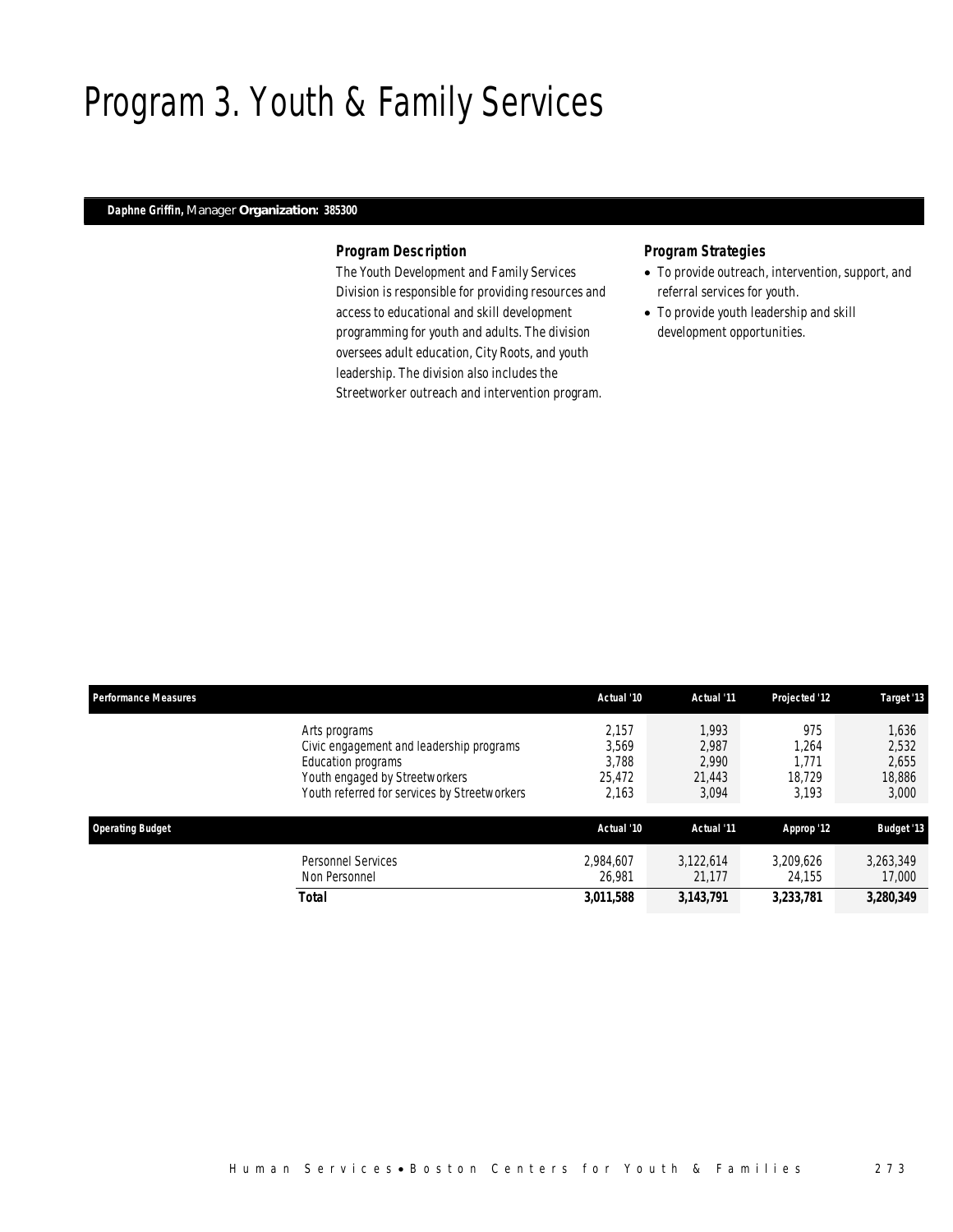### Program 4. Child Care & Out-of-School

### *Diane Joyce, Manager Organization: 385400*

### *Program Description*

The Child Care and Out-Of-School Division oversees all childcare, out-of-school time, summer, preschool, girls and family programming at community centers, ensuring that it is high-quality, outcome driven and responsive to neighborhood needs. The division is responsible for the implementation of the City of Boston's 0-5/Smart from the Start initiative at community centers. The division also oversees Camp Joy, a therapeutic recreation program for children and adults with special needs.

- To provide high-quality preschool programs.
- To provide quality, affordable programs for Boston residents.

| <b>Performance Measures</b> |                                                                                               | Actual '10            | Actual '11           | Projected '12          | Target '13             |
|-----------------------------|-----------------------------------------------------------------------------------------------|-----------------------|----------------------|------------------------|------------------------|
|                             | Out-of-school children served<br>Youth with disabilities served/Camp Joy Summer<br>and Winter | 19.479<br>308         | 21.406<br>270        | 24.652<br>277          | 24,652<br>300          |
| <b>Operating Budget</b>     |                                                                                               | Actual '10            | Actual '11           | Approp '12             | <b>Budget '13</b>      |
|                             | <b>Personnel Services</b><br>Non Personnel                                                    | .428.528<br>1,003,016 | 1,312,381<br>922,500 | 1.266.041<br>1,268,122 | 1,246,727<br>1,268,122 |
|                             | <b>Total</b>                                                                                  | 2,431,544             | 2,234,881            | 2,534,163              | 2,514,849              |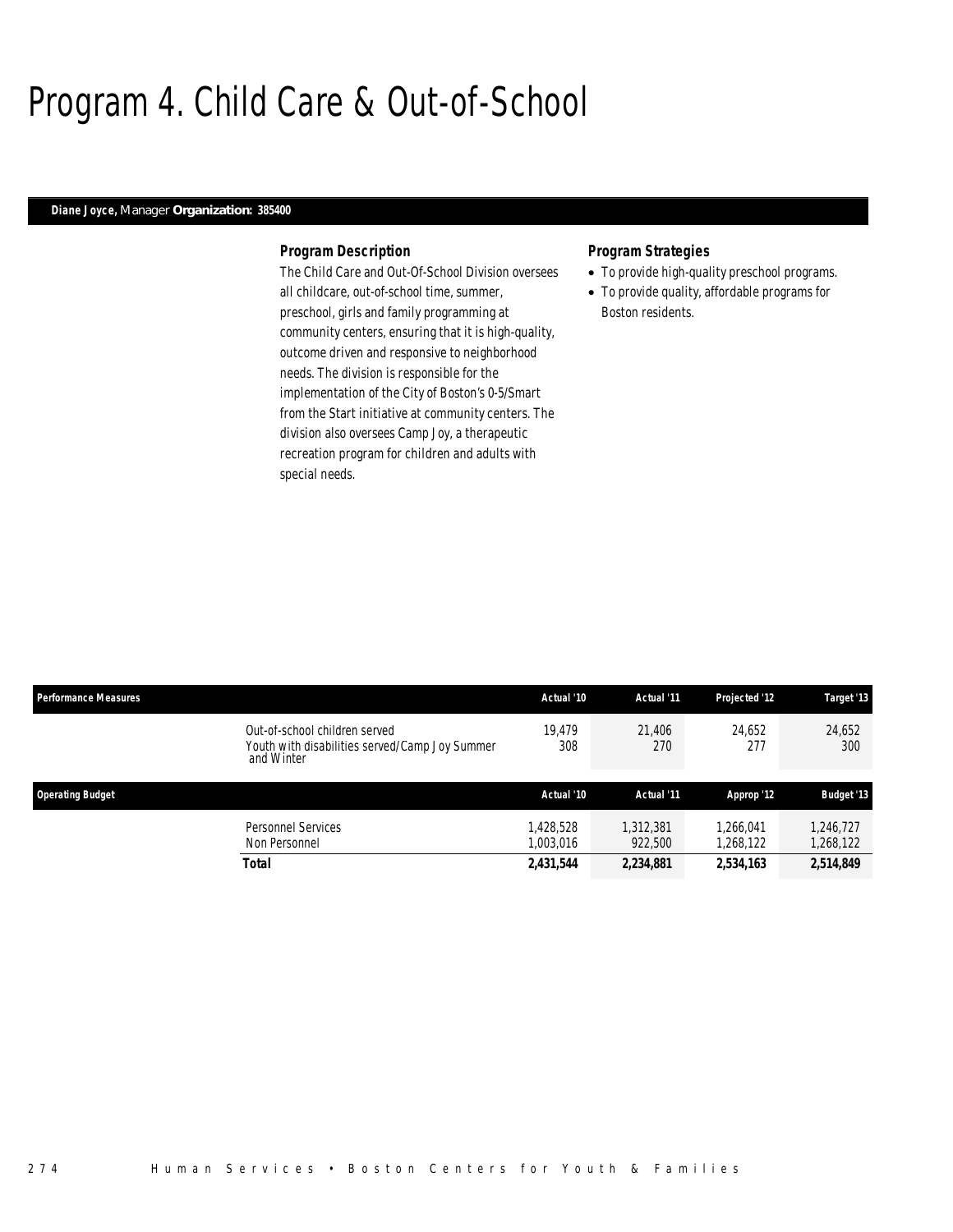### External Funds Projects

*ARRA - Strengthening Communities* 

#### *Project Mission*

Boston Centers for Youth & Families (BCYF) has been awarded funds from the Department of Health & Human Services, Administration for Children and Families for the purposes of building the capacity of BCYF to develop a network of adult education and career services providers as part of BCYF's Full-Service Neighborhoods Model.

*ARRA - Summer Jobs Program* 

#### *Project Mission*

Under the American Recovery and Reinvestment Act, BCYF administered a summer jobs program for at-risk youth. The Economic Development Corporation of Boston's Office of Jobs and Community Services reimbursed the City on a cost-reimbursement basis.

*Child & Adult Care Food Program* 

#### *Project Mission*

BCYF child care programs participate in the USDA Child and Adult Care Food Program. Meals are provided by Boston Public Schools and are available without a separate charge to participating children. Annual funding is provided by the Commonwealth of Massachusetts, Department of Early Education and Care. 

*Center Based Day Care Program* 

#### *Project Mission*

The Center Based Daycare Program represents two external resources to support daycare programs located at BCYF centers. The first external resource is grant funding by the Massachusetts Department of Early Education and Care to provide for 21 daycare slots at community centers. The second external resource is the Community Child Care Voucher Program which is an agreement to provide funding by Child Care Choices of Boston which also receives their funding from the Massachusetts Department of Early Education and Care.

*City Hall Child Care Program* 

#### *Project Mission*

The City Hall Child Care Program provides quality infant, toddler and preschool care for children and their families. The funding for this program comes from parental fees.

*Safe and Successful Youth Initiative Program* 

#### *Project Mission*

Boston's Safe and Successful Youth Initiative Program is grant funding provided from Commonwealth of Massachusetts' Safe and Successful Youth Initiative. The Boston Public Health commission is the lead city agency providing resources to Boston Centers for Youth and Families, Jobs and Community Services, the Boys and Girls Club, and Boston Medical Center's Violence Intervention Advocacy Program. Through this program, BCYF is able to deploy staff in areas of the city that experiencing high levels of crime, or 'hot spots'. Staff will intervene, mediate and provide teens and their families with referrals for service in an effort to alleviate the stress that leads to violence.

*StreetSafe Boston* 

#### *Project Mission*

Boston Centers for Youth & Families (BCYF) has been awarded funds from the Boston Foundation for its participation in the StreetSafe Boston Initiative. StreetSafe Boston is a targeted, strategic effort developed in conjunction with the City of Boston and community and faith-based partners that addresses violence and crime among youth by intervening directly with gang members and potential gang members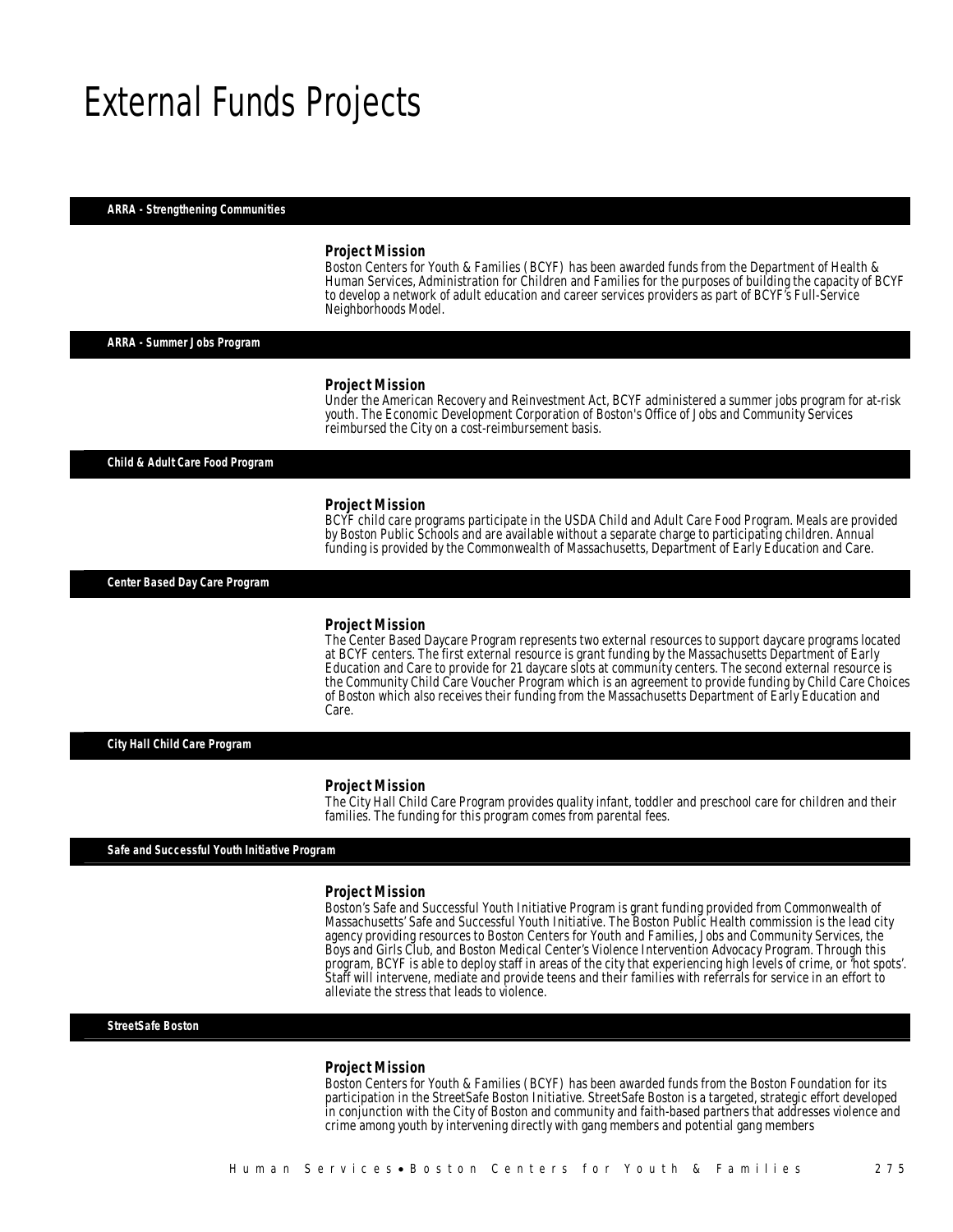#### *Project Mission*

Î

The Tiny Tots Program is funding provided by community center site councils to support the personnel and fringe costs for existing city employees that staff the Tiny Tots programs at each center. The three-year plan will ultimately result in the site councils covering 100% of the costs of the operations for the Tiny Tots programming.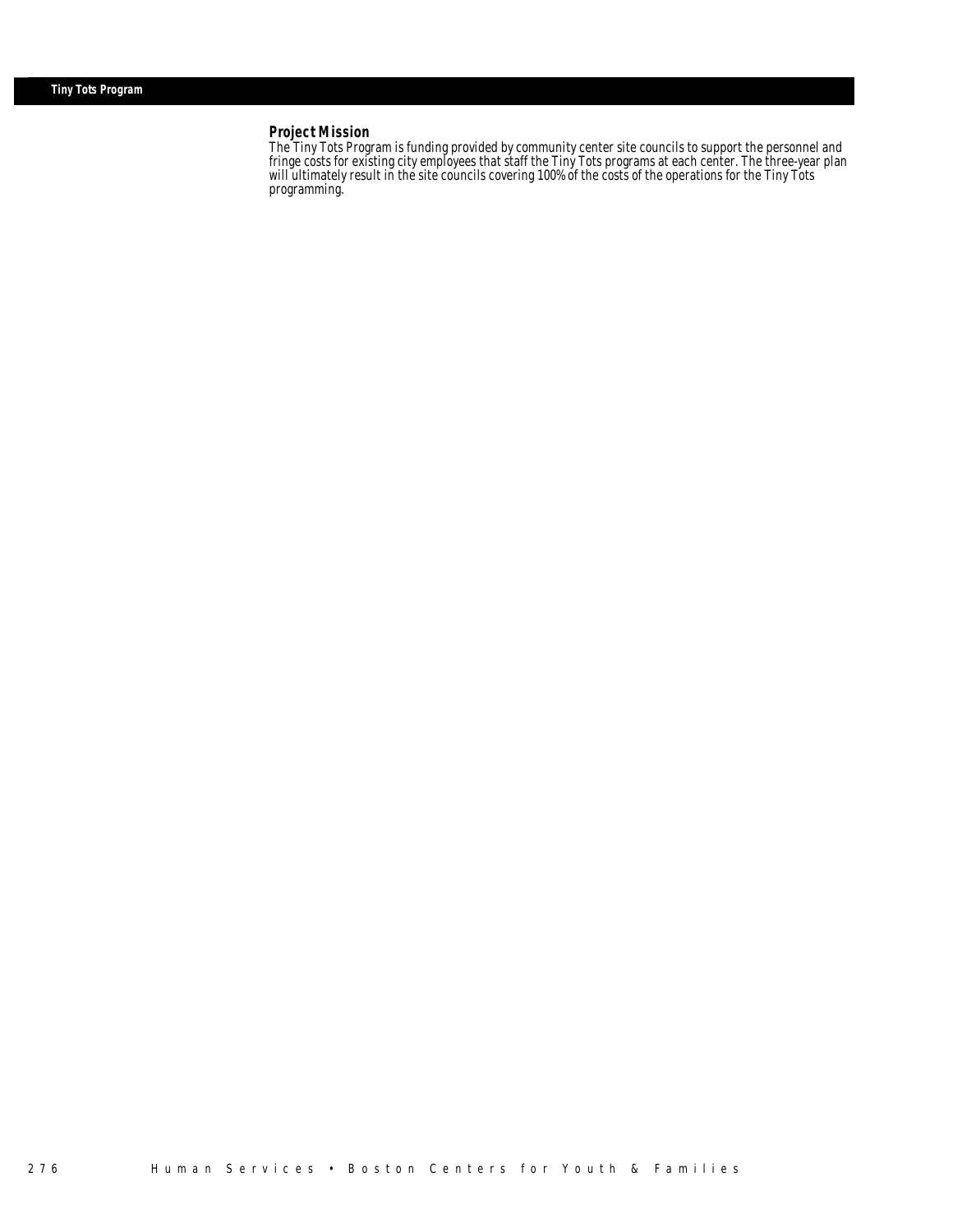### Boston Centers for Youth & Families Capital Budget

### *Overview*

The City's Capital Plan is targeted at increasing the programming capacity of the City's community centers and providing high-quality facilities. Community centers provide families, children and teens with enriching programs such as daycare, athletics, job and computer training.

### *FY13 Major Initiatives*

- Construction will begin at the Draper Pool and Flaherty Pool. Renovations will bring the outside in by increasing the amount of natural light and improving the indoor aesthetic through locker room improvements, pool repairs, new mechanical systems and dehumidification systems. Exterior improvements include improved parking areas.
- Upgrade the HVAC system at the Curley Community Center.
- Renovate the roof and gym floor at the Archdale Community Center.

| Capital Budget Expenditures | Total Actual '10 | Total Actual '11 |           | <b>Estimated '12 Total Projected '13</b> |
|-----------------------------|------------------|------------------|-----------|------------------------------------------|
| <b>Total Department</b>     | 4.473.446        | 7,921,567        | 6.825.269 | 8,630,606                                |
|                             |                  |                  |           |                                          |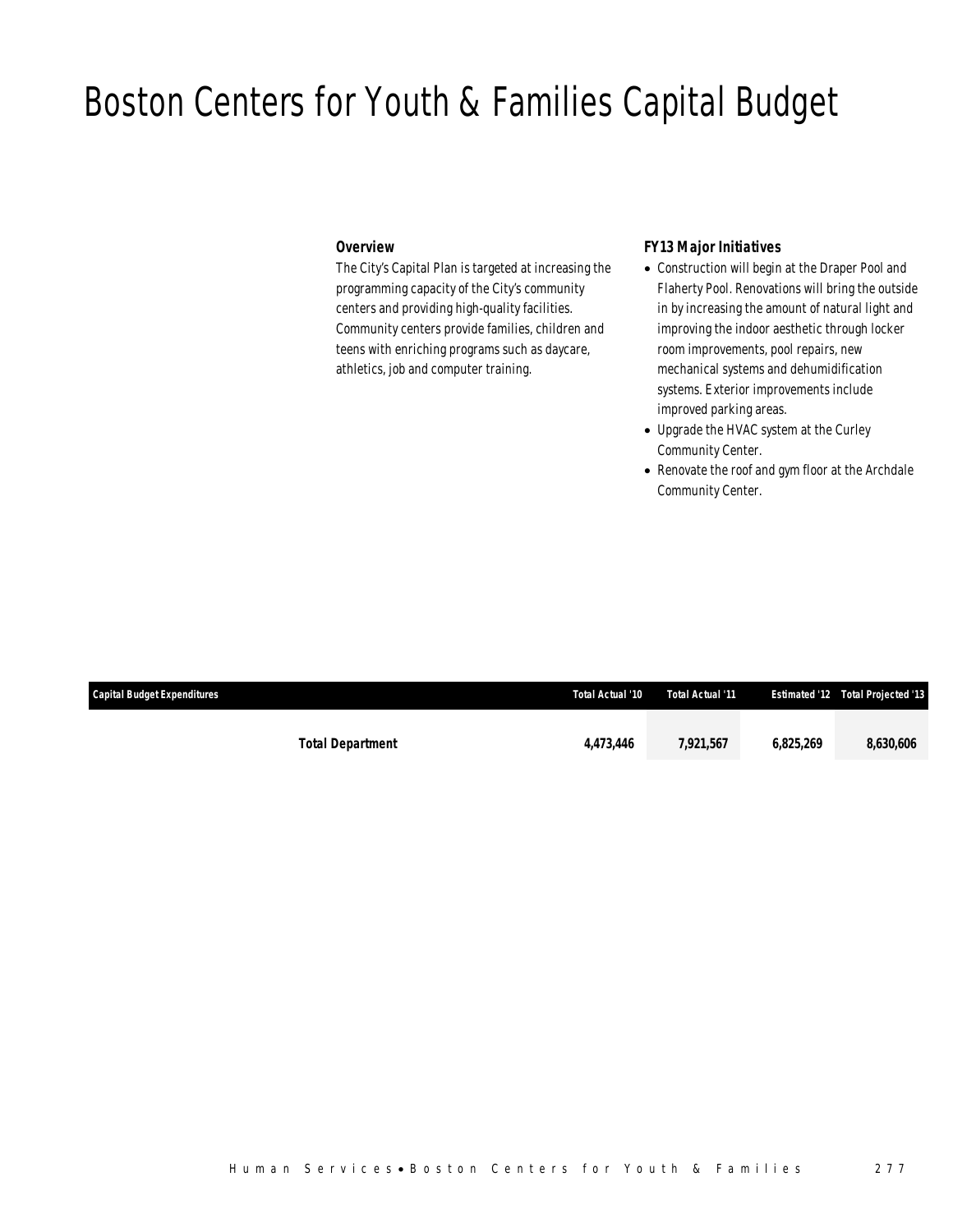#### *CLOUGHERTY POOL*

### *Project Mission*

Rehabilitation of pool's bathhouse, its two pool shells, exterior pool deck, and mechanical systems. *Managing Department,* Construction Management *Status,* New Project*Location,* Charlestown *Operating Impact,* No

| <b>Authorizations</b>                    |          |             |             |             |           |
|------------------------------------------|----------|-------------|-------------|-------------|-----------|
|                                          |          |             |             | Non Capital |           |
| Source                                   | Existing | <b>FY13</b> | Future      | Fund        | Total     |
| City Capital                             | 0        | 0           | 2,700,000   | 0           | 2,700,000 |
| Grants/Other                             | 0        | 0           | 0           | 0           | 0         |
| Total                                    | 0        | 0           | 2,700,000   | $\theta$    | 2,700,000 |
| <b>Expenditures (Actual and Planned)</b> |          |             |             |             |           |
|                                          | Thru     |             |             |             |           |
| Source                                   | 6/30/11  | <b>FY12</b> | <b>FY13</b> | FY14-17     | Total     |
| City Capital                             | 0        | 0           | 0           | 2,700,000   | 2,700,000 |
| Grants/Other                             | 0        | 0           | 0           |             | 0         |
| Total                                    | 0        | 0           | 0           | 2,700,000   | 2,700,000 |

### *CRITICAL FACILITY REPAIRS*

#### *Project Mission*

A critical repair fund for emergency repairs to community center facilities including roofs, windows, pool equipment, masonry, electrical and HVAC systems.

*Managing Department,* Boston Center for Youth and Families *Status,* Annual Program*Location,* Citywide *Operating Impact,* No

| <b>Authorizations</b>                    |          |             |             |                |                  |
|------------------------------------------|----------|-------------|-------------|----------------|------------------|
|                                          |          |             |             | Non Capital    |                  |
| Source                                   | Existing | <b>FY13</b> | Future      | Fund           | Total            |
| City Capital                             | 701,812  | 200,000     | 384,346     | $\overline{0}$ | 1,286,158        |
| Grants/Other                             | 0        |             |             | 0              | 0                |
| Total                                    | 701,812  | 200,000     | 384,346     | 0              | 1,286,158        |
| <b>Expenditures (Actual and Planned)</b> |          |             |             |                |                  |
|                                          | Thru     |             |             |                |                  |
| Source                                   | 6/30/11  | <b>FY12</b> | <b>FY13</b> | FY14-17        | Total            |
| City Capital                             | 546.086  | 150,000     | 150,000     | 440.072        | 1,286,158        |
| Grants/Other                             | 0        |             | $\left($    | 0              | $\left( \right)$ |
| Total                                    | 546.086  | 150,000     | 150,000     | 440.072        | 1.286.158        |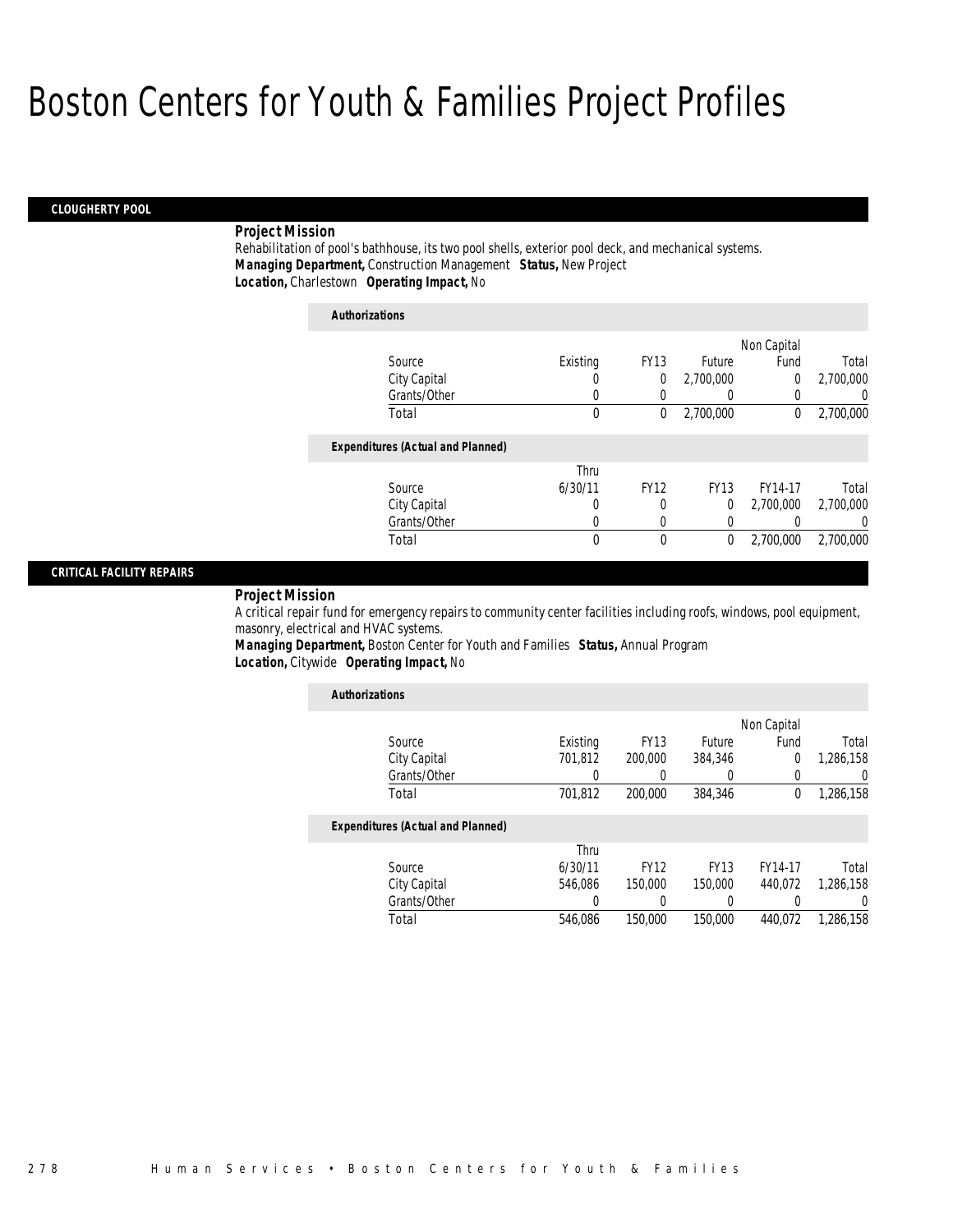### *CURLEY COMMUNITY CENTER INTERIOR HVAC*

### *Project Mission*

 HVAC systems upgrades including ventilation, air flow balancing and the energy recovery unit. *Managing Department,* Construction Management *Status,* In Construction*Location,* South Boston *Operating Impact,* No

| <b>Authorizations</b>                    |          |             |             |             |           |
|------------------------------------------|----------|-------------|-------------|-------------|-----------|
|                                          |          |             |             | Non Capital |           |
| Source                                   | Existing | <b>FY13</b> | Future      | Fund        | Total     |
| City Capital                             | 757.918  | 0           | $\Omega$    | $\Omega$    | 757.918   |
| Grants/Other                             | 0        | 0           | 0           | 481.021     | 481,021   |
| Total                                    | 757,918  | $\Omega$    | $\theta$    | 481,021     | 1,238,939 |
| <b>Expenditures (Actual and Planned)</b> |          |             |             |             |           |
|                                          | Thru     |             |             |             |           |
| Source                                   | 6/30/11  | <b>FY12</b> | <b>FY13</b> | FY14-17     | Total     |
| City Capital                             | 8.130    | 100,000     | 295.606     | 354.182     | 757,918   |
| Grants/Other                             |          | 0           | 0           | 0           | 0         |
| Total                                    | 8,130    | 100,000     | 295.606     | 354.182     | 757.918   |

*DRAPER POOL* 

### *Project Mission*

 A complete building renovation including new windows and skylights; new roof; masonry repairs and pool repairs; mechanical and ventilation system upgrades; interior painting; locker room, entrance and office updates; driveway and parking improvements.

*Managing Department,* Construction Management *Status,* In Design*Location,* West Roxbury *Operating Impact,* No

| <b>Authorizations</b>                    |           |             |             |             |                  |
|------------------------------------------|-----------|-------------|-------------|-------------|------------------|
|                                          |           |             |             | Non Capital |                  |
| Source                                   | Existing  | <b>FY13</b> | Future      | Fund        | Total            |
| City Capital                             | 2.264.000 | 1.486.000   | 0           | 0           | 3.750.000        |
| Grants/Other                             |           | 0           | $\Omega$    | 0           | $\left( \right)$ |
| Total                                    | 2,264,000 | 1,486,000   | $\theta$    | 0           | 3,750,000        |
| <b>Expenditures (Actual and Planned)</b> |           |             |             |             |                  |
|                                          | Thru      |             |             |             |                  |
| Source                                   | 6/30/11   | <b>FY12</b> | <b>FY13</b> | FY14-17     | Total            |
| City Capital                             | 0         | 100,000     | 2,835,000   | 815,000     | 3,750,000        |
| Grants/Other                             | 0         |             |             |             | 0                |
| Total                                    | 0         | 100,000     | 2.835.000   | 815,000     | 3.750.000        |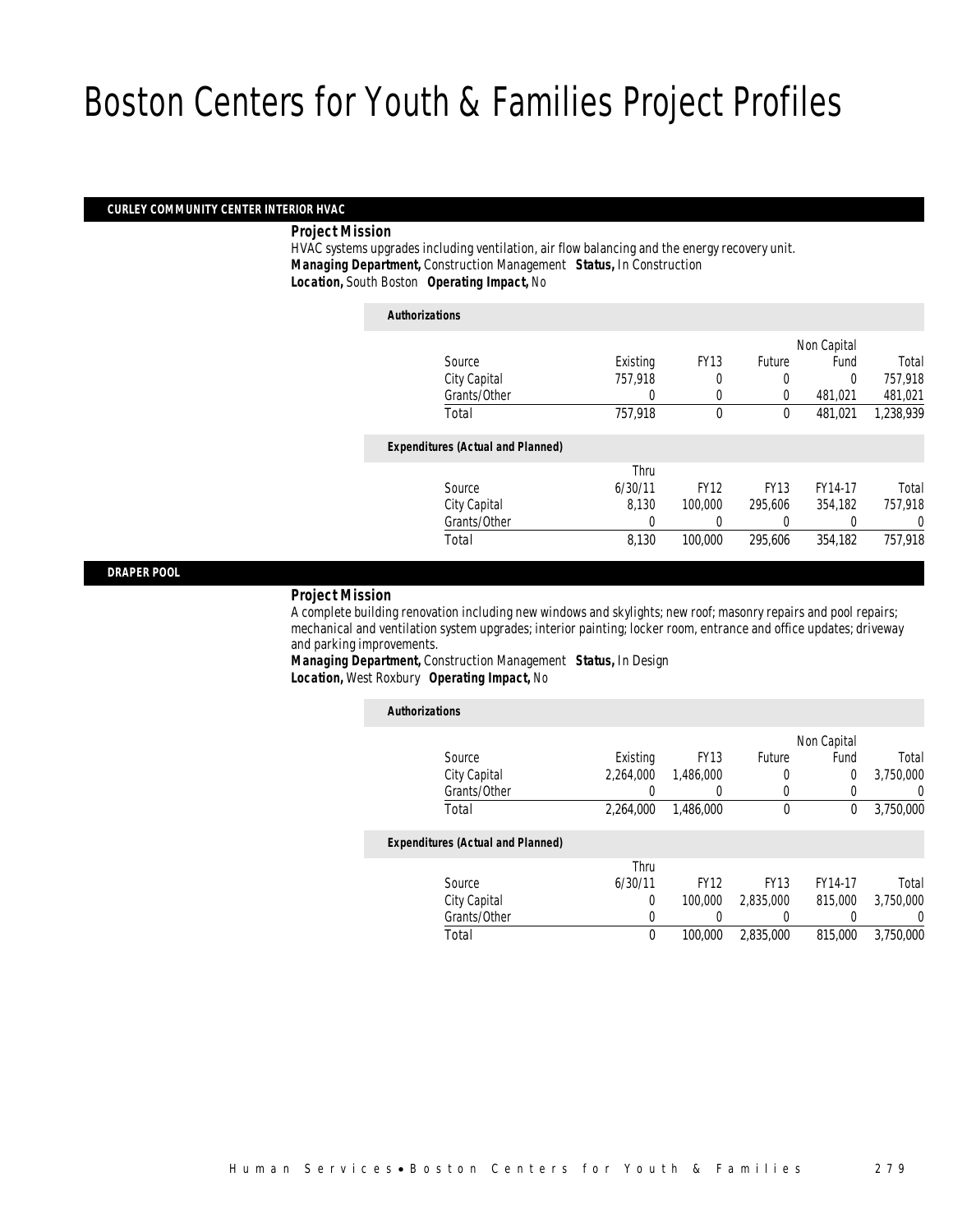### *FIRE ALARM IMPROVEMENTS*

### *Project Mission*

Replace fire alarm and pull stations at the following community centers: Paris Street, East Boston, Tobin, and Roxbury.

*Managing Department,* Construction Management *Status,* To Be Scheduled

*Location,* Various neighborhoods *Operating Impact,* No

| <b>Authorizations</b>                    |          |             |             |             |         |
|------------------------------------------|----------|-------------|-------------|-------------|---------|
|                                          |          |             |             | Non Capital |         |
| Source                                   | Existing | <b>FY13</b> | Future      | Fund        | Total   |
| City Capital                             | 295,200  | 0           | 0           | 0           | 295,200 |
| Grants/Other                             |          | 0           | 0           | 0           |         |
| Total                                    | 295,200  | 0           | $\theta$    | 0           | 295,200 |
| <b>Expenditures (Actual and Planned)</b> |          |             |             |             |         |
|                                          | Thru     |             |             |             |         |
| Source                                   | 6/30/11  | <b>FY12</b> | <b>FY13</b> | FY14-17     | Total   |
| City Capital                             |          | 0           | $\Omega$    | 295,200     | 295.200 |
| Grants/Other                             |          | 0           | 0           | 0           |         |
| Total                                    | $\theta$ | 0           | 0           | 295,200     | 295.200 |

### *FLAHERTY POOL RENOVATION*

#### *Project Mission*

A complete building renovation including exterior masonry repairs, roof and gutter replacement, pool and locker room upgrades, mechanical systems replacement, new dehumidification system, interior painting, parking lot improvements.

*Managing Department,* Construction Management *Status,* In Design*Location,* Roslindale *Operating Impact,* No

| <b>Authorizations</b>                    |           |             |             |             |           |
|------------------------------------------|-----------|-------------|-------------|-------------|-----------|
|                                          |           |             |             | Non Capital |           |
| Source                                   | Existing  | <b>FY13</b> | Future      | Fund        | Total     |
| City Capital                             | 3,302,650 | 2.337.350   | 0           | 0           | 5,640,000 |
| Grants/Other                             |           |             | 0           |             | U         |
| Total                                    | 3.302.650 | 2.337.350   | 0           | 0           | 5,640,000 |
| <b>Expenditures (Actual and Planned)</b> |           |             |             |             |           |
|                                          | Thru      |             |             |             |           |
| Source                                   | 6/30/11   | <b>FY12</b> | <b>FY13</b> | FY14-17     | Total     |
| City Capital                             | 0         | 400,000     | 3.600.000   | 1.640.000   | 5.640.000 |
| Grants/Other                             | 0         |             |             |             | $\Omega$  |
| Total                                    | 0         | 400,000     | 3.600.000   | 1.640.000   | 5.640.000 |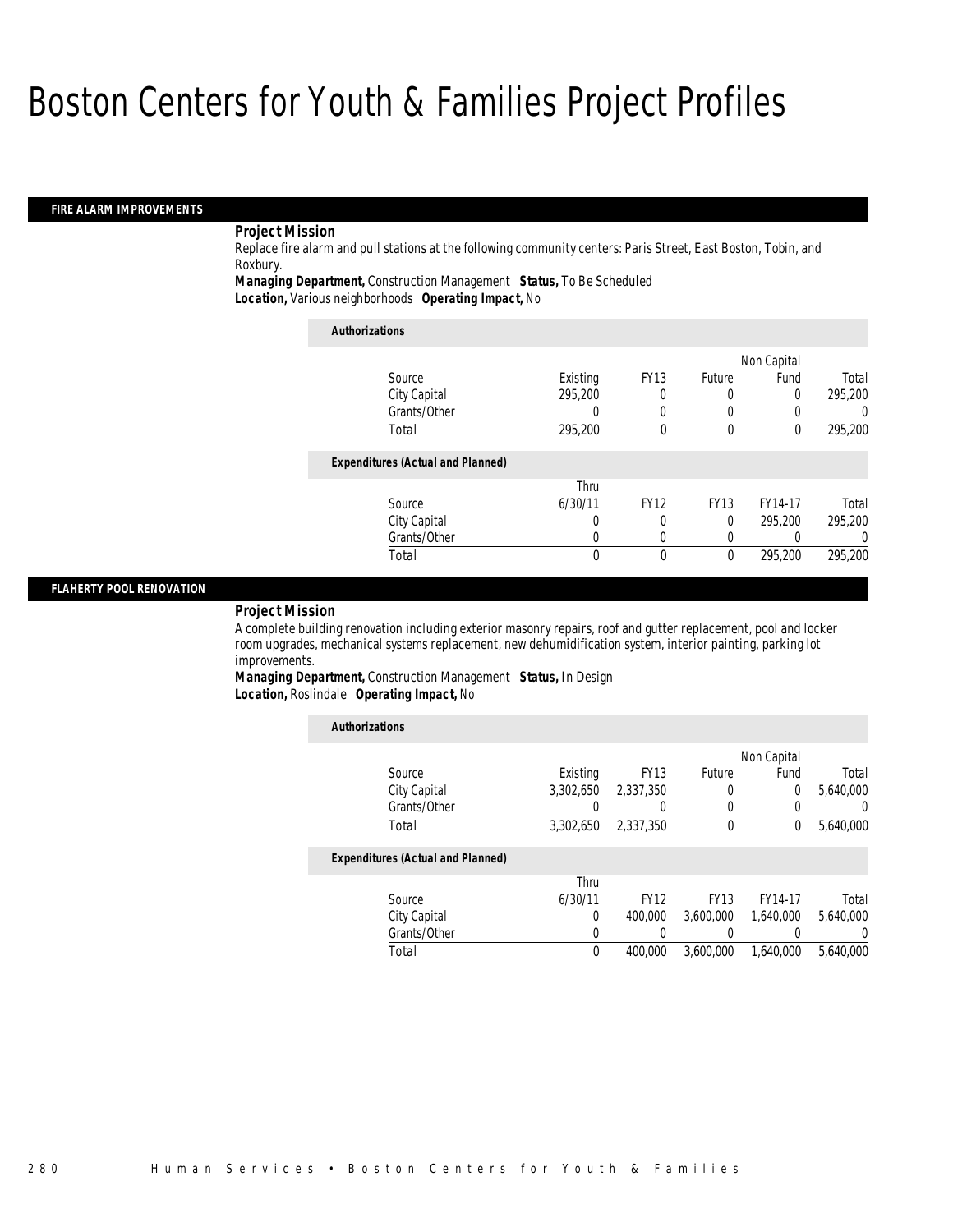### *HYDE PARK COMMUNITY CENTER*

### *Project Mission*

 Waterproof building exterior including repointing masonry, weatherproofing doors and caulking. *Managing Department,* Construction Management *Status,* To Be Scheduled*Location,* Hyde Park *Operating Impact,* No

| <b>Authorizations</b>                    |                  |             |             |             |         |
|------------------------------------------|------------------|-------------|-------------|-------------|---------|
|                                          |                  |             |             | Non Capital |         |
| Source                                   | Existing         | <b>FY13</b> | Future      | Fund        | Total   |
| City Capital                             | 515,000          |             | 0           | 0           | 515,000 |
| Grants/Other                             | $\left( \right)$ | 0           | 0           |             | 0       |
| Total                                    | 515,000          | 0           | $\mathbf 0$ | 0           | 515,000 |
| <b>Expenditures (Actual and Planned)</b> |                  |             |             |             |         |
|                                          | Thru             |             |             |             |         |
| Source                                   | 6/30/11          | <b>FY12</b> | <b>FY13</b> | FY14-17     | Total   |
| City Capital                             | 0                | 0           | 50,000      | 465,000     | 515,000 |
| Grants/Other                             | 0                | 0           |             |             | 0       |
| Total                                    | 0                | 0           | 50,000      | 465,000     | 515,000 |
|                                          |                  |             |             |             |         |

### *PARIS STREET COMMUNITY CENTER*

### *Project Mission*

 Interior facility repairs & renovations includes upgrade of all mechanical systems and boilers, window and exterior door replacements, athletic facility upgrades, teledata upgrades, and new furniture & equipment. *Managing Department,* Construction Management *Status,* To Be Scheduled

### *Location,* East Boston *Operating Impact,* No

|          |             |             | Non Capital  |            |
|----------|-------------|-------------|--------------|------------|
| Existing | <b>FY13</b> | Future      | Fund         | Total      |
| 400,000  | $\Omega$    | 13,510,000  | $\Omega$     | 13,910,000 |
|          |             |             |              | 0          |
| 400,000  | 0           | 13,510,000  | $\mathbf{0}$ | 13,910,000 |
|          |             |             |              |            |
| Thru     |             |             |              |            |
| 6/30/11  | <b>FY12</b> | <b>FY13</b> | FY14-17      | Total      |
| 0        |             | 0           | 13,910,000   | 13,910,000 |
|          |             |             |              | $\left($   |
| $\theta$ | $\theta$    | $\theta$    | 13,910,000   | 13,910,000 |
|          |             |             |              |            |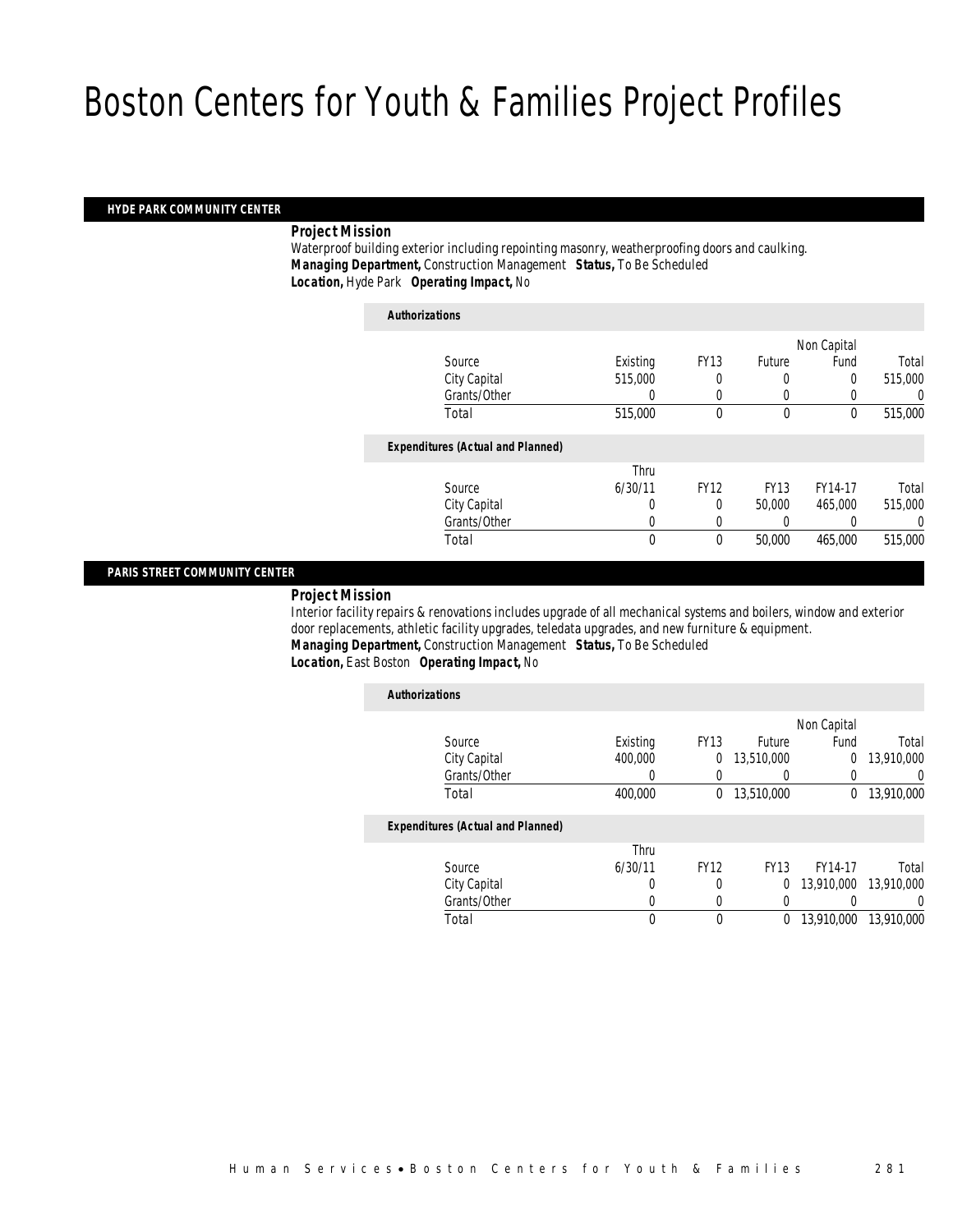### *POOL REPAIRS*

### *Project Mission*

Renovate and upgrade locker rooms and pools including new filtration systems, pool liners, dehumidification and HVAC systems at various BCYF/BPS pool facilities.

*Managing Department,* Construction Management *Status,* Annual Program*Location,* Citywide *Operating Impact,* No

| <b>Authorizations</b>                    |           |             |             |             |           |
|------------------------------------------|-----------|-------------|-------------|-------------|-----------|
|                                          |           |             |             | Non Capital |           |
| Source                                   | Existing  | <b>FY13</b> | Future      | Fund        | Total     |
| City Capital                             | 2,751,971 | $\Omega$    | 3,307,700   | 0           | 6,059,671 |
| Grants/Other                             | 0         | 0           | $\left($    | 0           | 0         |
| Total                                    | 2.751.971 | $\bf{0}$    | 3.307.700   | 0           | 6,059,671 |
| <b>Expenditures (Actual and Planned)</b> |           |             |             |             |           |
|                                          | Thru      |             |             |             |           |
| Source                                   | 6/30/11   | <b>FY12</b> | <b>FY13</b> | FY14-17     | Total     |
| City Capital                             | 869,819   | 1,000,000   | 1.000.000   | 3,189,852   | 6,059,671 |
| Grants/Other                             | 0         |             |             | 0           | 0         |
| Total                                    | 869.819   | 1.000.000   | 1.000.000   | 3.189.852   | 6.059.671 |

### *ROOF AND GYM FLOOR REPLACEMENTS*

#### *Project Mission*

Replace gym floors and roofs. Make building envelope repairs at various BCYF facilities including Archdale and Condon Community Centers.

*Managing Department,* Construction Management *Status,* In Design*Location,* Various neighborhoods *Operating Impact,* No

| <b>Authorizations</b>                    |           |             |             |             |                  |
|------------------------------------------|-----------|-------------|-------------|-------------|------------------|
|                                          |           |             |             | Non Capital |                  |
| Source                                   | Existing  | <b>FY13</b> | Future      | Fund        | Total            |
| City Capital                             | 1.638.202 | 500,000     | 2.777.500   | 0           | 4,915,702        |
| Grants/Other                             |           |             |             | 0           | $\left( \right)$ |
| Total                                    | 1,638,202 | 500,000     | 2,777,500   | 0           | 4,915,702        |
| <b>Expenditures (Actual and Planned)</b> |           |             |             |             |                  |
|                                          | Thru      |             |             |             |                  |
| Source                                   | 6/30/11   | <b>FY12</b> | <b>FY13</b> | FY14-17     | Total            |
| City Capital                             | 449.701   | 700,000     | 700,000     | 3.066.001   | 4,915,702        |
| Grants/Other                             | 0         |             |             |             | 0                |
| Total                                    | 449.701   | 700,000     | 700.000     | 3.066.001   | 4.915.702        |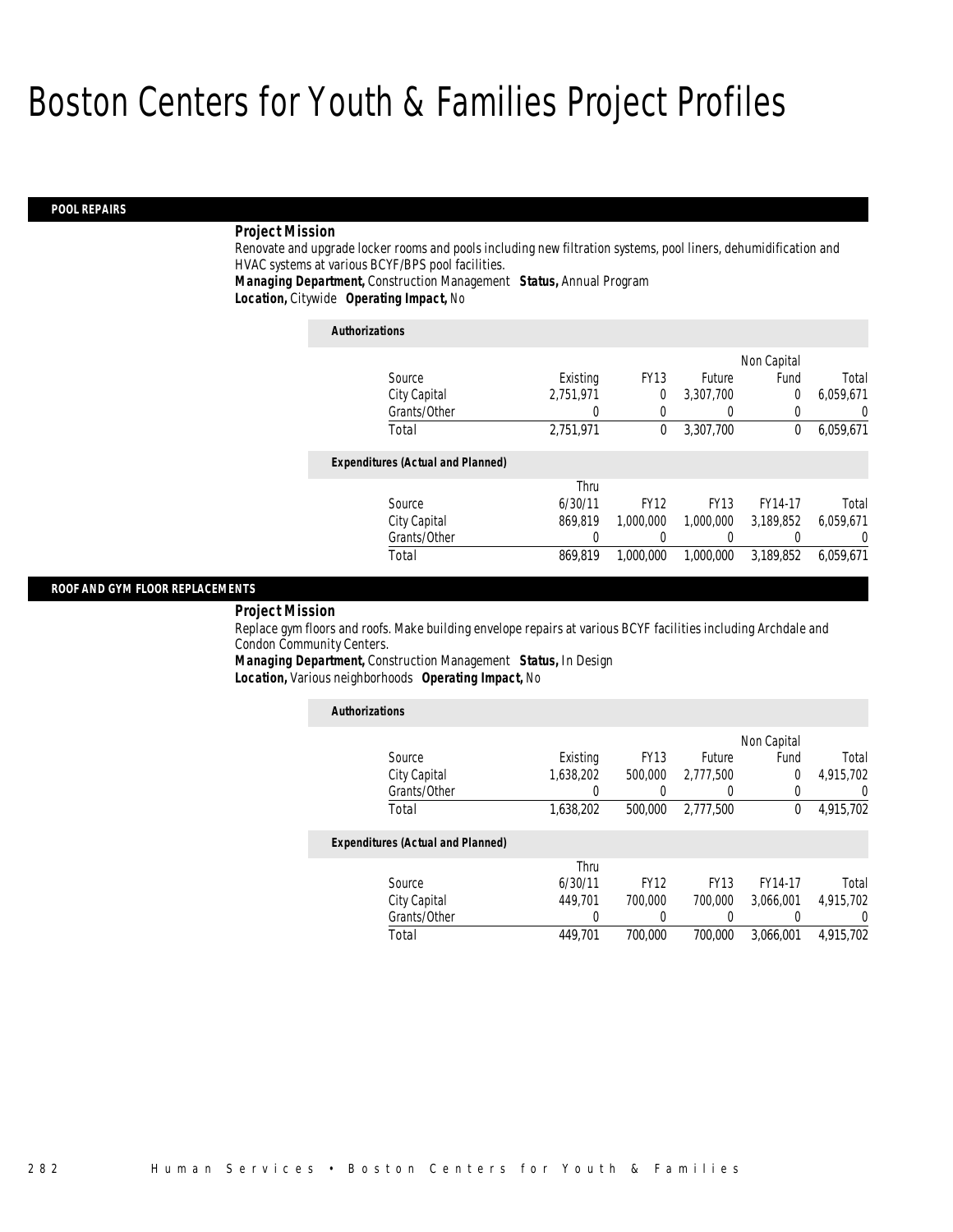### *VINE STREET COMMUNITY CENTER*

### *Project Mission*

 Interior renovations including new mechanical systems, new roof, masonry repairs, window replacements, athletic facility upgrades, teledata upgrades, new furniture, furnishings and equipment. *Managing Department,* Construction Management *Status,* New Project*Location,* Roxbury *Operating Impact,* No

### *Authorizations*

|                                          |          |             |                  | Non Capital |           |
|------------------------------------------|----------|-------------|------------------|-------------|-----------|
| Source                                   | Existing | <b>FY13</b> | <b>Future</b>    | Fund        | Total     |
| City Capital                             |          | 0           | 5,340,000        | $\Omega$    | 5,340,000 |
| Grants/Other                             | 0        |             | $\left( \right)$ |             | 0         |
| Total                                    | 0        | 0           | 5,340,000        | 0           | 5,340,000 |
|                                          |          |             |                  |             |           |
| <b>Expenditures (Actual and Planned)</b> |          |             |                  |             |           |
|                                          | Thru     |             |                  |             |           |
| Source                                   | 6/30/11  | <b>FY12</b> | <b>FY13</b>      | FY14-17     | Total     |
| City Capital                             | 0        | 0           | $\Omega$         | 5,340,000   | 5,340,000 |
| Grants/Other                             | 0        |             |                  |             | 0         |
| Total                                    | 0        | 0           | 0                | 5,340,000   | 5,340,000 |
|                                          |          |             |                  |             |           |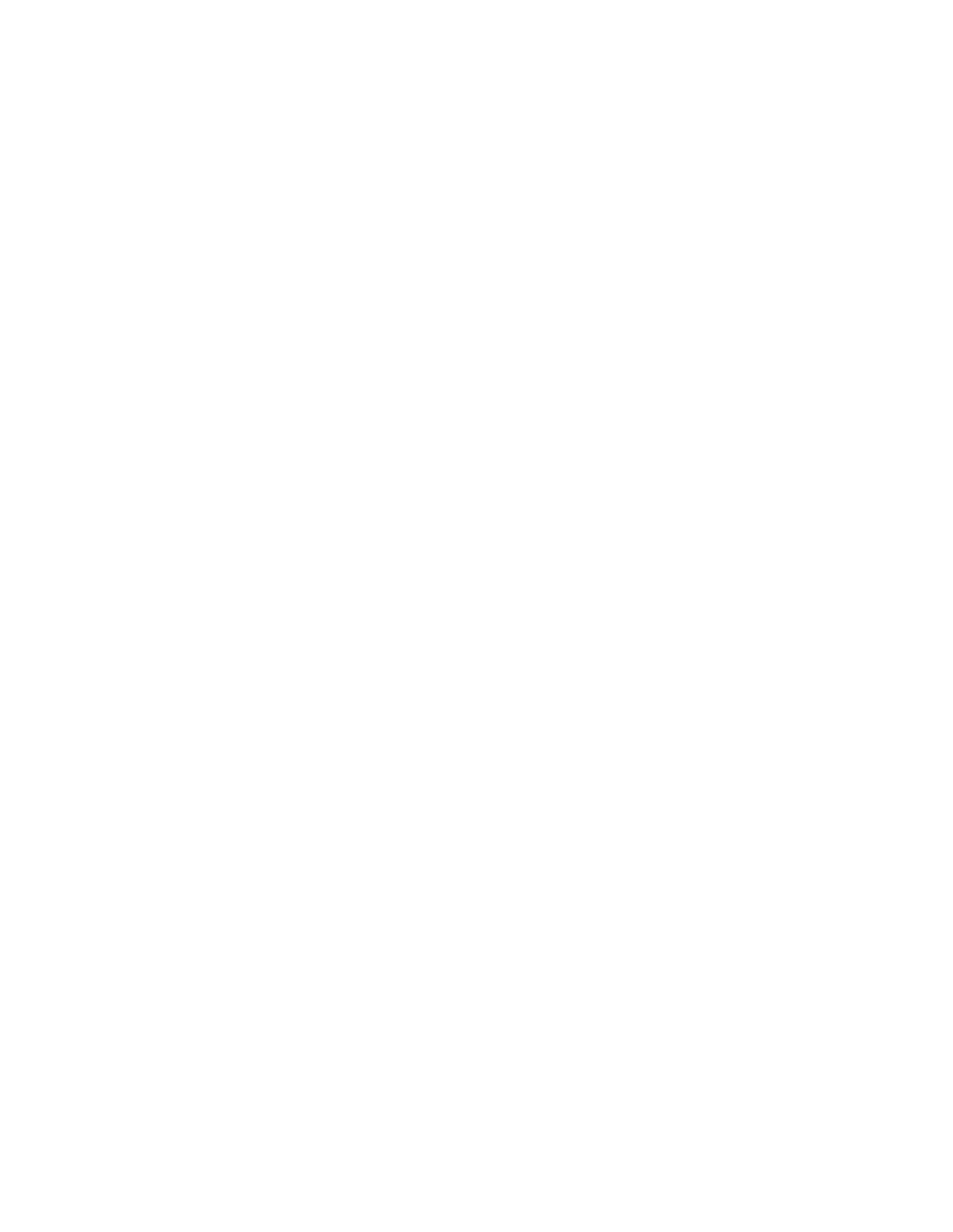# Civil Rights Operating Budget

### *Dion Irish, Director Appropriation: 403*

### *Department Mission*

The mission of the Office of Civil Rights is to eliminate discrimination and ensure fair and equal access to housing, public services, accommodations and participation in activities. The Office strives to reduce procedural, attitudinal and communication barriers for persons living and working in the City of Boston.\* In FY12, the Commission for Persons with Disabilities will split from Civil Rights to form a separate department.

### *FY13 Performance Strategies*

- To facilitate access to affordable housing for low and middle income households through Metrolist and housing counseling.
- To improve the quality and efficiency of affirmative marketing plans.
- To investigate and conciliate housing discrimination complaints in an efficient manner.

| <b>Operating Budget</b>      | Program Name                                                                                          | Total Actual '10                             | <b>Total Actual '11</b>                           | Total Approp '12                 | <b>Total Budget '13</b>       |
|------------------------------|-------------------------------------------------------------------------------------------------------|----------------------------------------------|---------------------------------------------------|----------------------------------|-------------------------------|
|                              | Fair Housing Commission<br>Human Rights Commission<br><b>Commission For Persons With Disabilities</b> | 120,503<br>2,044<br>192,568                  | 131,387<br>$\left($<br>186,971                    | 125,996<br>0<br>0                | 125,996<br>$\theta$           |
|                              | <b>Total</b>                                                                                          | 315,115                                      | 318,358                                           | 125,996                          | 125,996                       |
| <b>External Funds Budget</b> | <b>Fund Name</b>                                                                                      | Total Actual '10                             | Total Actual '11                                  | Total Approp '12                 | <b>Total Budget '13</b>       |
|                              | CDBG<br>Fair Housing Asst Prog<br>Fair Housing Inititative Prog<br>Housing Choice Program<br>ROC      | 421,363<br>9,013<br>1,685<br>7.700<br>56,976 | 362,612<br>13,566<br>$\left($<br>10.429<br>21,815 | 417,074<br>44,684<br>0<br>32,117 | 380,371<br>113,439<br>231,064 |
|                              | <b>Total</b>                                                                                          | 496,737                                      | 408,422                                           | 493,875                          | 724,874                       |
| <b>Operating Budget</b>      |                                                                                                       | Actual '10                                   | Actual '11                                        | Approp '12                       | <b>Budget '13</b>             |
|                              | <b>Personnel Services</b><br>Non Personnel                                                            | 290,531<br>24,584                            | 300,253<br>18,105                                 | 100,809<br>25,187                | 100,400<br>25,596             |
|                              | <b>Total</b>                                                                                          | 315,115                                      | 318,358                                           | 125,996                          | 125,996                       |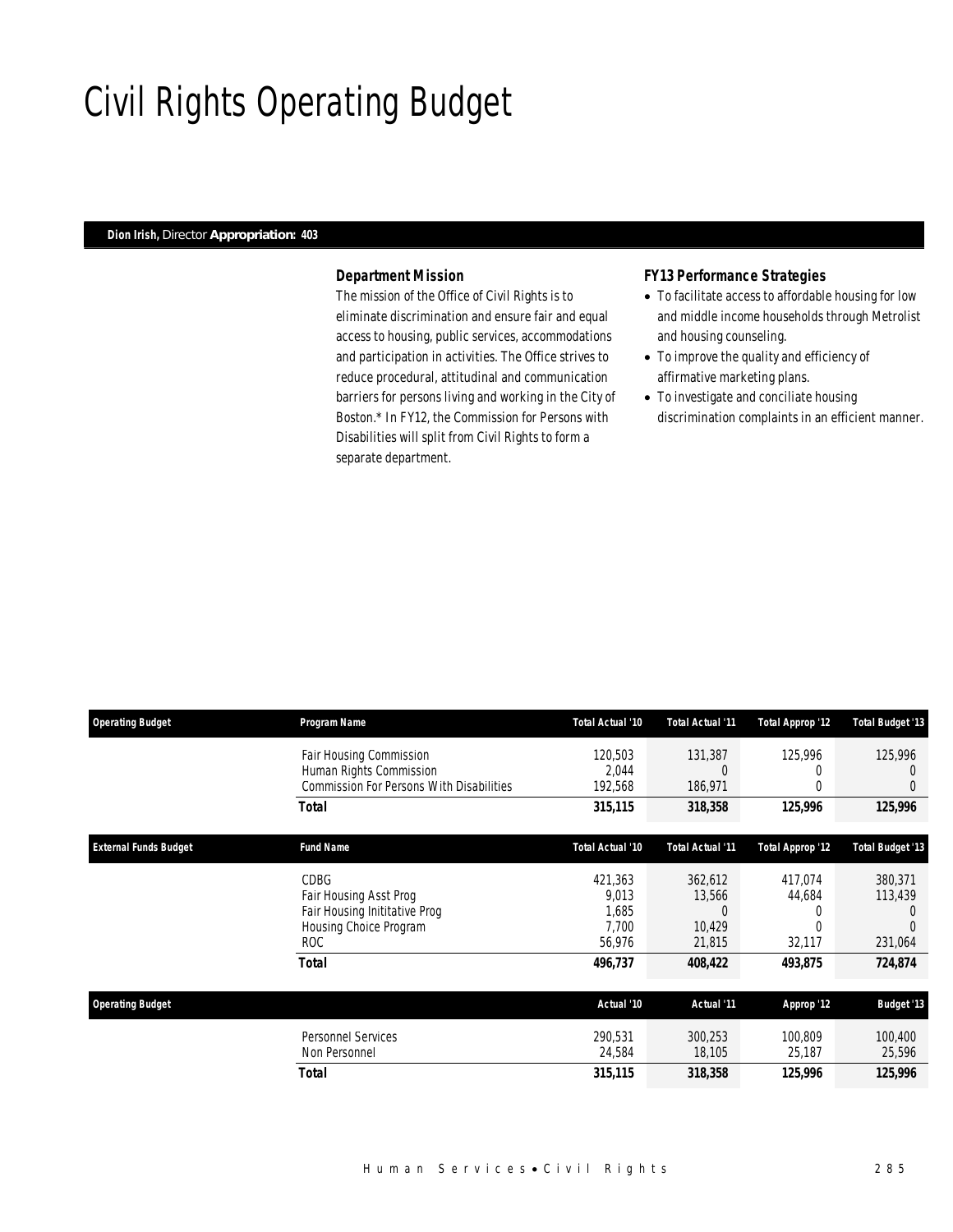# Civil Rights Operating Budget



### *Authorizing Statutes*

- Enabling Legislation, CBC Ord. §§ 10-3.1-10-3.6.
- Enabling Legislation, CBC Ord. §§ 12-9.1-12-9.15.
- Powers and Duties of Executive Director, CBC Ord. §§ 12-9.1-12-9.15.
- Procedures, CBC Ord. §§ 12-9.1-12-9.15.

### *Description of Services*

The Department is responsible for investigating and enforcing anti-discrimination laws, providing information and referral services, advocating in support of civil rights issues, conducting education and outreach to constituents, and coordinating the City's compliance with the Americans with Disabilities Act (ADA).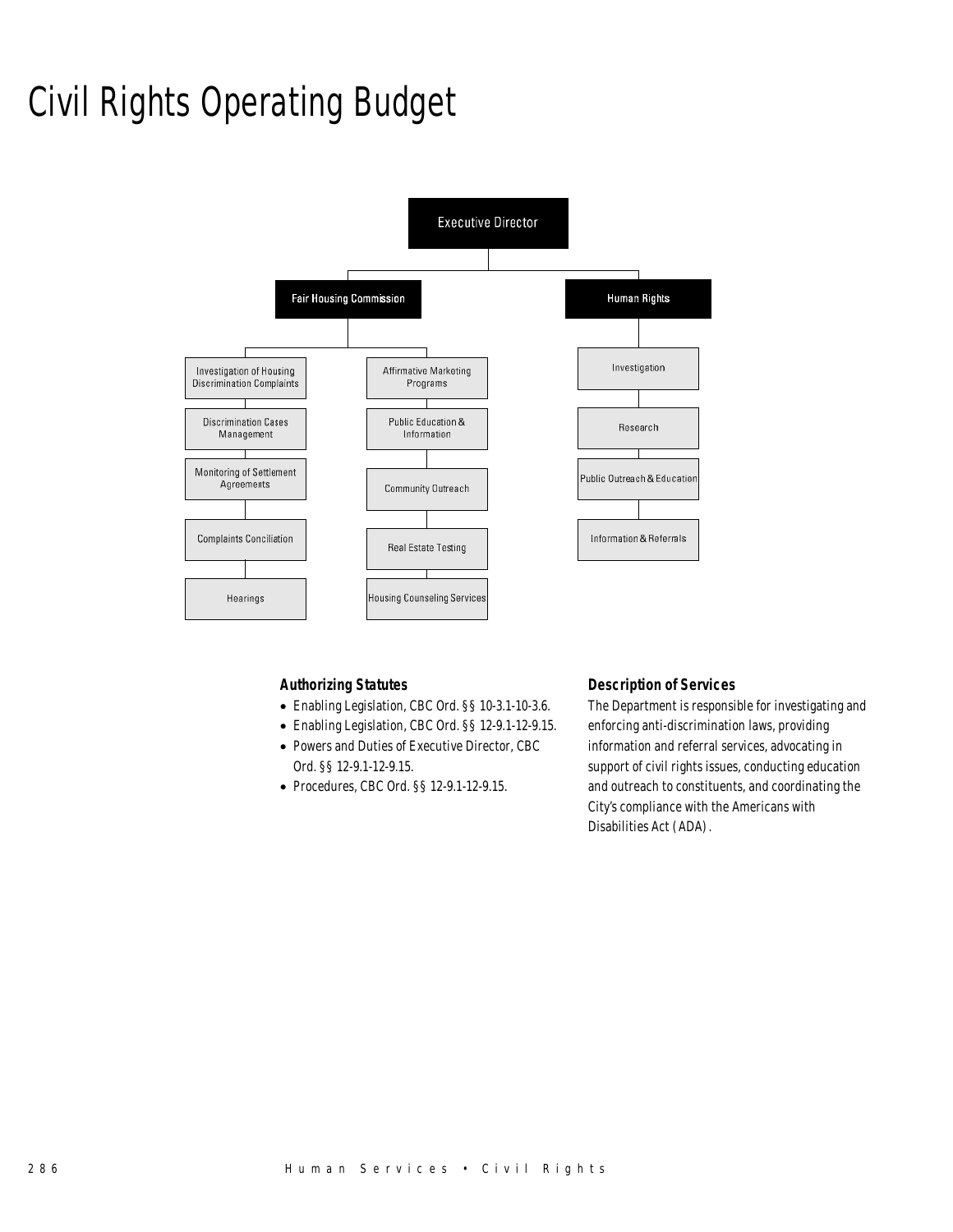# Department History

| <b>Personnel Services</b>                                                                              |                                                                                                                                                                                                                       | FY10 Expenditure                                                                        | FY11 Expenditure                                                                                      | FY12 Appropriation                                                                    | FY13 Adopted                                                                                                               | Inc/Dec 12 vs 13                                                                                                        |
|--------------------------------------------------------------------------------------------------------|-----------------------------------------------------------------------------------------------------------------------------------------------------------------------------------------------------------------------|-----------------------------------------------------------------------------------------|-------------------------------------------------------------------------------------------------------|---------------------------------------------------------------------------------------|----------------------------------------------------------------------------------------------------------------------------|-------------------------------------------------------------------------------------------------------------------------|
| 51200 Overtime<br><b>Total Personnel Services</b>                                                      | 51000 Permanent Employees<br>51100 Emergency Employees<br>51600 Unemployment Compensation<br>51700 Workers' Compensation                                                                                              | 290,531<br>0<br>$\mathbf 0$<br>0<br>$\overline{0}$<br>290,531                           | 283,018<br>6,409<br>0<br>$\mathbf 0$<br>10,826<br>300,253                                             | 100,809<br>$\overline{0}$<br>$\mathbf 0$<br>0<br>0<br>100,809                         | 100,400<br>$\mathbf{0}$<br>$\mathbf 0$<br>$\mathbf{0}$<br>$\mathbf{0}$<br>100,400                                          | $-409$<br>$\mathbf 0$<br>$\overline{0}$<br>$\mathbf{0}$<br>$\theta$<br>$-409$                                           |
| <b>Contractual Services</b>                                                                            |                                                                                                                                                                                                                       | FY10 Expenditure                                                                        | FY11 Expenditure                                                                                      | FY12 Appropriation                                                                    | FY13 Adopted                                                                                                               | Inc/Dec 12 vs 13                                                                                                        |
| 52100 Communications<br>52200 Utilities<br>52400 Snow Removal<br>52900 Contracted Services             | 52500 Garbage/Waste Removal<br>52600 Repairs Buildings & Structures<br>52700 Repairs & Service of Equipment<br>52800 Transportation of Persons<br><b>Total Contractual Services</b>                                   | 17,619<br>0<br>0<br>0<br>0<br>3,626<br>0<br>1,093<br>22,338                             | 8,663<br>$\mathbf 0$<br>0<br>$\mathbf 0$<br>0<br>3,509<br>0<br>1,724<br>13,896                        | 17,044<br>$\mathbf 0$<br>0<br>0<br>0<br>1,000<br>$\mathbf 0$<br>4,367<br>22,411       | 10,000<br>$\mathbf 0$<br>$\mathbf{0}$<br>$\mathbf 0$<br>$\mathbf 0$<br>1,500<br>$\mathbf 0$<br>7,800<br>19,300             | $-7,044$<br>$\mathbf 0$<br>$\overline{0}$<br>$\overline{0}$<br>$\theta$<br>500<br>$\theta$<br>3,433<br>$-3,111$         |
| <b>Supplies &amp; Materials</b>                                                                        |                                                                                                                                                                                                                       | FY10 Expenditure                                                                        | FY11 Expenditure                                                                                      | FY12 Appropriation                                                                    | FY13 Adopted                                                                                                               | Inc/Dec 12 vs 13                                                                                                        |
| 53200 Food Supplies<br>53400 Custodial Supplies<br>53700 Clothing Allowance                            | 53000 Auto Energy Supplies<br>53500 Med, Dental, & Hosp Supply<br>53600 Office Supplies and Materials<br>53800 Educational Supplies & Mat<br>53900 Misc Supplies & Materials<br><b>Total Supplies &amp; Materials</b> | $\boldsymbol{0}$<br>$\mathbf 0$<br>0<br>$\overline{0}$<br>2,246<br>0<br>0<br>0<br>2,246 | $\boldsymbol{0}$<br>$\mathbf 0$<br>0<br>$\mathbf 0$<br>2,458<br>$\mathbf 0$<br>0<br>$\Omega$<br>2,458 | 0<br>$\mathbf 0$<br>0<br>$\overline{0}$<br>2,776<br>0<br>$\overline{0}$<br>0<br>2,776 | $\mathbf 0$<br>$\mathbf 0$<br>$\mathbf 0$<br>$\mathbf{0}$<br>4,409<br>$\mathbf 0$<br>$\mathbf{0}$<br>$\mathbf{0}$<br>4,409 | $\mathbf{0}$<br>$\mathbf 0$<br>$\overline{0}$<br>$\Omega$<br>1,633<br>$\mathbf{0}$<br>$\mathbf{0}$<br>$\Omega$<br>1,633 |
| <b>Current Chgs &amp; Oblig</b>                                                                        |                                                                                                                                                                                                                       | FY10 Expenditure                                                                        | FY11 Expenditure                                                                                      | FY12 Appropriation                                                                    | FY13 Adopted                                                                                                               | Inc/Dec 12 vs 13                                                                                                        |
| 54400 Legal Liabilities<br>54500 Aid To Veterans<br>54600 Current Charges H&I<br>54700 Indemnification | 54300 Workers' Comp Medical<br>54900 Other Current Charges<br>Total Current Chgs & Oblig                                                                                                                              | $\boldsymbol{0}$<br>$\mathbf 0$<br>0<br>0<br>0<br>0<br>$\mathbf{0}$                     | 1,751<br>$\mathbf 0$<br>0<br>$\overline{0}$<br>$\overline{0}$<br>0<br>1,751                           | 0<br>$\mathbf 0$<br>0<br>$\overline{0}$<br>0<br>0<br>$\overline{0}$                   | $\boldsymbol{0}$<br>$\mathbf 0$<br>$\mathbf{0}$<br>$\mathbf 0$<br>$\mathbf{0}$<br>$\mathbf 0$<br>$\mathbf 0$               | $\mathbf{0}$<br>$\mathbf 0$<br>$\overline{0}$<br>$\overline{0}$<br>$\mathbf 0$<br>$\mathbf{0}$<br>$\overline{0}$        |
| Equipment                                                                                              |                                                                                                                                                                                                                       | FY10 Expenditure                                                                        | FY11 Expenditure                                                                                      | FY12 Appropriation                                                                    | FY13 Adopted                                                                                                               | Inc/Dec 12 vs 13                                                                                                        |
| 55400 Lease/Purchase<br>55900 Misc Equipment<br><b>Total Equipment</b>                                 | 55000 Automotive Equipment<br>55600 Office Furniture & Equipment                                                                                                                                                      | $\mathbf 0$<br>$\overline{0}$<br>$\boldsymbol{0}$<br>$\mathbf 0$<br>0                   | $\mathbf 0$<br>$\Omega$<br>0<br>$\mathbf 0$<br>0                                                      | $\mathbf 0$<br>0<br>$\boldsymbol{0}$<br>$\mathbf 0$<br>0                              | $\mathbf 0$<br>$\mathbf{0}$<br>$\boldsymbol{0}$<br>1,887<br>1,887                                                          | $\mathbf 0$<br>$\overline{0}$<br>0<br>1,887<br>1,887                                                                    |
| <b>Other</b>                                                                                           |                                                                                                                                                                                                                       | FY10 Expenditure                                                                        | FY11 Expenditure                                                                                      | FY12 Appropriation                                                                    | FY13 Adopted                                                                                                               | Inc/Dec 12 vs 13                                                                                                        |
| <b>Total Other</b>                                                                                     | 56200 Special Appropriation<br>57200 Structures & Improvements<br>58000 Land & Non-Structure                                                                                                                          | $\boldsymbol{0}$<br>0<br>$\mathbf 0$<br>0                                               | 0<br>0<br>$\mathbf 0$<br>0                                                                            | $\boldsymbol{0}$<br>0<br>0<br>0                                                       | $\boldsymbol{0}$<br>$\mathbf 0$<br>$\mathbf{0}$<br>0                                                                       | 0<br>$\mathbf 0$<br>$\mathbf 0$<br>0                                                                                    |
| <b>Grand Total</b>                                                                                     |                                                                                                                                                                                                                       | 315,115                                                                                 | 318,358                                                                                               | 125,996                                                                               | 125,996                                                                                                                    | $\mathbf 0$                                                                                                             |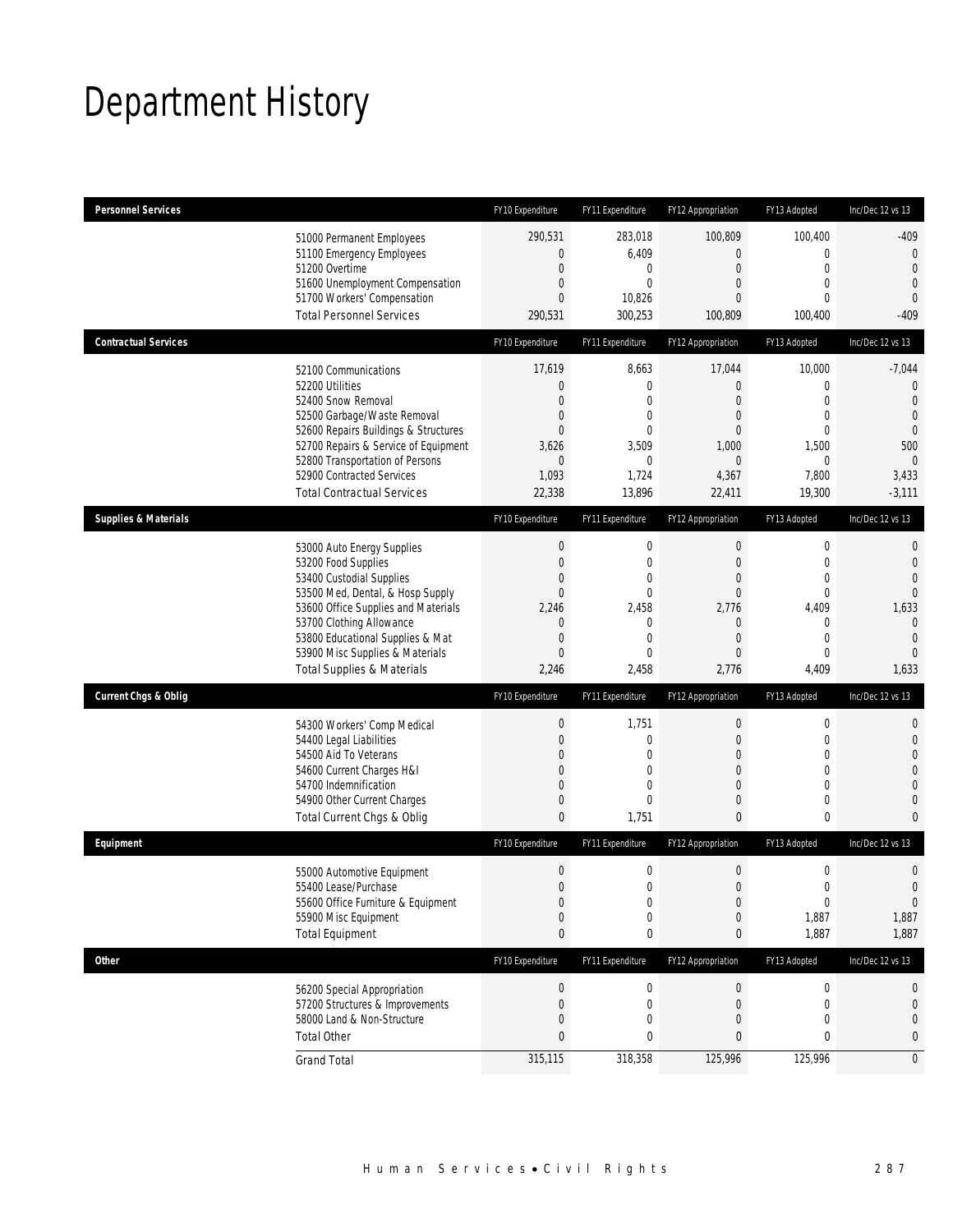# Department Personnel

| Title                 | Union<br>Code | Position<br>Grade | FY13 Salary | Title                     | Union<br>Code   | Grade | Position | FY13 Salary  |
|-----------------------|---------------|-------------------|-------------|---------------------------|-----------------|-------|----------|--------------|
| <b>Exec Assistant</b> | CDH           | <b>NG</b><br>1.00 | 96,900      | Member-Fair Housing Comm  | EX <sub>0</sub> | NG.   | 5.00     | 52,143       |
|                       |               |                   |             | <b>Total</b>              |                 |       | 6        | 149,043      |
|                       |               |                   |             | <b>Adjustments</b>        |                 |       |          |              |
|                       |               |                   |             | Differential Payments     |                 |       |          | $\mathbf{0}$ |
|                       |               |                   |             | Other                     |                 |       |          | 3,500        |
|                       |               |                   |             | Chargebacks               |                 |       |          | $-52,143$    |
|                       |               |                   |             | <b>Salary Savings</b>     |                 |       |          | $\mathbf{0}$ |
|                       |               |                   |             | <b>FY13 Total Request</b> |                 |       |          | 100,400      |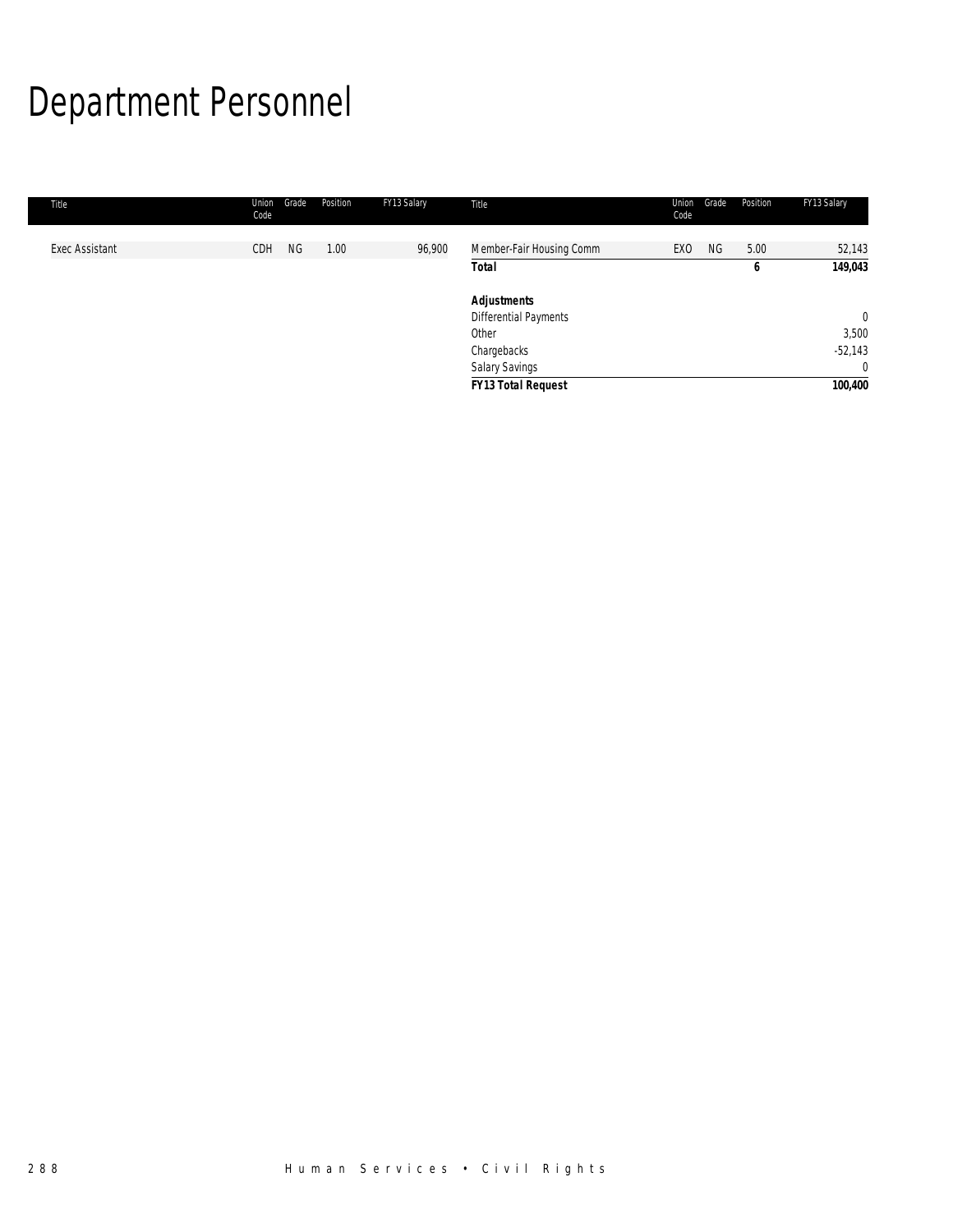# External Funds History

| <b>Personnel Services</b>       |                                                                                                                                                                                                                                                                                                            | FY10 Expenditure                                                                           | FY11 Expenditure                                                                                                                                | FY12 Appropriation                                                                                                           | FY13 Adopted                                                                                                                | Inc/Dec 12 vs 13                                                                                                                |
|---------------------------------|------------------------------------------------------------------------------------------------------------------------------------------------------------------------------------------------------------------------------------------------------------------------------------------------------------|--------------------------------------------------------------------------------------------|-------------------------------------------------------------------------------------------------------------------------------------------------|------------------------------------------------------------------------------------------------------------------------------|-----------------------------------------------------------------------------------------------------------------------------|---------------------------------------------------------------------------------------------------------------------------------|
|                                 | 51000 Permanent Employees<br>51100 Emergency Employees<br>51200 Overtime<br>51300 Part Time Employees<br>51400 Health Insurance<br>51500 Pension & Annunity<br>51600 Unemployment Compensation<br>51700 Workers' Compensation<br>51800 Indirect Costs<br>51900 Medicare<br><b>Total Personnel Services</b> | 366,487<br>0<br>0<br>$\overline{0}$<br>51,918<br>32,230<br>0<br>0<br>0<br>3,464<br>454,099 | 285,408<br>$\boldsymbol{0}$<br>$\boldsymbol{0}$<br>$\mathbf 0$<br>52,425<br>23,335<br>0<br>$\boldsymbol{0}$<br>$\mathbf{0}$<br>3,444<br>364,612 | 352,019<br>$\mathbf 0$<br>0<br>$\overline{0}$<br>47,853<br>31,322<br>$\mathbf 0$<br>$\mathbf 0$<br>1,962<br>5,047<br>438,203 | 483,359<br>$\mathbf{0}$<br>$\mathbf 0$<br>$\mathbf{0}$<br>61,492<br>38,437<br>10,000<br>5,000<br>16,107<br>6,193<br>620,588 | 131,340<br>$\overline{0}$<br>$\mathbf{0}$<br>$\overline{0}$<br>13,639<br>7,115<br>10,000<br>5,000<br>14,145<br>1,146<br>182,385 |
| <b>Contractual Services</b>     |                                                                                                                                                                                                                                                                                                            | FY10 Expenditure                                                                           | FY11 Expenditure                                                                                                                                | FY12 Appropriation                                                                                                           | FY13 Adopted                                                                                                                | Inc/Dec 12 vs 13                                                                                                                |
|                                 | 52100 Communications<br>52200 Utilities<br>52400 Snow Removal<br>52500 Garbage/Waste Removal<br>52600 Repairs Buildings & Structures<br>52700 Repairs & Service of Equipment<br>52800 Transportation of Persons<br>52900 Contracted Services<br><b>Total Contractual Services</b>                          | 2,072<br>0<br>0<br>0<br>0<br>2,194<br>2,651<br>27,425<br>34,342                            | 1,341<br>$\boldsymbol{0}$<br>$\boldsymbol{0}$<br>0<br>$\mathbf{0}$<br>3,005<br>3,958<br>17,199<br>25,503                                        | 2,000<br>0<br>$\overline{0}$<br>0<br>0<br>$\mathbf 0$<br>$\overline{0}$<br>32,556<br>34,556                                  | 4,714<br>$\mathbf{0}$<br>$\mathbf{0}$<br>$\mathbf 0$<br>$\mathbf{0}$<br>$\mathbf{0}$<br>18,000<br>58,351<br>81,065          | 2,714<br>$\overline{0}$<br>$\overline{0}$<br>$\overline{0}$<br>$\theta$<br>$\Omega$<br>18,000<br>25,795<br>46,509               |
| <b>Supplies &amp; Materials</b> |                                                                                                                                                                                                                                                                                                            | FY10 Expenditure                                                                           | FY11 Expenditure                                                                                                                                | FY12 Appropriation                                                                                                           | FY13 Adopted                                                                                                                | Inc/Dec 12 vs 13                                                                                                                |
|                                 | 53000 Auto Energy Supplies<br>53200 Food Supplies<br>53400 Custodial Supplies<br>53500 Med, Dental, & Hosp Supply<br>53600 Office Supplies and Materials<br>53700 Clothing Allowance<br>53800 Educational Supplies & Mat<br>53900 Misc Supplies & Materials<br><b>Total Supplies &amp; Materials</b>       | $\boldsymbol{0}$<br>712<br>0<br>$\overline{0}$<br>2,592<br>0<br>0<br>0<br>3,304            | 0<br>$\boldsymbol{0}$<br>$\boldsymbol{0}$<br>$\mathbf 0$<br>3,305<br>0<br>$\mathbf 0$<br>$\mathbf{0}$<br>3,305                                  | $\boldsymbol{0}$<br>$\mathbf 0$<br>$\overline{0}$<br>$\mathbf 0$<br>6,000<br>0<br>0<br>0<br>6,000                            | $\mathbf 0$<br>$\mathbf{0}$<br>$\mathbf 0$<br>$\mathbf 0$<br>9,233<br>0<br>$\mathbf{0}$<br>$\mathbf 0$<br>9,233             | $\mathbf 0$<br>$\mathbf{0}$<br>$\overline{0}$<br>$\Omega$<br>3,233<br>$\mathbf 0$<br>$\mathbf 0$<br>$\overline{0}$<br>3,233     |
| <b>Current Chgs &amp; Oblig</b> |                                                                                                                                                                                                                                                                                                            | FY10 Expenditure                                                                           | FY11 Expenditure                                                                                                                                | FY12 Appropriation                                                                                                           | FY13 Adopted                                                                                                                | Inc/Dec 12 vs 13                                                                                                                |
|                                 | 54300 Workers' Comp Medical<br>54400 Legal Liabilities<br>54600 Current Charges H&I<br>54700 Indemnification<br>54900 Other Current Charges<br>Total Current Chgs & Oblig                                                                                                                                  | 2,487<br>0<br>0<br>0<br>2,505<br>4,992                                                     | $\boldsymbol{0}$<br>$\boldsymbol{0}$<br>$\boldsymbol{0}$<br>$\mathbf 0$<br>6,862<br>6,862                                                       | $\boldsymbol{0}$<br>0<br>$\overline{0}$<br>$\mathbf 0$<br>3,988<br>3,988                                                     | $\mathbf 0$<br>$\mathbf{0}$<br>$\mathbf{0}$<br>$\overline{0}$<br>3,988<br>3,988                                             | $\mathbf 0$<br>$\mathbf{0}$<br>$\overline{0}$<br>$\overline{0}$<br>$\mathbf 0$<br>$\mathbf{0}$                                  |
| Equipment                       |                                                                                                                                                                                                                                                                                                            | FY10 Expenditure                                                                           | FY11 Expenditure                                                                                                                                | FY12 Appropriation                                                                                                           | FY13 Adopted                                                                                                                | Inc/Dec 12 vs 13                                                                                                                |
|                                 | 55000 Automotive Equipment<br>55400 Lease/Purchase<br>55600 Office Furniture & Equipment<br>55900 Misc Equipment<br><b>Total Equipment</b>                                                                                                                                                                 | $\boldsymbol{0}$<br>0<br>0<br>0<br>0                                                       | 0<br>$\boldsymbol{0}$<br>0<br>8,140<br>8,140                                                                                                    | $\boldsymbol{0}$<br>$\mathbf 0$<br>$\overline{0}$<br>11,128<br>11,128                                                        | $\boldsymbol{0}$<br>$\boldsymbol{0}$<br>$\mathbf{0}$<br>10,000<br>10,000                                                    | $\boldsymbol{0}$<br>$\mathbf 0$<br>$\mathbf 0$<br>$-1,128$<br>$-1,128$                                                          |
| <b>Other</b>                    |                                                                                                                                                                                                                                                                                                            | FY10 Expenditure                                                                           | FY11 Expenditure                                                                                                                                | FY12 Appropriation                                                                                                           | FY13 Adopted                                                                                                                | Inc/Dec 12 vs 13                                                                                                                |
|                                 | 56200 Special Appropriation<br>57200 Structures & Improvements<br>58000 Land & Non-Structure<br><b>Total Other</b>                                                                                                                                                                                         | $\boldsymbol{0}$<br>0<br>0<br>0                                                            | $\boldsymbol{0}$<br>$\boldsymbol{0}$<br>0<br>$\pmb{0}$                                                                                          | $\boldsymbol{0}$<br>$\mathbf 0$<br>0<br>0                                                                                    | $\boldsymbol{0}$<br>$\boldsymbol{0}$<br>$\mathbf 0$<br>0                                                                    | $\boldsymbol{0}$<br>$\mathbf 0$<br>$\overline{0}$<br>$\mathbf{0}$                                                               |
|                                 | <b>Grand Total</b>                                                                                                                                                                                                                                                                                         | 496,737                                                                                    | 408,422                                                                                                                                         | 493,875                                                                                                                      | 724,874                                                                                                                     | 230,999                                                                                                                         |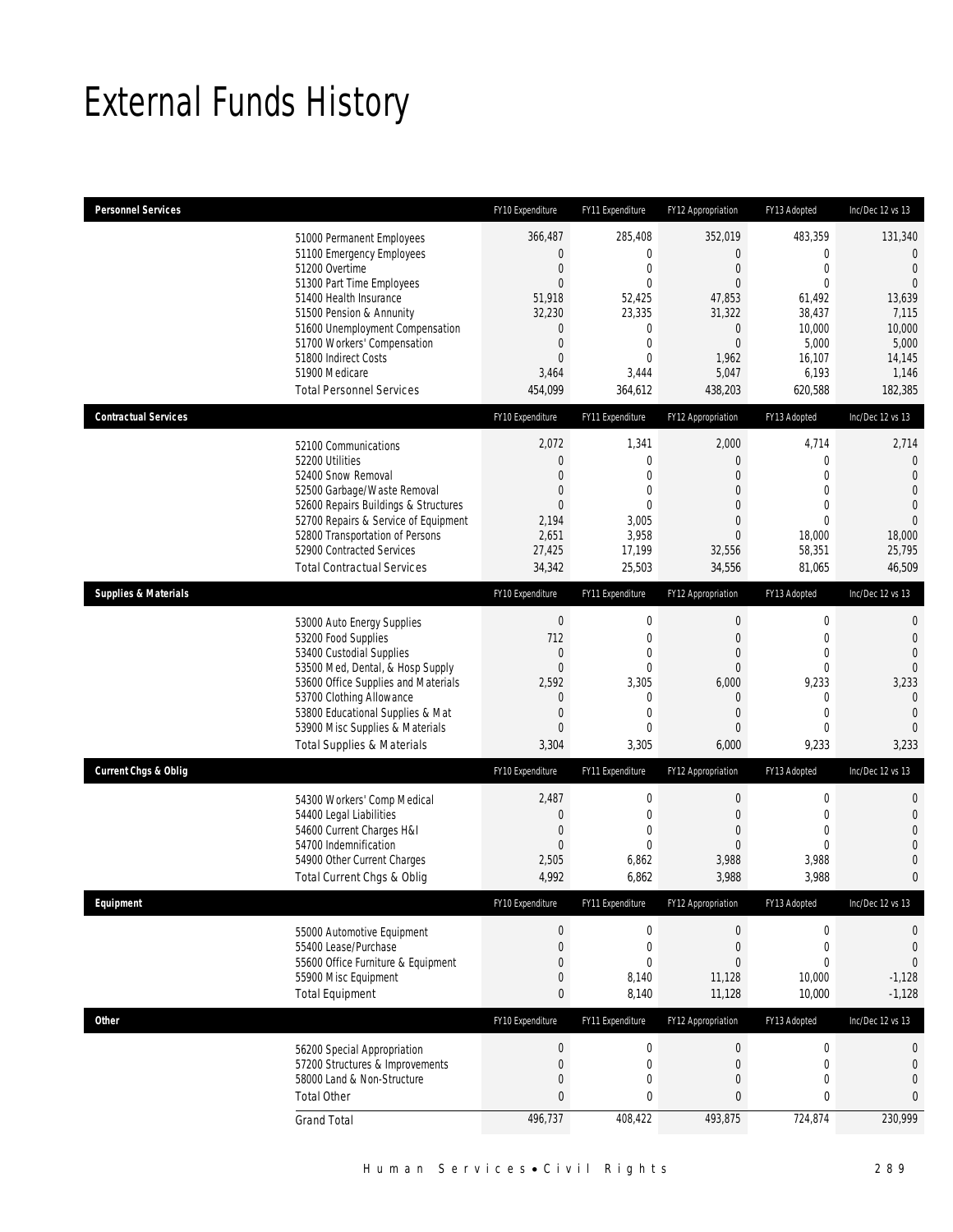### External Funds Personnel

| Title                                                    | Union<br>Code                 | Grade    | Position     | FY13 Salary      | Title                                              | Union<br>Code                 | Grade    | Position     | FY13 Salary          |
|----------------------------------------------------------|-------------------------------|----------|--------------|------------------|----------------------------------------------------|-------------------------------|----------|--------------|----------------------|
| Affirm Marketing Specialist<br>Dir - Investigations      | <b>MYG</b><br>MY <sub>0</sub> | 20<br>09 | 1.00<br>1.00 | 62,562<br>74,988 | <b>Housing Specialist</b><br>Metrolist Coord       | <b>MYG</b><br>MY <sub>0</sub> | 17<br>08 | 1.00<br>1.00 | 36,632<br>61,123     |
| Education & Outreach Spec<br><b>Executive Asstistant</b> | MYG<br>MY0                    | 16<br>07 | 1.00<br>1.00 | 33,295<br>45,817 | <b>Policy Analyst</b><br>Program Assistant         | MY <sub>0</sub><br><b>MYG</b> | 08<br>14 | 1.00<br>1.00 | 50,457<br>27,661     |
| Housing Counselor                                        | MYG                           | 15       | 2.00         | 60,666           | Receptionist/Secretary<br>Sr Investigator          | <b>MYG</b><br><b>MYG</b>      | 14<br>19 | 1.00<br>1.00 | 36,632<br>57,823     |
|                                                          |                               |          |              |                  | <b>Total</b>                                       |                               |          | 12           | 547,655              |
|                                                          |                               |          |              |                  | <b>Adjustments</b><br><b>Differential Payments</b> |                               |          |              | 0                    |
|                                                          |                               |          |              |                  | Other                                              |                               |          |              | $\mathbf 0$          |
|                                                          |                               |          |              |                  | Chargebacks<br><b>Salary Savings</b>               |                               |          |              | 52,143<br>$-116,439$ |
|                                                          |                               |          |              |                  | <b>FY13 Total Request</b>                          |                               |          |              | 483,359              |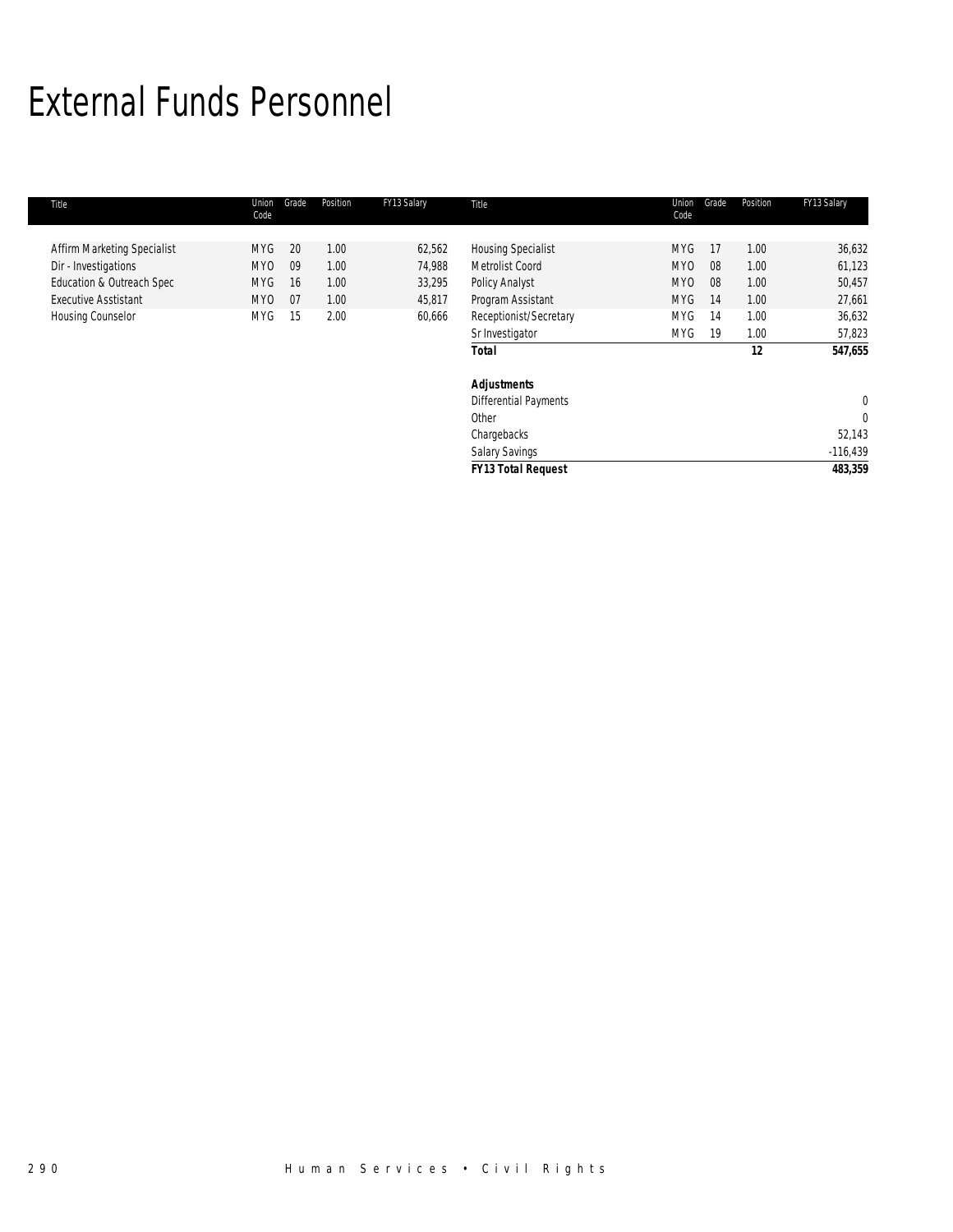# Program 1. Fair Housing Commission

### *Dion Irish, Manager Organization: 403100*

### *Program Description*

The Fair Housing Commission works to eliminate discrimination and increase access to housing in Boston through investigation and enforcement, affirmative marketing, and interagency coordination. The Fair Housing Commission also manages a computerized listing service of available housing opportunities in an effort to provide lowincome households increased access to housing in metropolitan Boston in 106 cities and towns.

- To facilitate access to affordable housing for low and middle income households through Metrolist and housing counseling.
- To improve the quality and efficiency of affirmative marketing plans.
- To investigate and conciliate housing discrimination complaints in an efficient manner.

| <b>Performance Measures</b> |                                                                                                                                                                                                                                                                             | Actual '10                           | Actual '11                              | Projected '12                           | Target '13                           |
|-----------------------------|-----------------------------------------------------------------------------------------------------------------------------------------------------------------------------------------------------------------------------------------------------------------------------|--------------------------------------|-----------------------------------------|-----------------------------------------|--------------------------------------|
|                             | % of affirmative marketing plans evaluated<br>within 15 days<br>% of clients placed in housing or on waiting lists<br>% of current year cases resolved within 100 days<br>Total affirmative marketing plans received<br>Total cases investigated<br>Total clients counseled | 90%<br>51%<br>79%<br>21<br>43<br>768 | 75%<br>47.39%<br>76%<br>24<br>33<br>880 | 100%<br>44.8%<br>69%<br>10<br>55<br>742 | 90%<br>40%<br>85%<br>20<br>35<br>500 |
| <b>Operating Budget</b>     |                                                                                                                                                                                                                                                                             | Actual '10                           | Actual '11                              | Approp '12                              | <b>Budget '13</b>                    |
|                             | Personnel Services<br>Non Personnel<br><b>Total</b>                                                                                                                                                                                                                         | 100.367<br>20,136<br>120,503         | 115,033<br>16,354<br>131,387            | 100.809<br>25,187<br>125,996            | 100,400<br>25,596<br>125,996         |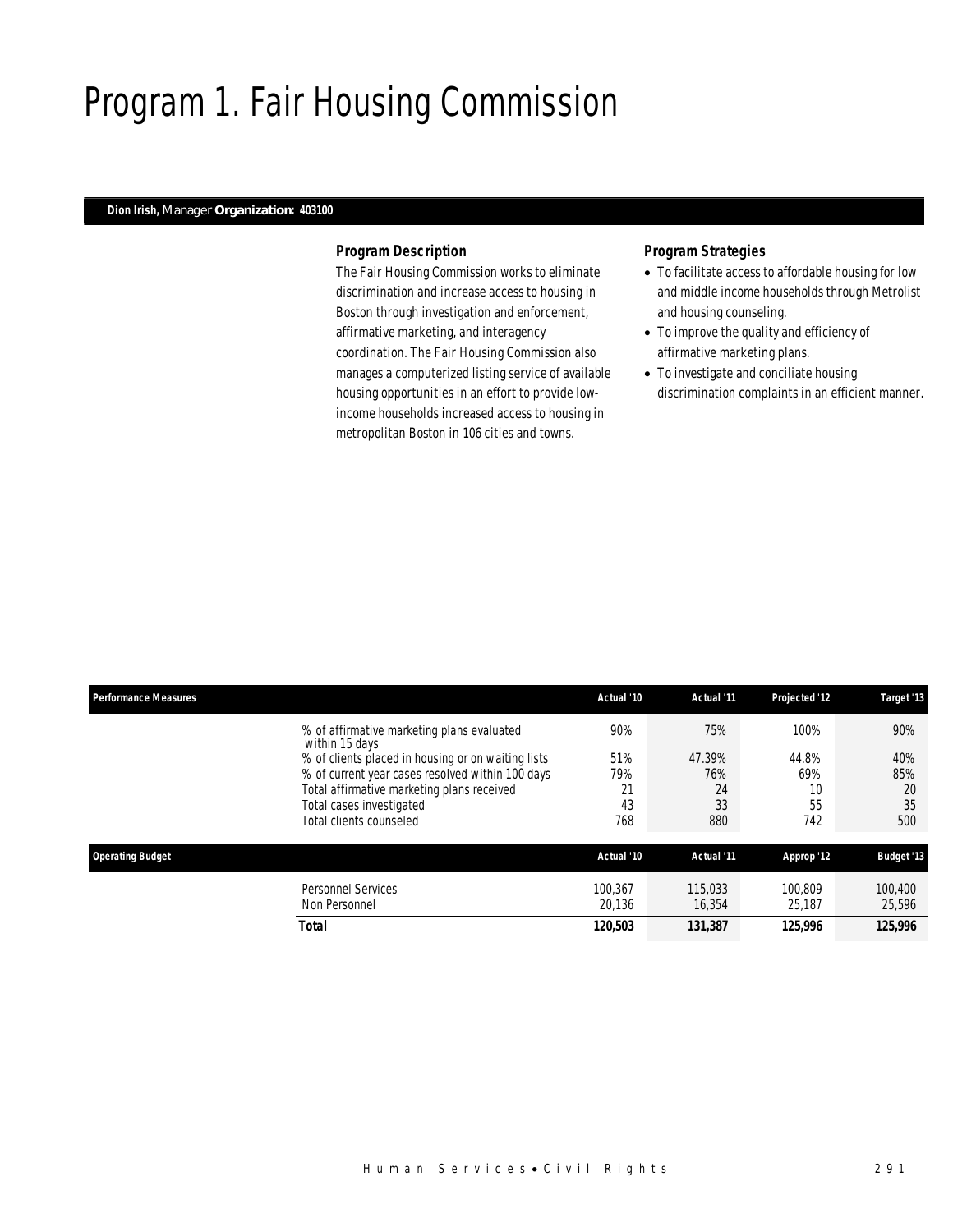# Program 2. Human Rights Commission

### *Dion Irish, Manager Organization: 403200*

### *Program Description*

The Boston Human Rights Commission works to ensure full and equal access to public services and accommodations. The Commission receives and investigates complaints, resolves cases through mediation and adjudicatory hearings, and advocates in support of human rights issues in partnership with state and federal agencies.

| <b>Operating Budget</b>             | Actual '10 | Actual '11 | Approp '12 | <b>Budget '13</b> |
|-------------------------------------|------------|------------|------------|-------------------|
| Personnel Services<br>Non Personnel | 2,044      |            |            |                   |
| Total                               | 2,044      |            |            | 0                 |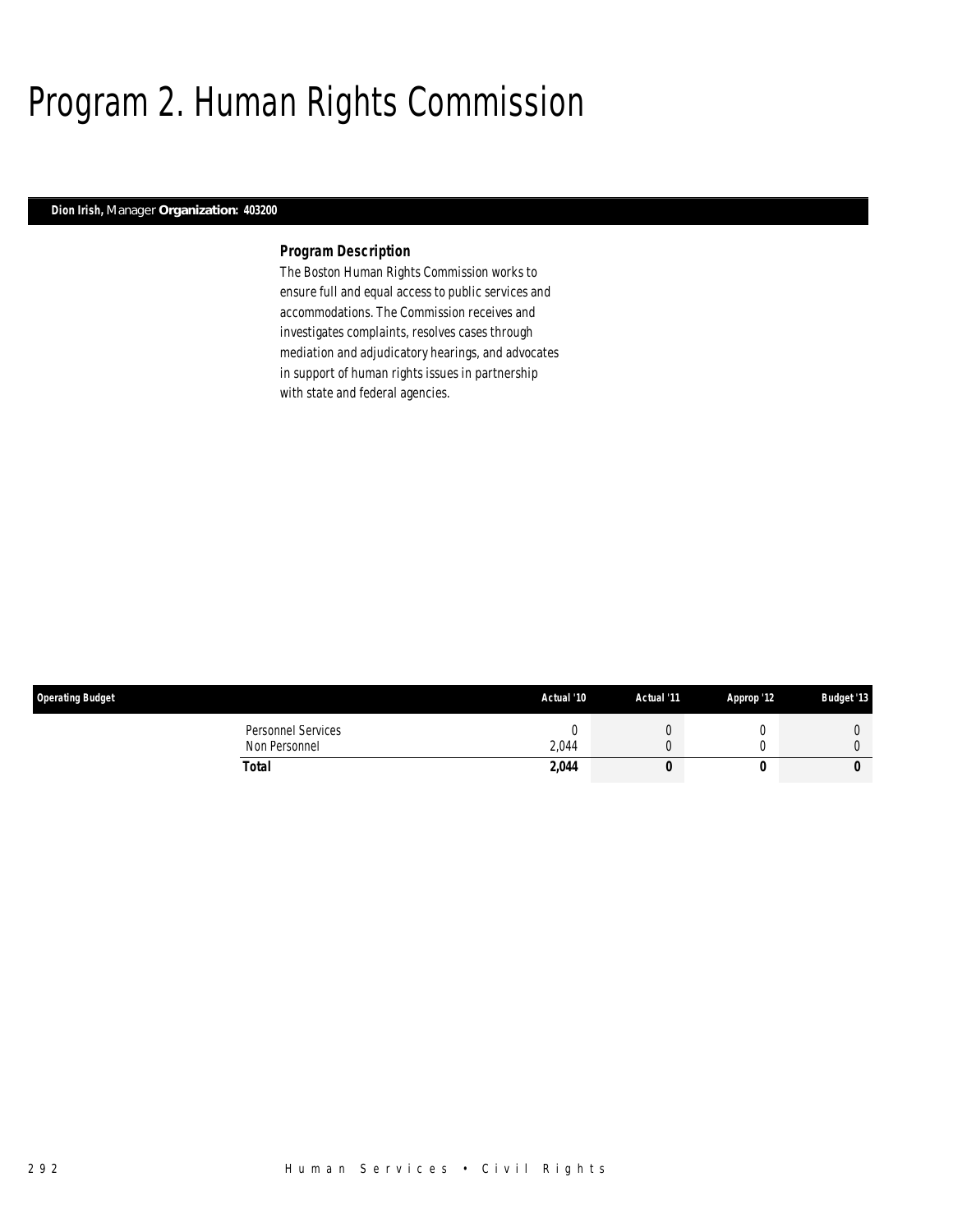# Program 3. Commission For Persons With Disabilities\*

### *Kristen McCosh, Manager Organization: 403300*

### *Program Description*

The Commission facilitates full and equal participation in all aspects of life by persons with disabilities in the City of Boston. The Commission strives to reduce architectural, procedural, attitudinal, and communication barriers which affect persons with disabilities. The Commission coordinates and monitors the City's compliance with civil rights laws for persons with disabilities.

\* In FY12, the Commission for Persons With Disabilities split from Civil Rights to form a separate department.

| <b>Operating Budget</b>             | Actual '10       | Actual '11      | Approp '12 | <b>Budget '13</b> |
|-------------------------------------|------------------|-----------------|------------|-------------------|
| Personnel Services<br>Non Personnel | 190.164<br>2.404 | 185,220<br>.751 |            |                   |
| Total                               | 192.568          | 186,971         |            | υ                 |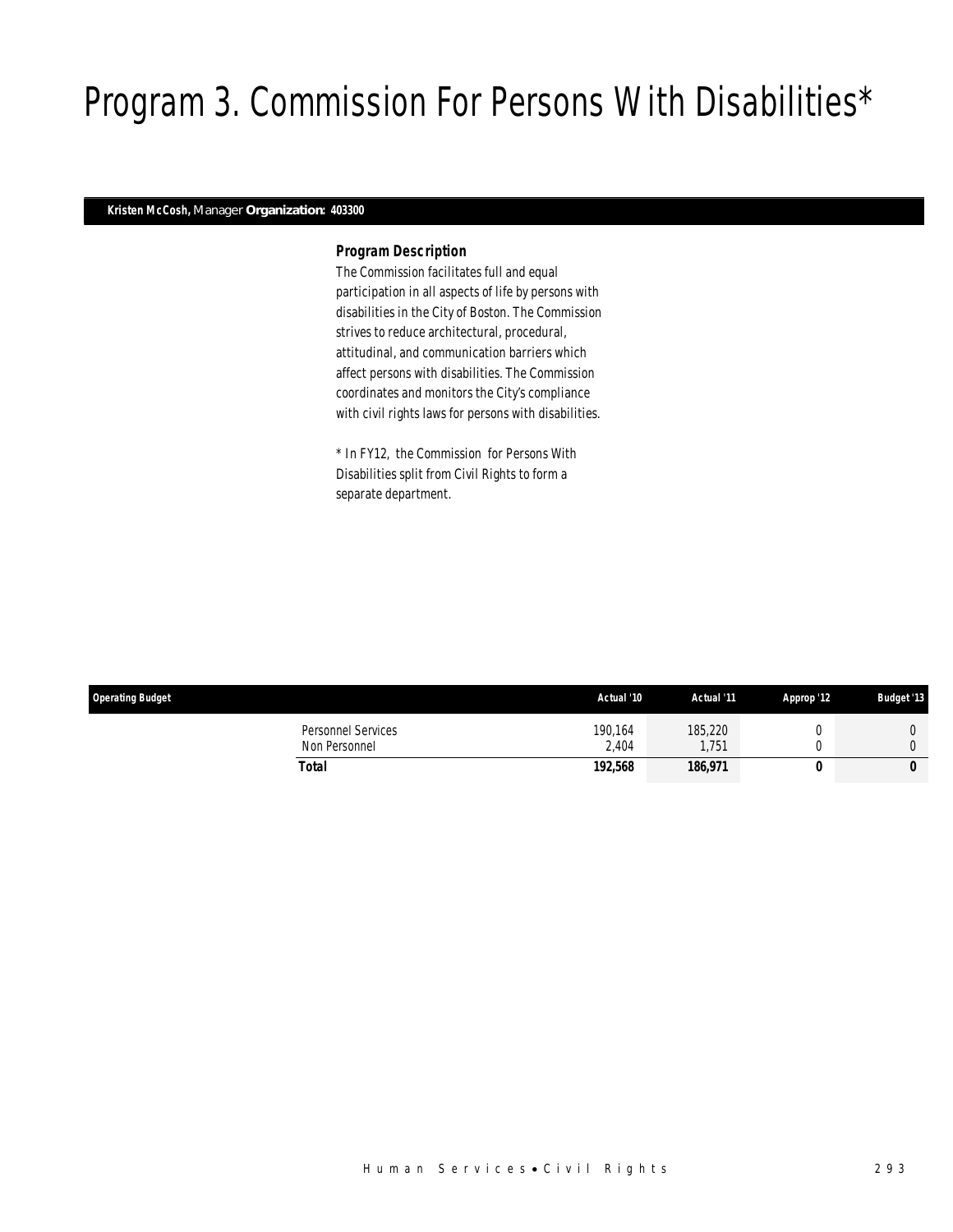### External Funds Projects

*Community Development Block Grant* 

#### *Project Mission*

The Fair Housing Program works to eliminate discrimination and increase access to housing in Boston through investigation and enforcement, education and outreach, affirmative marketing, and interagency coordination. The Boston Fair Housing Commission (BFHC) provides low income households with increased access to housing opportunities throughout the Boston Metropolitan Area (106 cities and towns). The BFHC operates a computerized listing service ("Metrolist") of available housing opportunities and provides education, outreach, and referrals to local, state, and federal resources.

### *Fair Housing Assistance Program (FHAP)*

#### *Project Mission*

The Fair Housing Commission (BFHC) under an Interim Agreement with the US Department of Housing and Urban Development (HUD) will build administrative capacity to handle and process housing discrimination complaints filed under the Fair Housing Act and the fair housing law enforced by the BFHC.

### *Housing Choice Program*

*Project Mission*<br>The Housing Choice Counseling Program is designed to promote housing choice and to increase housing access for recipients of Section 8 vouchers awarded as a result of a consent decree.

*Regional Opportunity Counseling Program (ROC)* 

#### *Project Mission*

The ROC program provides housing and counseling to clients using the Metropolitan Housing Opportunity Clearing Center (METROLIST). The mission of Metrolist is to expand housing opportunities for Boston residents by providing a broad range of renter counseling services. These services include rental listings for government-assisted and private market housing located through out the Metropolitan area; housing search counseling; and referral to local agencies which provide resources for maintaining existing housing or locating new housing.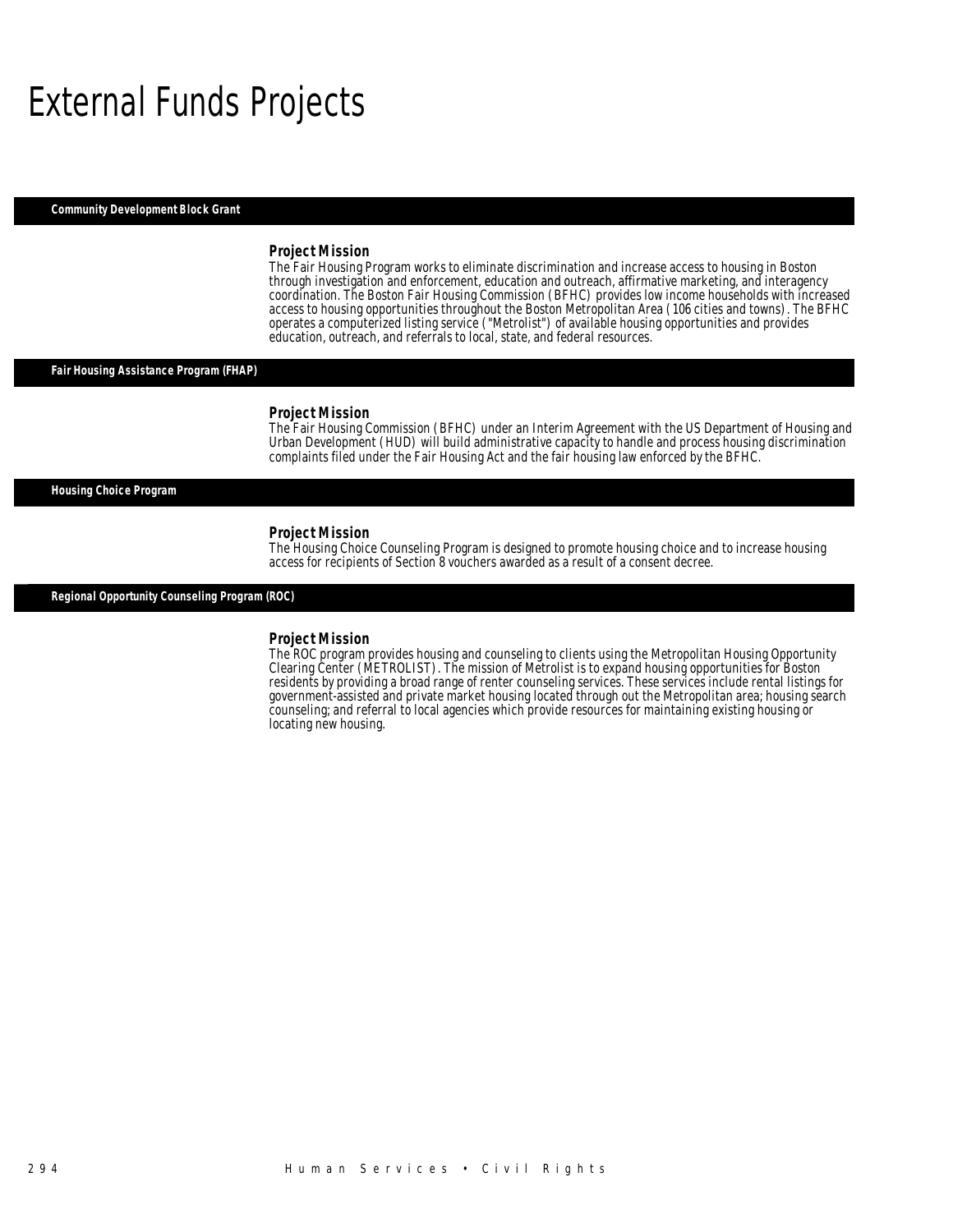# Commission for Persons With Disabilities Operating Budget

### *McCosh, Kristen, Commissioner Appropriation: 404*

Commission for Persons With Disabilities

### *Department Mission*

The mission of the Commission is to increase opportunities for people with disabilities by facilitating full and equal participation in all aspects of life within the City of Boston. This includes reducing architectural, procedural, attitudinal, and communication barriers as well as promoting equity in housing, education, employment, transportation, and civic activities.

### *FY13 Performance Strategies*

- To provide information and services to the disabled on rights, benefits and resources.
- To provide technical assistance to the City of Boston on issues pertaining to the Americans with Disabilities Act.

| <b>Operating Budget</b> | <b>Program Name</b> | Total Actual '10 | Total Actual '11 | Total Approp '12 | <b>Total Budget '13</b> |
|-------------------------|---------------------|------------------|------------------|------------------|-------------------------|
|                         | <b>Disabilities</b> | $\Omega$         | $\mathbf 0$      | 315,438          | 343,579                 |
|                         | Total               | 0                | U                | 315,438          | 343,579                 |
|                         |                     |                  |                  |                  |                         |
|                         |                     |                  |                  |                  |                         |
| <b>Operating Budget</b> |                     | Actual '10       | Actual '11       | Approp '12       | <b>Budget '13</b>       |
|                         | Personnel Services  |                  |                  | 302,238          | 325,379                 |
|                         | Non Personnel       |                  |                  | 13,200           | 18,200                  |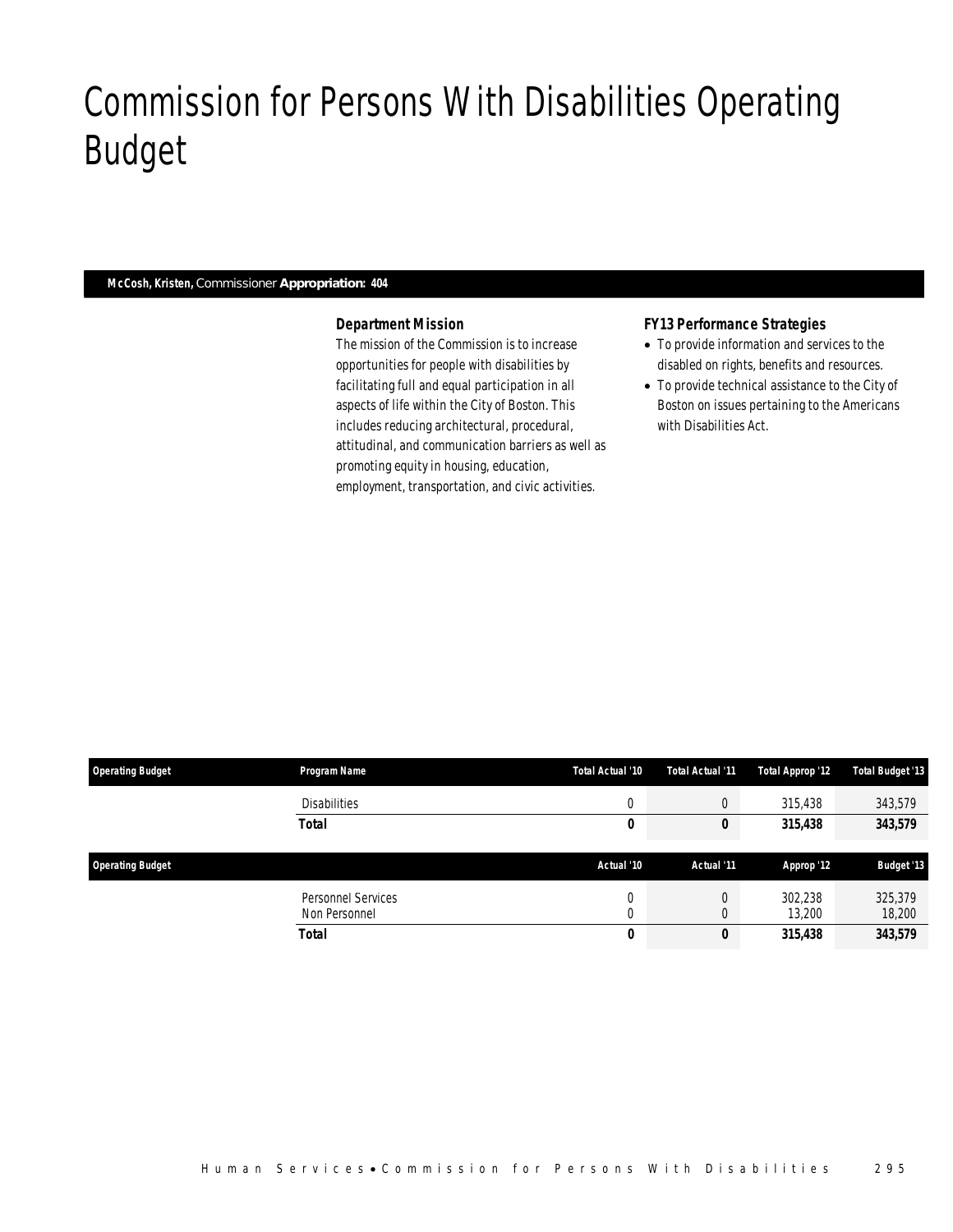# Commission for Persons With Disabilities Operating Budget



### *Authorizing Statutes*

- Enabling Legislation, CBC Ord. §§ 12-4.1-12-4.9.
- Powers and Duties, CBC Ord. §§ 12-4.1-12-4.9.
- Responsibilities of City Agencies, CBC Ord. §§ 12- 4.1-12-4.9.
- Access to Public Buildings by Physically Handicapped, CBC Ord. §§ 21-4.1-21-4.10.
- Issuance of Temporary Parking Permits, CBC Ord. § 6-7.3.

### *Description of Services*

The Disabilities Commission is responsible for investigating and enforcing anti-discrimination laws, providing information and referral services, advocating the support of disabilities issues, conducting education and outreach to constituents, and coordinating the City's compliance with the Americans with Disabilities Act (ADA).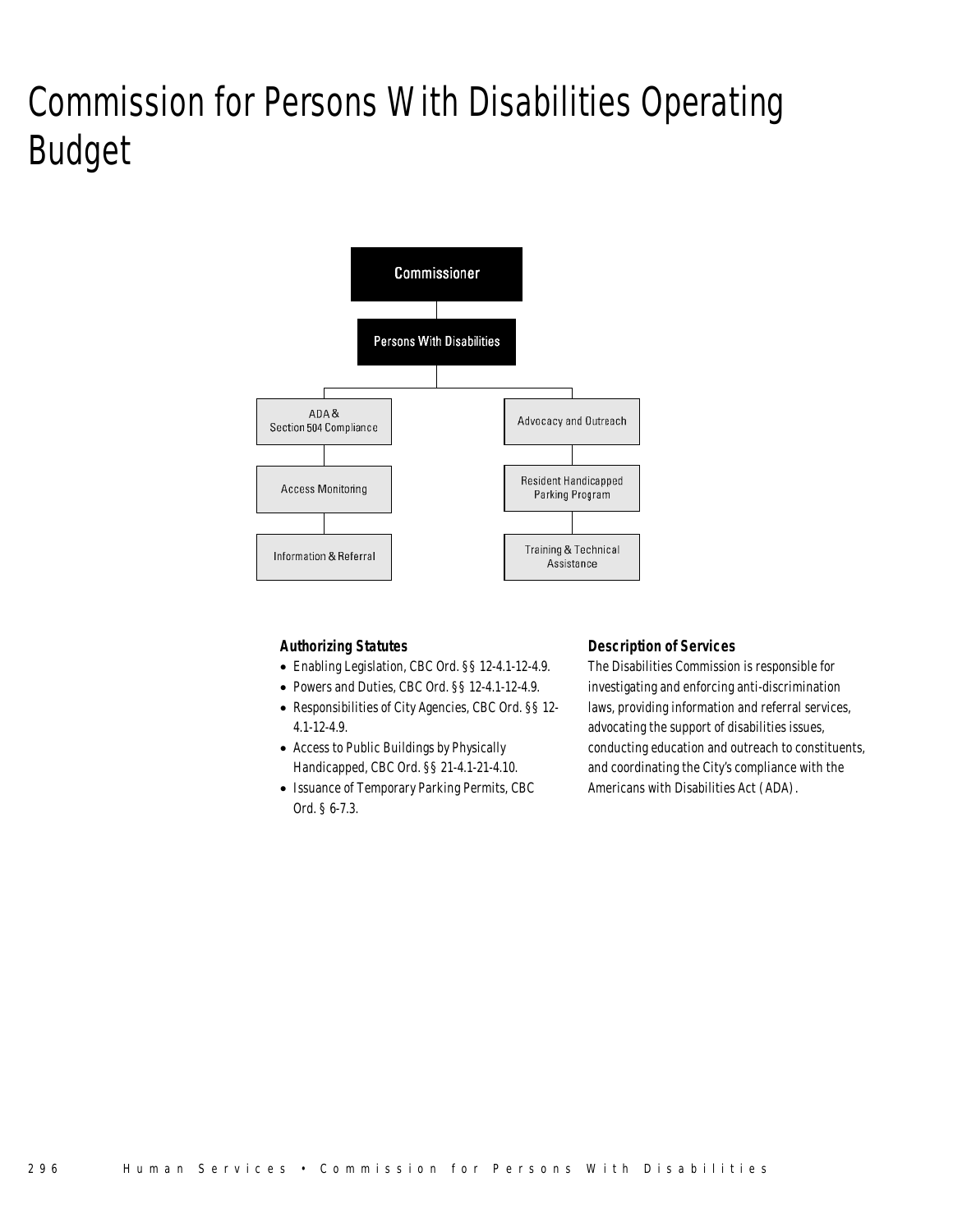# Department History

| <b>Personnel Services</b>       |                                                                     | FY10 Expenditure | FY11 Expenditure | FY12 Appropriation | FY13 Adopted                | Inc/Dec 12 vs 13                 |
|---------------------------------|---------------------------------------------------------------------|------------------|------------------|--------------------|-----------------------------|----------------------------------|
|                                 | 51000 Permanent Employees                                           | $\boldsymbol{0}$ | 0                | 302,238            | 325,379                     | 23,141                           |
|                                 | 51100 Emergency Employees                                           | $\boldsymbol{0}$ | 0                | 0                  | 0                           | $\overline{0}$                   |
|                                 | 51200 Overtime                                                      | 0                | 0                | $\mathbf 0$        | $\mathbf 0$                 | $\mathbf{0}$                     |
|                                 | 51600 Unemployment Compensation                                     | 0                | 0                | 0                  | $\mathbf{0}$                | $\overline{0}$                   |
|                                 | 51700 Workers' Compensation<br><b>Total Personnel Services</b>      | $\mathbf 0$<br>0 | 0<br>0           | $\overline{0}$     | $\mathbf{0}$<br>325,379     | $\Omega$<br>23,141               |
|                                 |                                                                     |                  |                  | 302,238            |                             |                                  |
| <b>Contractual Services</b>     |                                                                     | FY10 Expenditure | FY11 Expenditure | FY12 Appropriation | FY13 Adopted                | Inc/Dec 12 vs 13                 |
|                                 | 52100 Communications                                                | $\boldsymbol{0}$ | $\boldsymbol{0}$ | 5,000              | 5,000                       | $\mathbf 0$                      |
|                                 | 52200 Utilities                                                     | $\overline{0}$   | 0                | 0                  | $\mathbf{0}$                | $\mathbf 0$                      |
|                                 | 52400 Snow Removal                                                  | 0<br>0           | 0                | $\overline{0}$     | $\mathbf{0}$                | $\overline{0}$<br>$\overline{0}$ |
|                                 | 52500 Garbage/Waste Removal<br>52600 Repairs Buildings & Structures | 0                | 0<br>0           | 0<br>0             | $\mathbf 0$<br>$\mathbf{0}$ | $\mathbf 0$                      |
|                                 | 52700 Repairs & Service of Equipment                                | 0                | 0                | 500                | 500                         | $\overline{0}$                   |
|                                 | 52800 Transportation of Persons                                     | 0                | 0                | 0                  | $\mathbf 0$                 | $\overline{0}$                   |
|                                 | 52900 Contracted Services                                           | $\mathbf 0$      | 0                | 6,500              | 2,500                       | $-4,000$                         |
|                                 | <b>Total Contractual Services</b>                                   | 0                | 0                | 12,000             | 8,000                       | $-4,000$                         |
| <b>Supplies &amp; Materials</b> |                                                                     | FY10 Expenditure | FY11 Expenditure | FY12 Appropriation | FY13 Adopted                | Inc/Dec 12 vs 13                 |
|                                 |                                                                     | $\boldsymbol{0}$ | 0                | $\mathbf 0$        | $\boldsymbol{0}$            | $\mathbf 0$                      |
|                                 | 53000 Auto Energy Supplies<br>53200 Food Supplies                   | $\mathbf 0$      | 0                | 0                  | 7,000                       | 7,000                            |
|                                 | 53400 Custodial Supplies                                            | 0                | 0                | 0                  | $\mathbf{0}$                | $\mathbf{0}$                     |
|                                 | 53500 Med, Dental, & Hosp Supply                                    | 0                | 0                | $\mathbf 0$        | $\mathbf 0$                 | $\overline{0}$                   |
|                                 | 53600 Office Supplies and Materials                                 | 0                | 0                | 1,200              | 600                         | $-600$                           |
|                                 | 53700 Clothing Allowance                                            | $\overline{0}$   | 0                | $\theta$           | 0                           | $\mathbf{0}$                     |
|                                 | 53800 Educational Supplies & Mat                                    | 0                | 0                | 0                  | $\mathbf{0}$                | $\mathbf{0}$                     |
|                                 | 53900 Misc Supplies & Materials                                     | $\mathbf 0$      | $\overline{0}$   | 0                  | 2,600                       | 2,600                            |
|                                 | <b>Total Supplies &amp; Materials</b>                               | $\mathbf{0}$     | 0                | 1,200              | 10,200                      | 9,000                            |
| <b>Current Chgs &amp; Oblig</b> |                                                                     | FY10 Expenditure | FY11 Expenditure | FY12 Appropriation | FY13 Adopted                | Inc/Dec 12 vs 13                 |
|                                 | 54300 Workers' Comp Medical                                         | $\boldsymbol{0}$ | 0                | 0                  | $\boldsymbol{0}$            | 0                                |
|                                 | 54400 Legal Liabilities                                             | $\boldsymbol{0}$ | 0                | $\mathbf 0$        | $\mathbf 0$                 | $\mathbf 0$                      |
|                                 | 54500 Aid To Veterans                                               | 0                | $\mathbf{0}$     | 0                  | $\mathbf{0}$                | $\overline{0}$                   |
|                                 | 54600 Current Charges H&I                                           | $\mathbf 0$      | 0                | 0                  | $\mathbf 0$                 | $\overline{0}$                   |
|                                 | 54700 Indemnification                                               | 0                | 0                | 0                  | $\mathbf{0}$                | $\mathbf 0$                      |
|                                 | 54900 Other Current Charges                                         | $\boldsymbol{0}$ | 0                | 0                  | $\mathbf 0$                 | $\mathbf{0}$                     |
|                                 | Total Current Chgs & Oblig                                          | $\mathbf{0}$     | 0                | 0                  | $\bf{0}$                    | $\mathbf{0}$                     |
| Equipment                       |                                                                     | FY10 Expenditure | FY11 Expenditure | FY12 Appropriation | FY13 Adopted                | Inc/Dec 12 vs 13                 |
|                                 | 55000 Automotive Equipment                                          | $\theta$         | 0                | 0                  | $\boldsymbol{0}$            | $\mathbf 0$                      |
|                                 | 55400 Lease/Purchase                                                | $\Omega$         | $\Omega$         | $\Omega$           | $\theta$                    | $\Omega$                         |
|                                 | 55600 Office Furniture & Equipment                                  | $\boldsymbol{0}$ | 0                | $\boldsymbol{0}$   | $\boldsymbol{0}$            | $\mathbf 0$                      |
|                                 | 55900 Misc Equipment                                                | $\boldsymbol{0}$ | 0                | 0                  | $\mathbf 0$                 | $\mathbf 0$                      |
|                                 | <b>Total Equipment</b>                                              | 0                | 0                | 0                  | 0                           | 0                                |
| Other                           |                                                                     | FY10 Expenditure | FY11 Expenditure | FY12 Appropriation | FY13 Adopted                | Inc/Dec 12 vs 13                 |
|                                 | 56200 Special Appropriation                                         | $\boldsymbol{0}$ | 0                | $\overline{0}$     | 0                           | 0                                |
|                                 | 57200 Structures & Improvements                                     | $\boldsymbol{0}$ | 0                | $\boldsymbol{0}$   | $\mathbf 0$                 | $\mathbf 0$                      |
|                                 | 58000 Land & Non-Structure                                          | $\mathbf 0$      | 0                | 0                  | $\overline{0}$              | $\mathbf 0$                      |
|                                 | <b>Total Other</b>                                                  | 0                | 0                | 0                  | 0                           | 0                                |
|                                 | <b>Grand Total</b>                                                  | $\boldsymbol{0}$ | $\mathbf 0$      | 315,438            | 343,579                     | 28,141                           |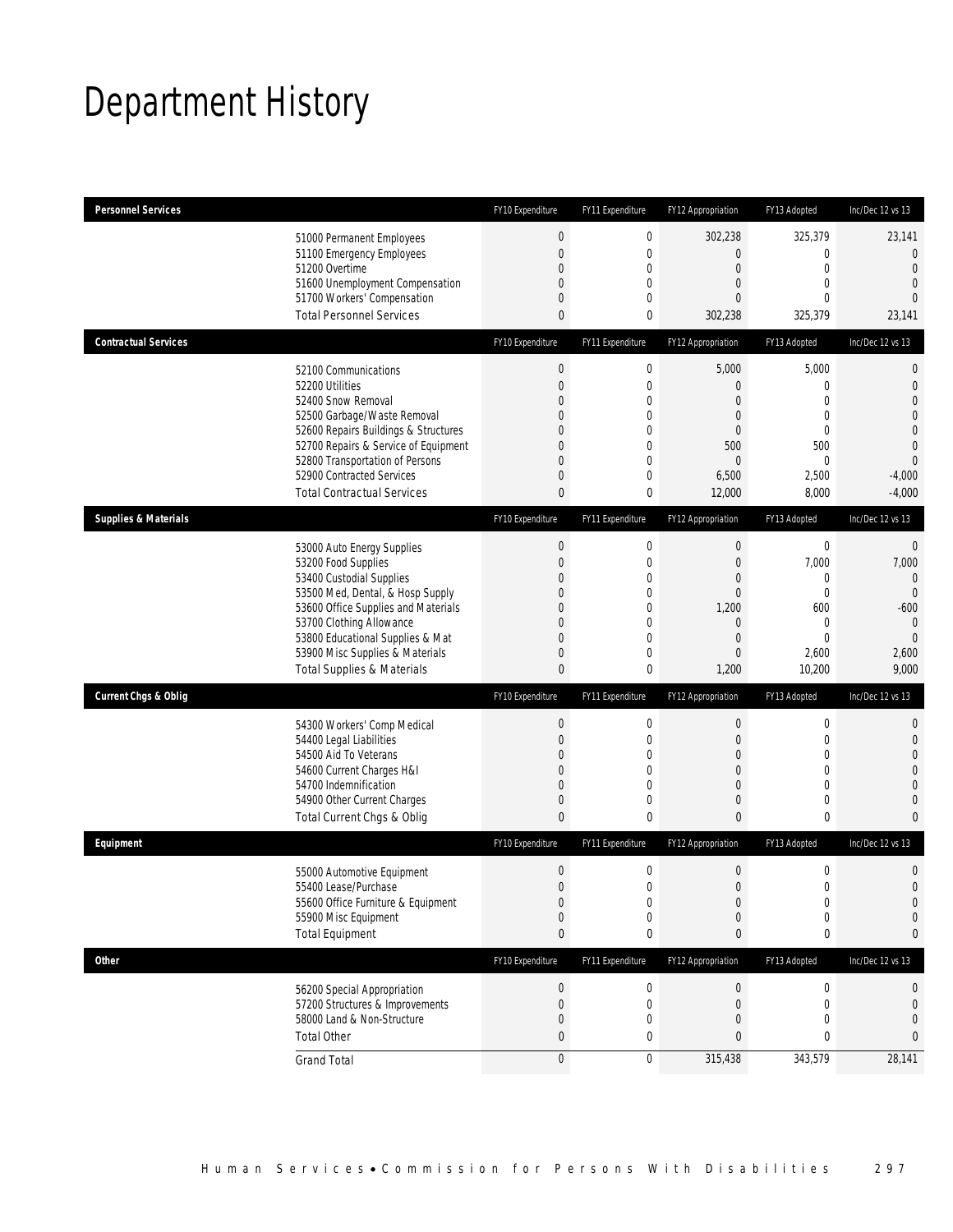# Department Personnel

| Title           | Union<br>Code | Position<br>Grade | FY13 Salary | Title                     | Union<br>Grade<br>Code  | Position | FY13 Salary    |
|-----------------|---------------|-------------------|-------------|---------------------------|-------------------------|----------|----------------|
|                 |               |                   |             |                           |                         |          |                |
| Admin Assistant | <b>MYG</b>    | 1.00<br>-14       | 36,632      | Architect                 | <b>MYG</b><br>07        | 1.00     | 51,694         |
| Admin Assistant | <b>MYG</b>    | 1.00<br>16        | 44,318      | Commissioner              | <b>CDH</b><br><b>NG</b> | 1.00     | 75,206         |
| Admin Assistant | <b>MYG</b>    | 2.00<br>- 17      | 87,196      | Principal Clerk           | <b>MYG</b><br>11        | 1.00     | 30,333         |
|                 |               |                   |             | <b>Total</b>              |                         |          | 325,379        |
|                 |               |                   |             | Adjustments               |                         |          |                |
|                 |               |                   |             | Differential Payments     |                         |          | $\overline{0}$ |
|                 |               |                   |             | Other                     |                         |          | $\mathbf 0$    |
|                 |               |                   |             | Chargebacks               |                         |          | $\mathbf 0$    |
|                 |               |                   |             | Salary Savings            |                         |          | $\mathbf 0$    |
|                 |               |                   |             | <b>FY13 Total Request</b> |                         |          | 325,379        |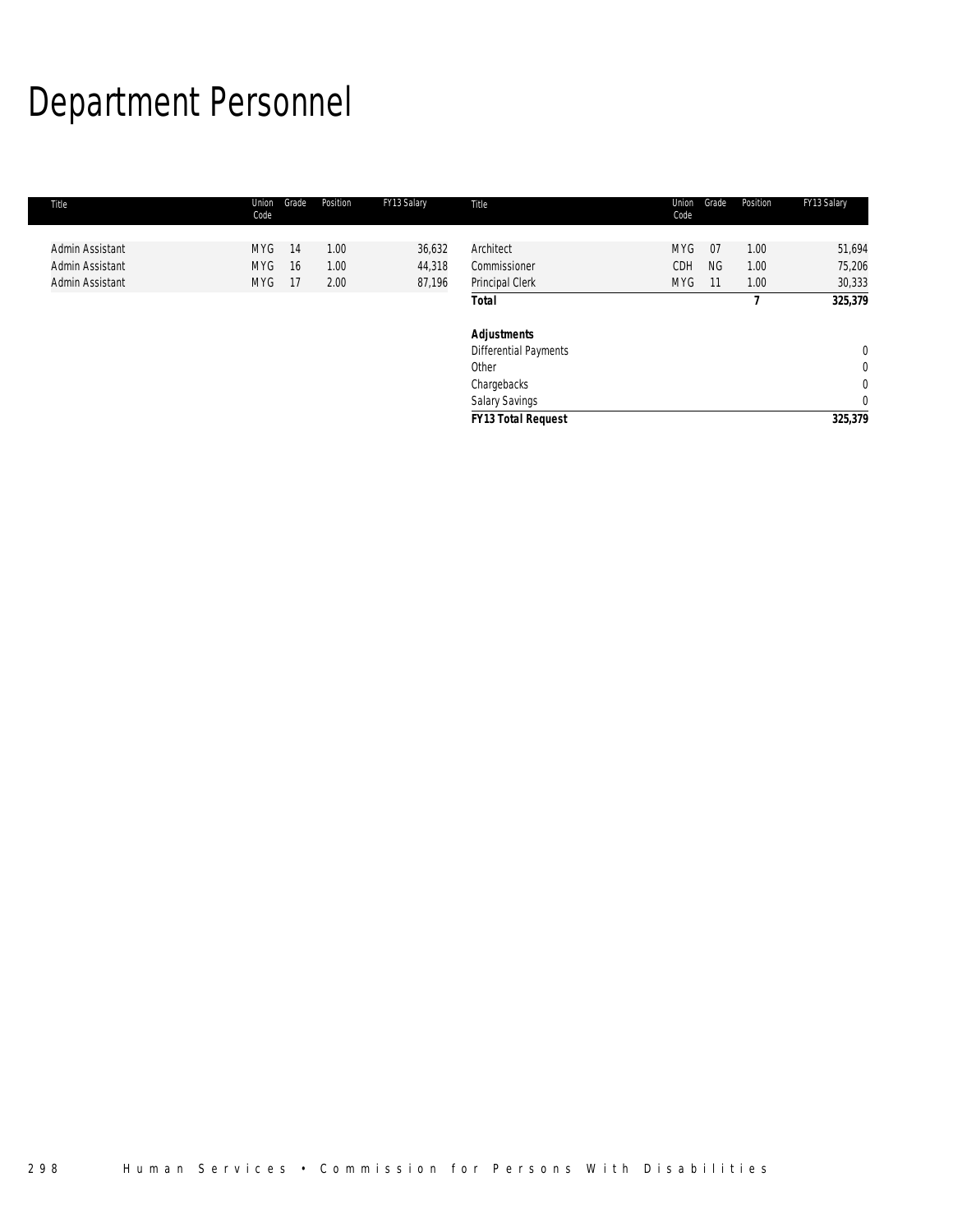### Program 1. Disabilities

### *Kristen McCosh, Manager Organization: 404100*

### *Program Description*

The Commission facilitates full and equal participation in all aspects of life by persons with disabilities in the City of Boston. The Commission strives to reduce architectural, procedural, attitudinal, and communication barriers which affect persons with disabilities. The Commission coordinates and monitors the City's compliance with civil rights laws for persons with disabilities.

- To provide information and services to the disabled on rights, benefits and resources.
- To provide technical assistance to the City of Boston on issues pertaining to the Americans with Disabilities Act.

| <b>Performance Measures</b> |                                                                                                   | Actual '10    | Actual '11 | Projected '12     | Target '13        |
|-----------------------------|---------------------------------------------------------------------------------------------------|---------------|------------|-------------------|-------------------|
|                             | % of advocacy cases resolved on the first call<br>% of technical assistance requests responded to | 95%<br>100%   | 93%<br>96% | 90%<br>90%        | 90%<br>95%        |
| <b>Operating Budget</b>     |                                                                                                   | Actual '10    | Actual '11 | Approp '12        | <b>Budget '13</b> |
|                             | Personnel Services<br>Non Personnel                                                               | $\Omega$<br>0 |            | 302.238<br>13,200 | 325,379<br>18,200 |
| Total                       |                                                                                                   | 0             | 0          | 315,438           | 343,579           |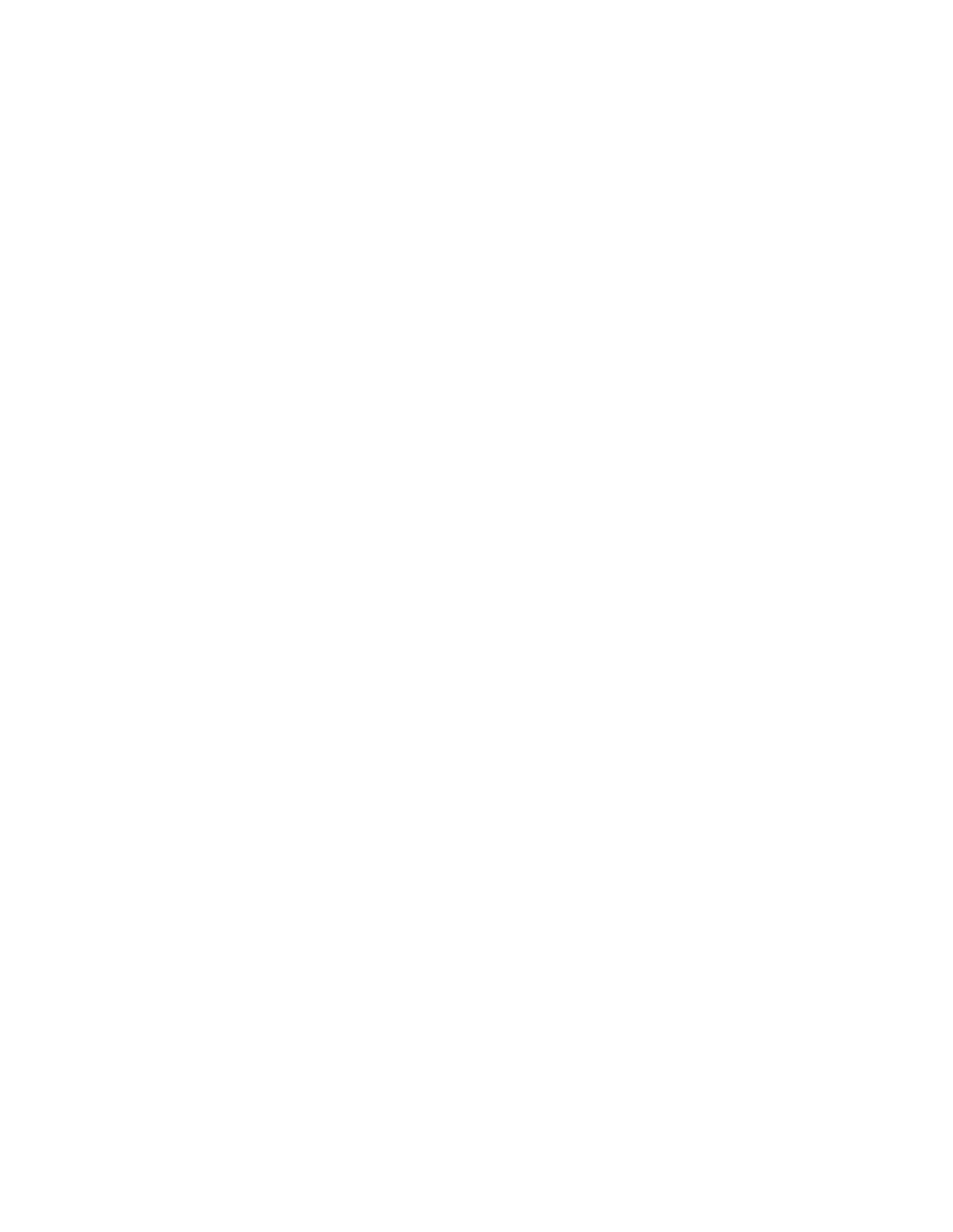# Elderly Commission Operating Budget

### *Emily Shea, Commissioner Appropriation: 387*

### *Department Mission*

The mission of the Elderly Commission is to enhance the quality of life for Boston's senior citizens through developing, planning, coordinating, implementing, and monitoring the delivery of programs and services to the elderly in an efficient and effective manner. These activities are provided in collaboration with various federal, state, and City agencies, along with neighborhood service providers and senior citizen groups.

### *FY13 Performance Strategies*

- To assess the needs, provide information and improve awareness of government benefits and services for Boston's seniors.
- To develop resources to support the elder community.
- To increase availability and accessibility of transportation services.
- To provide meaningful volunteer opportunities and increase the number of senior volunteers.

| <b>Operating Budget</b>      | Program Name                             | Total Actual '10 | <b>Total Actual '11</b> | <b>Total Approp '12</b> | <b>Total Budget '13</b> |
|------------------------------|------------------------------------------|------------------|-------------------------|-------------------------|-------------------------|
|                              | Administration                           | 541.944          | 537,763                 | 558,505                 | 583,814                 |
|                              | <b>Community Relations</b>               | 343,342          | 250,430                 | 252,248                 | 236,704                 |
|                              | Transportation                           | 1,448,151        | 1,532,262               | 1,454,744               | 1,490,527               |
|                              | Program Services                         | 512,854          | 497,645                 | 533,148                 | 575,468                 |
|                              | <b>Total</b>                             | 2,846,291        | 2,818,100               | 2,798,645               | 2,886,513               |
| <b>External Funds Budget</b> | <b>Fund Name</b>                         | Total Actual '10 | <b>Total Actual '11</b> | <b>Total Approp '12</b> | <b>Total Budget '13</b> |
|                              | Area Agency On Aging (AAA)               | 3,823,301        | 4,353,403               | 3,820,830               | 4,165,268               |
|                              | ARRA - Congregate Nutrition Services     | 232,667          | $\left($                | 0                       | $\left( \right)$        |
|                              | ARRA - Home Delivered Nutrition Services | 114,543          | $\Omega$                | U                       | $\Omega$                |
|                              | E.O.E.A. Formula Grant                   | 716,329          | 589,737                 | 551,847                 | 564,442                 |
|                              | Elderly Universal Funds                  | 33,016           | 39,255                  | 40,000                  | 40,000                  |
|                              | Keep Seniors Connect                     | 8,096            | $\Omega$                | $\Omega$                | $\Omega$                |
|                              | Nutrition Services Incentive Program     | 460,138          | 654,350                 | 603.541                 | 542.049                 |
|                              | Retired Senior Volunteers Program        | 115,280          | 122,424                 | 128,446                 | 131,240                 |
|                              | Senior Companion Program                 | 217,059          | 222,596                 | 232,048                 | 233.233                 |
|                              | State Elder Lunch Program                | 554,955          | 336,763                 | 1,060,034               | 1,060,051               |
|                              | <b>Total</b>                             | 6,275,384        | 6,318,528               | 6,436,746               | 6,736,283               |
| <b>Operating Budget</b>      |                                          | Actual '10       | Actual '11              | Approp '12              | <b>Budget '13</b>       |
|                              | Personnel Services                       | 2,492,067        | 2,424,062               | 2,515,982               | 2,577,100               |
|                              | Non Personnel                            | 354,224          | 394,038                 | 282,663                 | 309,413                 |
|                              | <b>Total</b>                             | 2,846,291        | 2,818,100               | 2,798,645               | 2,886,513               |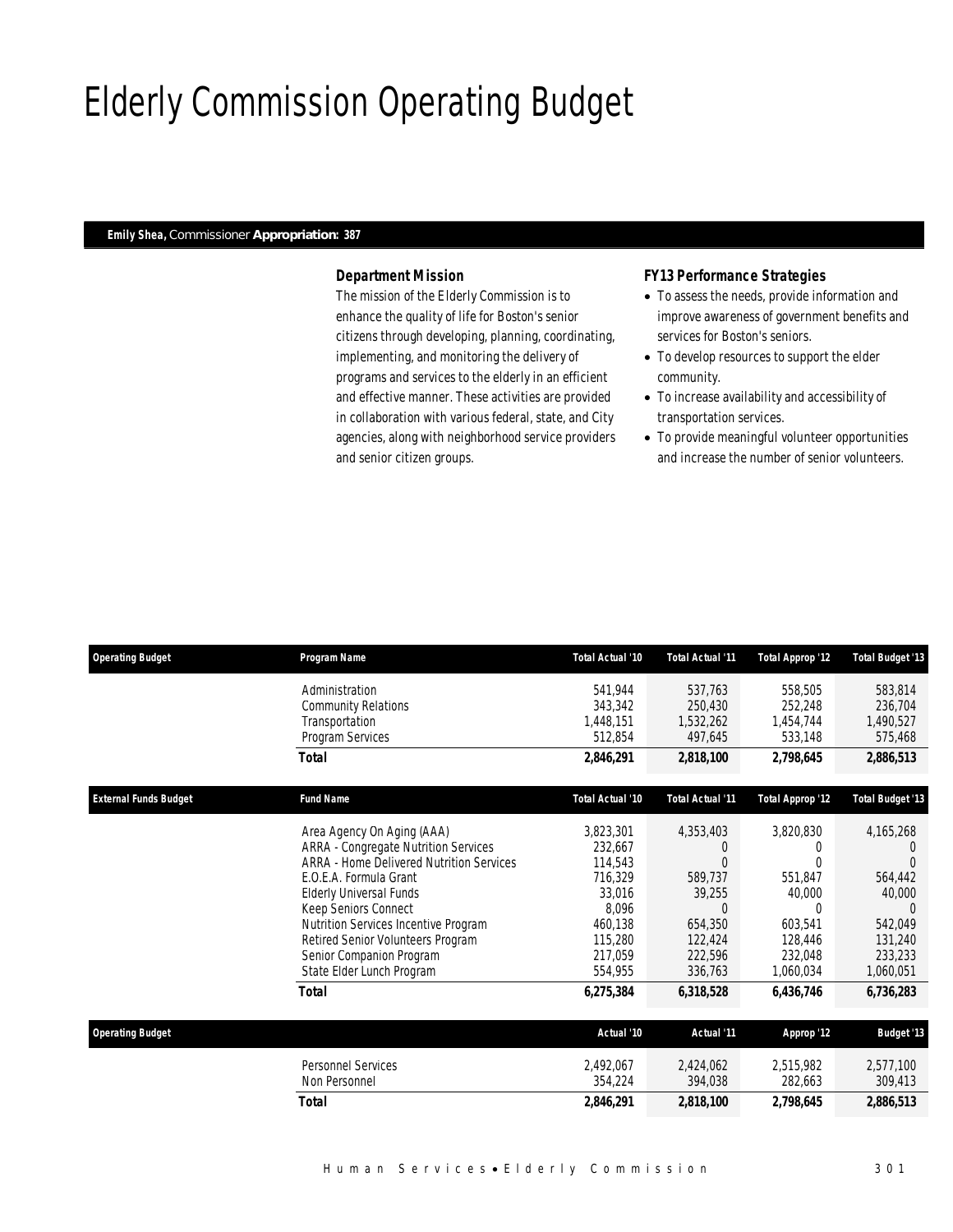# Elderly Commission Operating Budget



### *Authorizing Statutes*

- Enabling Legislation, CBC Ord. § 12-3.1.
- Powers and Duties, CBC Ord. § 12-3.2.

### *Description of Services*

Those services which are developed, planned, coordinated, and delivered by the Elderly Commission include assistance in applying for government benefits and community-based services, discount programs, health screening programs, housing programs, transportation, advocacy, employment and volunteer programs, counseling services and information and referrals. The Commission also coordinates and monitors neighborhood-based nutrition, legal, health, transportation and other elderly services, and senior centers.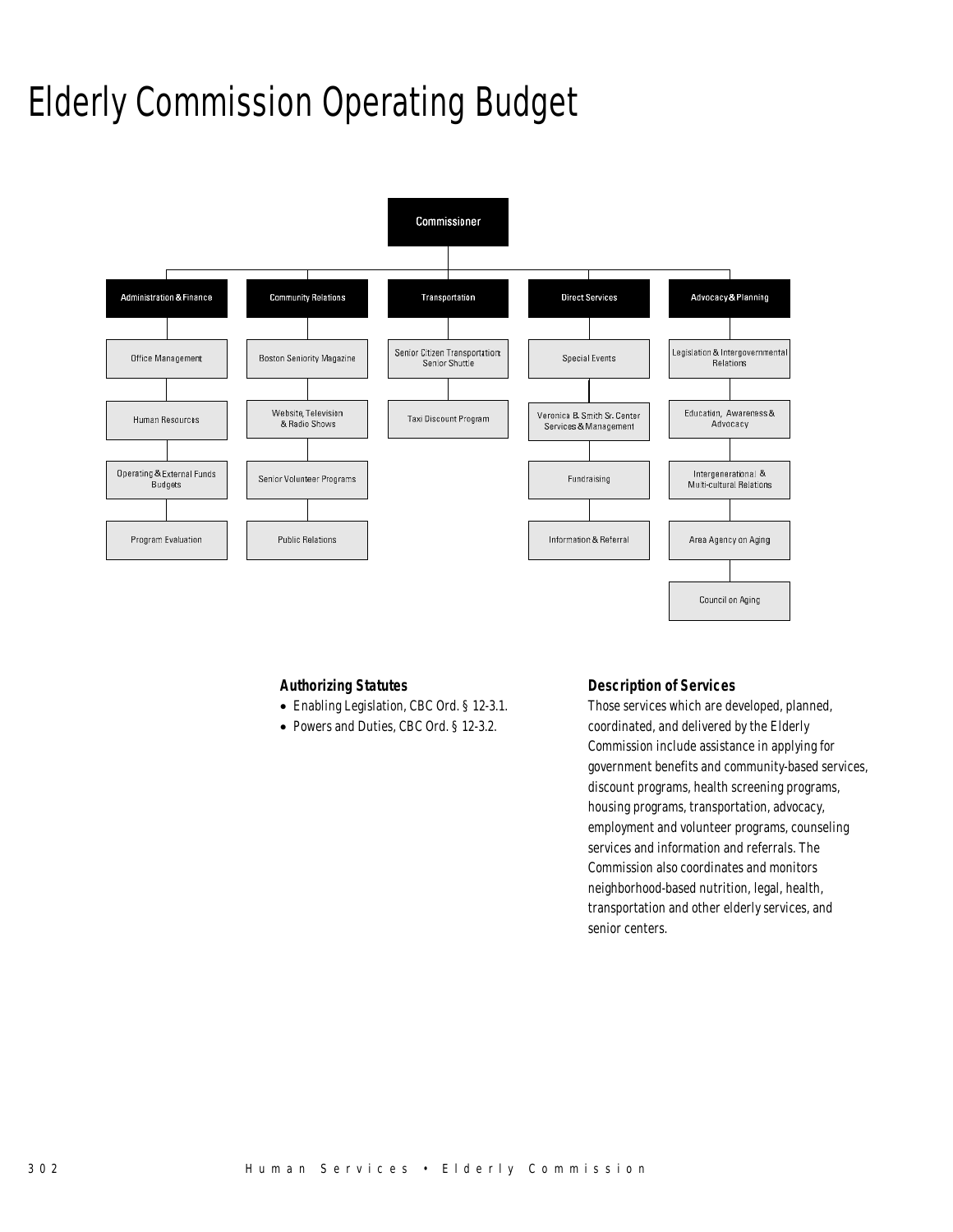# Department History

| <b>Personnel Services</b>                                                                                                                                                                                                                                     |                                                                              | FY10 Expenditure                                                                        | FY11 Expenditure                                                                                     | FY12 Appropriation                                                                                    | FY13 Adopted                                                                                                | Inc/Dec 12 vs 13                                                                                                  |
|---------------------------------------------------------------------------------------------------------------------------------------------------------------------------------------------------------------------------------------------------------------|------------------------------------------------------------------------------|-----------------------------------------------------------------------------------------|------------------------------------------------------------------------------------------------------|-------------------------------------------------------------------------------------------------------|-------------------------------------------------------------------------------------------------------------|-------------------------------------------------------------------------------------------------------------------|
| 51000 Permanent Employees<br>51100 Emergency Employees<br>51200 Overtime<br>51700 Workers' Compensation                                                                                                                                                       | 51600 Unemployment Compensation                                              | 2,470,186<br>644<br>8,201<br>1,842<br>11,194                                            | 2,413,679<br>0<br>7,146<br>0<br>3,237                                                                | 2.490.732<br>$\overline{0}$<br>15,250<br>5,000<br>5,000                                               | 2,555,600<br>$\mathbf 0$<br>11,500<br>5,000<br>5,000                                                        | 64,868<br>$\overline{0}$<br>$-3,750$<br>$\theta$<br>$\overline{0}$                                                |
| <b>Total Personnel Services</b>                                                                                                                                                                                                                               |                                                                              | 2,492,067                                                                               | 2,424,062                                                                                            | 2,515,982                                                                                             | 2,577,100                                                                                                   | 61,118                                                                                                            |
| <b>Contractual Services</b>                                                                                                                                                                                                                                   |                                                                              | FY10 Expenditure                                                                        | FY11 Expenditure                                                                                     | FY12 Appropriation                                                                                    | FY13 Adopted                                                                                                | Inc/Dec 12 vs 13                                                                                                  |
| 52100 Communications<br>52200 Utilities<br>52400 Snow Removal<br>52500 Garbage/Waste Removal<br>52800 Transportation of Persons<br>52900 Contracted Services<br><b>Total Contractual Services</b>                                                             | 52600 Repairs Buildings & Structures<br>52700 Repairs & Service of Equipment | 43,088<br>0<br>$\overline{0}$<br>0<br>$\Omega$<br>54,811<br>24,197<br>13,399<br>135,495 | 36,932<br>0<br>$\overline{0}$<br>$\overline{0}$<br>$\Omega$<br>43,440<br>21,994<br>16,452<br>118,818 | 39,108<br>$\mathbf{0}$<br>$\overline{0}$<br>$\mathbf 0$<br>0<br>53,800<br>31,500<br>23,310<br>147,718 | 39,394<br>$\mathbf{0}$<br>$\mathbf{0}$<br>$\mathbf{0}$<br>$\theta$<br>53,800<br>29,595<br>49,500<br>172,289 | 286<br>$\mathbf 0$<br>$\overline{0}$<br>$\overline{0}$<br>$\mathbf 0$<br>$\Omega$<br>$-1,905$<br>26,190<br>24,571 |
| <b>Supplies &amp; Materials</b>                                                                                                                                                                                                                               |                                                                              | FY10 Expenditure                                                                        | FY11 Expenditure                                                                                     | FY12 Appropriation                                                                                    | FY13 Adopted                                                                                                | Inc/Dec 12 vs 13                                                                                                  |
| 53000 Auto Energy Supplies<br>53200 Food Supplies<br>53400 Custodial Supplies<br>53500 Med, Dental, & Hosp Supply<br>53700 Clothing Allowance<br>53800 Educational Supplies & Mat<br>53900 Misc Supplies & Materials<br><b>Total Supplies &amp; Materials</b> | 53600 Office Supplies and Materials                                          | 74,195<br>32,073<br>0<br>$\boldsymbol{0}$<br>9,586<br>1,750<br>0<br>$\Omega$<br>117,604 | 90,101<br>32,187<br>0<br>$\mathbf 0$<br>9,888<br>1,650<br>0<br>1,781<br>135,607                      | 92,340<br>26,164<br>$\mathbf 0$<br>$\boldsymbol{0}$<br>9,500<br>1,750<br>$\mathbf{0}$<br>0<br>129,754 | 93,960<br>26,488<br>$\mathbf{0}$<br>$\mathbf 0$<br>9,500<br>1,750<br>0<br>$\mathbf{0}$<br>131,698           | 1,620<br>324<br>0<br>$\overline{0}$<br>$\mathbf 0$<br>$\overline{0}$<br>$\mathbf 0$<br>$\Omega$<br>1,944          |
| <b>Current Chgs &amp; Oblig</b>                                                                                                                                                                                                                               |                                                                              | FY10 Expenditure                                                                        | FY11 Expenditure                                                                                     | FY12 Appropriation                                                                                    | FY13 Adopted                                                                                                | Inc/Dec 12 vs 13                                                                                                  |
| 54300 Workers' Comp Medical<br>54400 Legal Liabilities<br>54500 Aid To Veterans<br>54600 Current Charges H&I<br>54700 Indemnification<br>54900 Other Current Charges<br>Total Current Chgs & Oblig                                                            |                                                                              | 5,422<br>750<br>$\overline{0}$<br>$\boldsymbol{0}$<br>$\overline{0}$<br>1,284<br>7,456  | 3,108<br>4,251<br>$\mathbf 0$<br>$\mathbf 0$<br>0<br>0<br>7,359                                      | $\boldsymbol{0}$<br>4,691<br>$\mathbf{0}$<br>$\mathbf{0}$<br>0<br>500<br>5,191                        | $\boldsymbol{0}$<br>4,926<br>$\mathbf{0}$<br>$\mathbf{0}$<br>$\mathbf{0}$<br>500<br>5,426                   | $\mathbf 0$<br>235<br>$\overline{0}$<br>$\overline{0}$<br>$\mathbf{0}$<br>$\mathbf{0}$<br>235                     |
| Equipment                                                                                                                                                                                                                                                     |                                                                              | FY10 Expenditure                                                                        | FY11 Expenditure                                                                                     | FY12 Appropriation                                                                                    | FY13 Adopted                                                                                                | Inc/Dec 12 vs 13                                                                                                  |
| 55000 Automotive Equipment<br>55400 Lease/Purchase<br>55600 Office Furniture & Equipment<br>55900 Misc Equipment<br><b>Total Equipment</b>                                                                                                                    |                                                                              | 93,669<br>$\mathbf{0}$<br>0<br>$\boldsymbol{0}$<br>93,669                               | 132,254<br>$\mathbf{0}$<br>0<br>$\mathbf 0$<br>132,254                                               | $\boldsymbol{0}$<br>$\overline{0}$<br>$\boldsymbol{0}$<br>$\mathbf 0$<br>0                            | $\boldsymbol{0}$<br>$\mathbf{0}$<br>$\boldsymbol{0}$<br>$\boldsymbol{0}$<br>0                               | $\mathbf 0$<br>$\overline{0}$<br>$\mathbf 0$<br>$\mathbf 0$<br>0                                                  |
| <b>Other</b>                                                                                                                                                                                                                                                  |                                                                              | FY10 Expenditure                                                                        | FY11 Expenditure                                                                                     | FY12 Appropriation                                                                                    | FY13 Adopted                                                                                                | Inc/Dec 12 vs 13                                                                                                  |
| 56200 Special Appropriation<br>57200 Structures & Improvements<br>58000 Land & Non-Structure<br><b>Total Other</b>                                                                                                                                            |                                                                              | 0<br>0<br>0<br>0                                                                        | 0<br>0<br>0<br>0                                                                                     | $\boldsymbol{0}$<br>$\mathbf 0$<br>0<br>0                                                             | 0<br>0<br>$\mathbf{0}$<br>0                                                                                 | 0<br>$\mathbf 0$<br>$\mathbf 0$<br>0                                                                              |
| <b>Grand Total</b>                                                                                                                                                                                                                                            |                                                                              | 2,846,291                                                                               | 2,818,100                                                                                            | 2,798,645                                                                                             | 2,886,513                                                                                                   | 87,868                                                                                                            |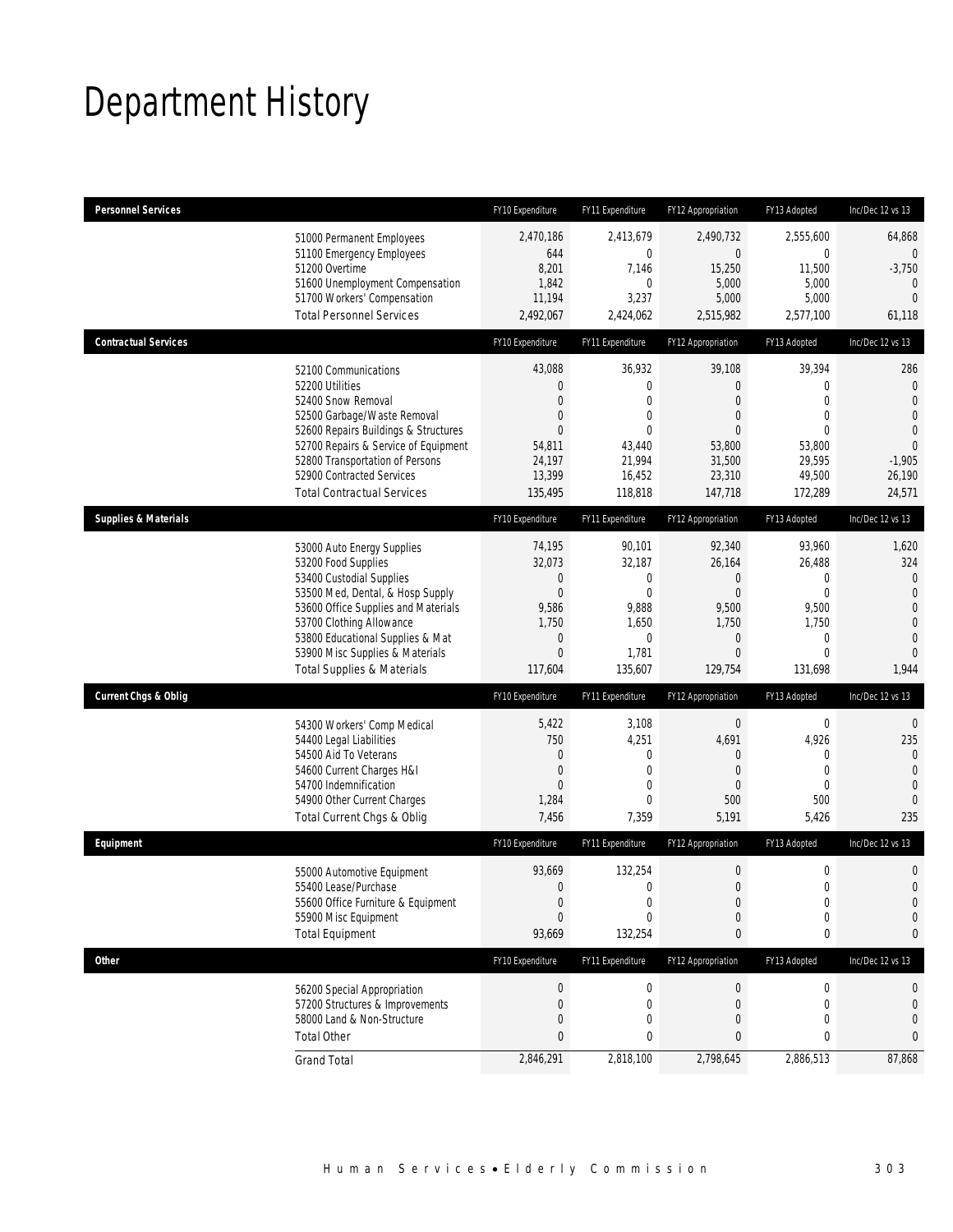# Department Personnel

| Title                                | Union<br>Code   | Grade     | Position | FY13 Salary | Title                                | Union<br>Code   | Grade          | Position | FY13 Salary |
|--------------------------------------|-----------------|-----------|----------|-------------|--------------------------------------|-----------------|----------------|----------|-------------|
| Admin Assistant I                    | SU <sub>6</sub> | 07        | 3.00     | 123,243     | <b>Executive Director</b>            | MY0             | 08             | 1.00     | 69,732      |
| <b>Asst Director</b>                 | MY <sub>0</sub> | 05        | 1.00     | 52,980      | Fiscal Admin Assistant               | SU <sub>6</sub> | 07             | 1.00     | 41,504      |
| Chief of Staff                       | <b>MYN</b>      | <b>NG</b> | 1.00     | 60,804      | Fleet Main Manager                   | SU <sub>6</sub> | 12             | 1.00     | 53,341      |
| Commissioner                         | CDH             | <b>NG</b> | 1.00     | 89,244      | Inform & Referral and SHINE Director | SU <sub>6</sub> | 15             | 1.00     | 56,015      |
| Community Services/Advocate          | SU <sub>6</sub> | 09        | 7.00     | 326,686     | Office Clerk                         | SU <sub>6</sub> | 04             | 1.00     | 39,019      |
| <b>Constituent Relations Coord</b>   | SU <sub>6</sub> | 13        | 1.00     | 41,366      | Office Manager                       | SU <sub>6</sub> | 15             | 1.00     | 50,293      |
| Dep Comm Admin/Finance               | MY <sub>0</sub> | <b>NG</b> | 1.00     | 60,666      | Prin Personnel Officer               | SE <sub>1</sub> | 06             | 1.00     | 72,313      |
| Deputy Commissioner                  | <b>MYN</b>      | <b>NG</b> | 3.00     | 181,247     | Program Monitor                      | SU <sub>6</sub> | 10             | 1.00     | 49,329      |
| Deputy Commissioner                  | MY <sub>0</sub> | <b>NG</b> | 1.00     | 58,310      | Receptionist                         | SU <sub>6</sub> | 06             | 1.00     | 37,894      |
| Dir of Caregiver Support Services    | SU <sub>6</sub> | 15        | 1.00     | 45,134      | Scheduler                            | AFT             | 10             | 4.00     | 160,690     |
| Dir of Grants Procurement Management | SU <sub>6</sub> | 15        | 1.00     | 44,728      | Scheduling Manager                   | SU <sub>6</sub> | 15             | 1.00     | 59,981      |
| Director of Fundraising              | SU <sub>6</sub> | 15        | 1.00     | 59,981      | Shine Assistant                      | SU <sub>6</sub> | 04             | 1.00     | 29,112      |
| Dispatcher                           | AFT             | 08        | 1.00     | 29,391      | Special Events Director              | SU <sub>6</sub> | 15             | 1.00     | 59,981      |
| <b>Driver</b>                        | AFT             | 10        | 25.00    | 982,175     | Sr Budget Analyst (Eld/Fiscal)       | SF <sub>1</sub> | 06             | 1.00     | 72,313      |
| <b>Exec Assistant</b>                | MY <sub>0</sub> | 06        | 1.00     | 57,849      | Staff Assistant I                    | MY <sub>0</sub> | 0 <sub>5</sub> | 1.00     | 37,471      |
|                                      |                 |           |          |             | <b>Total</b>                         |                 |                | 67       | 3,102,792   |

other 34,252 chargebacks and the contract of the contract of the contract of the contract of the contract of the contract of the contract of the contract of the contract of the contract of the contract of the contract of the contract o Salary Savings -268,640

Differential Payments 0

*FY13 Total Request 2,555,600*

| 304 |  |  |  |  | Human Services • Elderly Commission |
|-----|--|--|--|--|-------------------------------------|
|-----|--|--|--|--|-------------------------------------|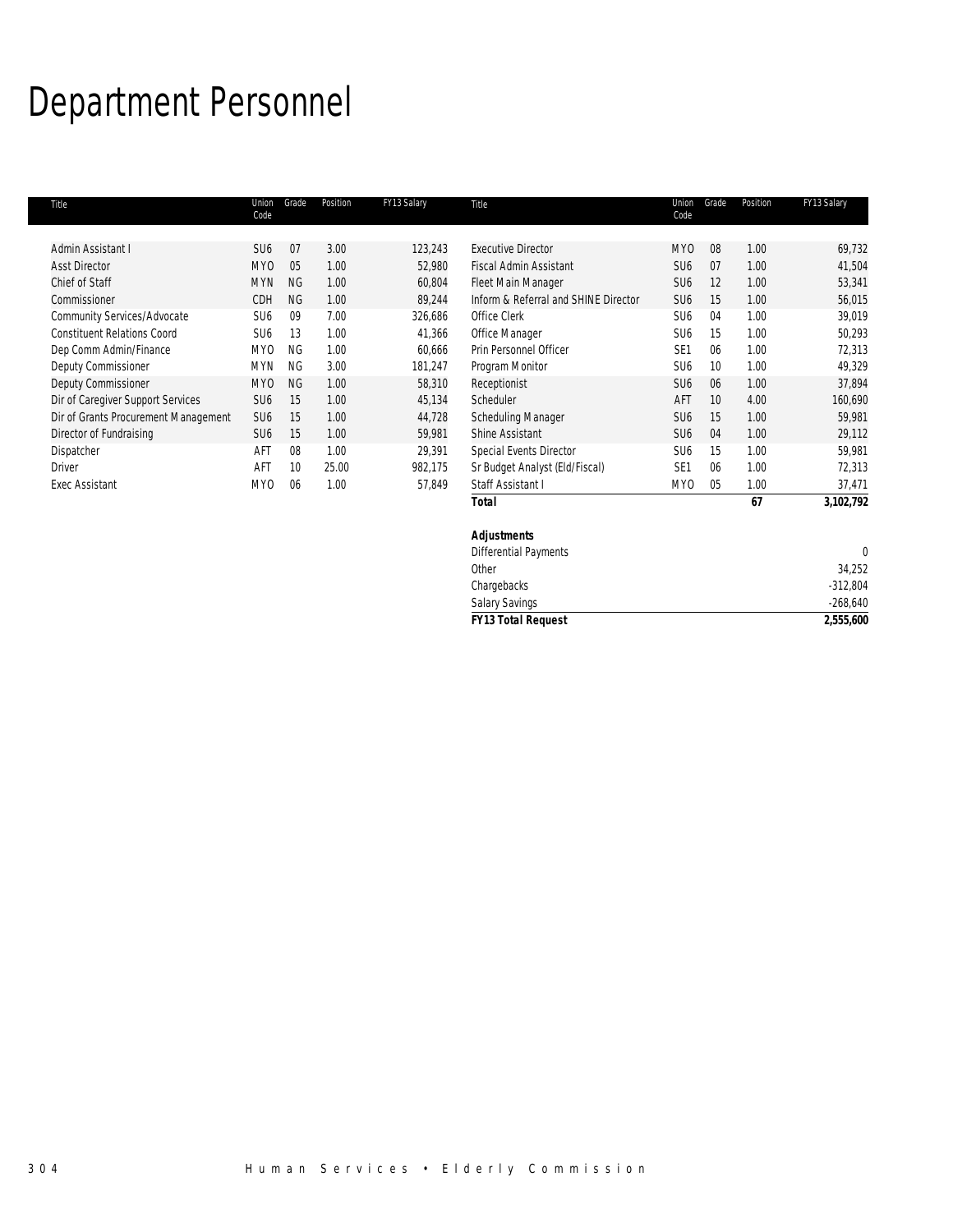# External Funds History

| <b>Personnel Services</b>       |                                                                                                                                                                                                                                                                                                            | FY10 Expenditure                                                                                                                      | FY11 Expenditure                                                                                                                  | FY12 Appropriation                                                                                                                | FY13 Adopted                                                                                                                          | Inc/Dec 12 vs 13                                                                                                                               |
|---------------------------------|------------------------------------------------------------------------------------------------------------------------------------------------------------------------------------------------------------------------------------------------------------------------------------------------------------|---------------------------------------------------------------------------------------------------------------------------------------|-----------------------------------------------------------------------------------------------------------------------------------|-----------------------------------------------------------------------------------------------------------------------------------|---------------------------------------------------------------------------------------------------------------------------------------|------------------------------------------------------------------------------------------------------------------------------------------------|
|                                 | 51000 Permanent Employees<br>51100 Emergency Employees<br>51200 Overtime<br>51300 Part Time Employees<br>51400 Health Insurance<br>51500 Pension & Annunity<br>51600 Unemployment Compensation<br>51700 Workers' Compensation<br>51800 Indirect Costs<br>51900 Medicare<br><b>Total Personnel Services</b> | 869,600<br>136,586<br>632<br>$\mathbf{0}$<br>130,761<br>74,569<br>$\boldsymbol{0}$<br>$\boldsymbol{0}$<br>9,260<br>7,128<br>1,228,536 | 965,617<br>131,493<br>150<br>$\overline{0}$<br>134,260<br>72,115<br>$\mathbf 0$<br>$\overline{0}$<br>18,827<br>9,544<br>1,332,006 | 980,215<br>141,096<br>0<br>$\mathbf{0}$<br>138,104<br>89,087<br>$\boldsymbol{0}$<br>$\mathbf{0}$<br>20,597<br>14,352<br>1,383,451 | 909,229<br>141,097<br>$\mathbf 0$<br>$\mathbf{0}$<br>124,997<br>80,505<br>$\mathbf 0$<br>$\mathbf 0$<br>18,900<br>12,970<br>1,287,698 | $-70,986$<br>1<br>$\overline{0}$<br>$\theta$<br>$-13,107$<br>$-8,582$<br>$\overline{0}$<br>$\overline{0}$<br>$-1,697$<br>$-1,382$<br>$-95,753$ |
| <b>Contractual Services</b>     |                                                                                                                                                                                                                                                                                                            | FY10 Expenditure                                                                                                                      | FY11 Expenditure                                                                                                                  | FY12 Appropriation                                                                                                                | FY13 Adopted                                                                                                                          | Inc/Dec 12 vs 13                                                                                                                               |
|                                 | 52100 Communications<br>52200 Utilities<br>52400 Snow Removal<br>52500 Garbage/Waste Removal<br>52600 Repairs Buildings & Structures<br>52700 Repairs & Service of Equipment<br>52800 Transportation of Persons<br>52900 Contracted Services<br><b>Total Contractual Services</b>                          | 25,470<br>$\boldsymbol{0}$<br>$\boldsymbol{0}$<br>$\overline{0}$<br>$\overline{0}$<br>330<br>51,247<br>4,691,582<br>4,768,629         | 32,040<br>$\overline{0}$<br>$\mathbf 0$<br>$\mathbf{0}$<br>0<br>$\overline{0}$<br>58.812<br>4,837,295<br>4,928,147                | 10,600<br>$\mathbf{0}$<br>$\mathbf{0}$<br>$\mathbf{0}$<br>$\mathbf{0}$<br>$\mathbf{0}$<br>30,596<br>4,988,010<br>5,029,206        | 15,588<br>$\mathbf{0}$<br>$\mathbf 0$<br>$\mathbf{0}$<br>$\Omega$<br>$\mathbf{0}$<br>29,597<br>5,380,143<br>5,425,328                 | 4,988<br>$\mathbf 0$<br>$\overline{0}$<br>$\overline{0}$<br>$\mathbf{0}$<br>$\Omega$<br>-999<br>392,135<br>396,123                             |
| <b>Supplies &amp; Materials</b> |                                                                                                                                                                                                                                                                                                            | FY10 Expenditure                                                                                                                      | FY11 Expenditure                                                                                                                  | FY12 Appropriation                                                                                                                | FY13 Adopted                                                                                                                          | Inc/Dec 12 vs 13                                                                                                                               |
|                                 | 53000 Auto Energy Supplies<br>53200 Food Supplies<br>53400 Custodial Supplies<br>53500 Med, Dental, & Hosp Supply<br>53600 Office Supplies and Materials<br>53700 Clothing Allowance<br>53800 Educational Supplies & Mat<br>53900 Misc Supplies & Materials<br><b>Total Supplies &amp; Materials</b>       | $\boldsymbol{0}$<br>62,370<br>$\mathbf 0$<br>$\boldsymbol{0}$<br>18,578<br>$\mathbf 0$<br>$\mathbf{0}$<br>25,254<br>106,202           | $\boldsymbol{0}$<br>28,520<br>145<br>0<br>10,463<br>0<br>$\mathbf{0}$<br>10,084<br>49,212                                         | $\boldsymbol{0}$<br>13,399<br>$\mathbf 0$<br>$\boldsymbol{0}$<br>10,135<br>0<br>$\mathbf{0}$<br>$\mathbf{0}$<br>23,534            | $\boldsymbol{0}$<br>14,500<br>$\mathbf 0$<br>$\boldsymbol{0}$<br>6,748<br>$\mathbf 0$<br>$\mathbf{0}$<br>$\mathbf{0}$<br>21,248       | $\mathbf 0$<br>1,101<br>$\mathbf{0}$<br>$\mathbf{0}$<br>$-3,387$<br>$\mathbf{0}$<br>$\overline{0}$<br>$\Omega$<br>$-2,286$                     |
| <b>Current Chgs &amp; Oblig</b> |                                                                                                                                                                                                                                                                                                            | FY10 Expenditure                                                                                                                      | FY11 Expenditure                                                                                                                  | FY12 Appropriation                                                                                                                | FY13 Adopted                                                                                                                          | Inc/Dec 12 vs 13                                                                                                                               |
|                                 | 54300 Workers' Comp Medical<br>54400 Legal Liabilities<br>54600 Current Charges H&I<br>54700 Indemnification<br>54900 Other Current Charges<br>Total Current Chgs & Oblig                                                                                                                                  | $\boldsymbol{0}$<br>$\boldsymbol{0}$<br>$\boldsymbol{0}$<br>$\boldsymbol{0}$<br>3,178<br>3,178                                        | $\mathbf 0$<br>$\mathbf{0}$<br>$\mathbf 0$<br>$\mathbf 0$<br>5,702<br>5,702                                                       | $\boldsymbol{0}$<br>$\mathbf{0}$<br>$\mathbf{0}$<br>$\mathbf{0}$<br>555<br>555                                                    | $\mathbf 0$<br>$\mathbf 0$<br>$\mathbf 0$<br>$\mathbf{0}$<br>2,009<br>2,009                                                           | $\mathbf 0$<br>$\mathbf 0$<br>$\overline{0}$<br>$\mathbf{0}$<br>1,454<br>1,454                                                                 |
| Equipment                       |                                                                                                                                                                                                                                                                                                            | FY10 Expenditure                                                                                                                      | FY11 Expenditure                                                                                                                  | FY12 Appropriation                                                                                                                | FY13 Adopted                                                                                                                          | Inc/Dec 12 vs 13                                                                                                                               |
|                                 | 55000 Automotive Equipment<br>55400 Lease/Purchase<br>55600 Office Furniture & Equipment<br>55900 Misc Equipment<br><b>Total Equipment</b>                                                                                                                                                                 | 144,255<br>$\boldsymbol{0}$<br>3,804<br>20,780<br>168,839                                                                             | $\boldsymbol{0}$<br>$\mathbf 0$<br>3,461<br>0<br>3,461                                                                            | $\boldsymbol{0}$<br>$\boldsymbol{0}$<br>0<br>0<br>0                                                                               | $\boldsymbol{0}$<br>$\mathbf 0$<br>$\mathbf{0}$<br>$\mathbf 0$<br>$\bf{0}$                                                            | 0<br>$\mathbf 0$<br>$\mathbf{0}$<br>$\mathbf{0}$<br>0                                                                                          |
| Other                           |                                                                                                                                                                                                                                                                                                            | FY10 Expenditure                                                                                                                      | FY11 Expenditure                                                                                                                  | FY12 Appropriation                                                                                                                | FY13 Adopted                                                                                                                          | Inc/Dec 12 vs 13                                                                                                                               |
|                                 | 56200 Special Appropriation<br>57200 Structures & Improvements<br>58000 Land & Non-Structure<br><b>Total Other</b>                                                                                                                                                                                         | $\boldsymbol{0}$<br>$\boldsymbol{0}$<br>$\boldsymbol{0}$<br>$\pmb{0}$                                                                 | $\boldsymbol{0}$<br>0<br>0<br>0                                                                                                   | $\boldsymbol{0}$<br>0<br>0<br>0                                                                                                   | $\boldsymbol{0}$<br>$\mathbf 0$<br>$\mathbf 0$<br>$\bf{0}$                                                                            | 0<br>$\mathbf 0$<br>$\mathbf 0$<br>0                                                                                                           |
|                                 | <b>Grand Total</b>                                                                                                                                                                                                                                                                                         | 6,275,384                                                                                                                             | 6,318,528                                                                                                                         | 6,436,746                                                                                                                         | 6,736,283                                                                                                                             | 299,539                                                                                                                                        |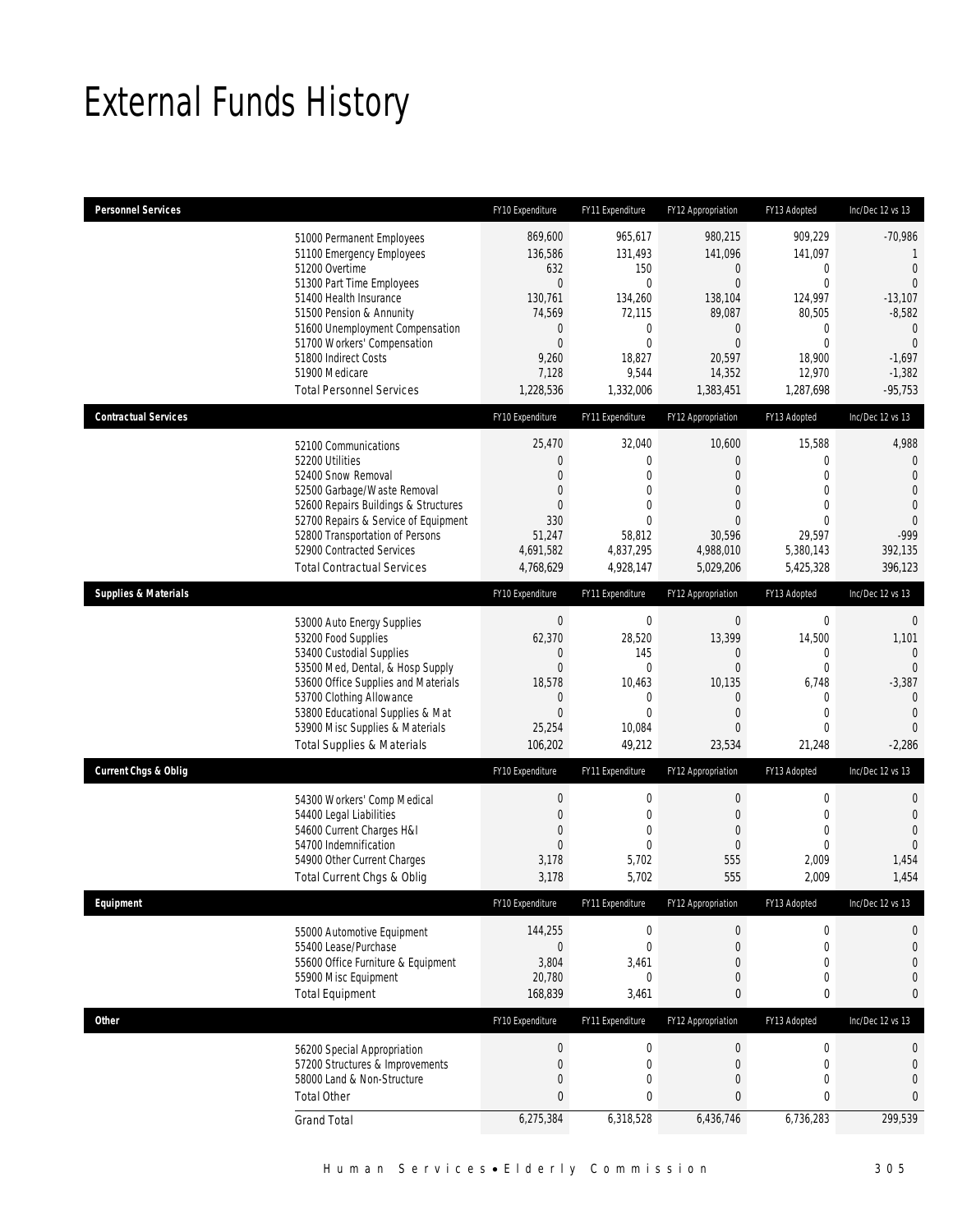### External Funds Personnel

| Title                          | Union<br>Code   | Grade | Position | FY13 Salary | Title                             | Union<br>Code   | Grade | Position | FY13 Salary |
|--------------------------------|-----------------|-------|----------|-------------|-----------------------------------|-----------------|-------|----------|-------------|
|                                |                 |       |          |             |                                   |                 |       |          |             |
| Coord Area Agency On Aging     | SU <sub>6</sub> | 15    | 1.00     | 44,728      | Nutrition Advocacy & Planning Dir | SU <sub>6</sub> | 15    | 1.00     | 54,383      |
| Dir Of Caregiver Support Serv  | SU <sub>6</sub> | 15    | 0.00     | 14,847      | Program Monitor                   | SU <sub>6</sub> | 10    | 1.00     | 36,792      |
| Editor/Sr Citizen Newspaper    | SU <sub>6</sub> | 13    | 1.00     | 50,462      | Program Monitor Supervisor        | SU <sub>6</sub> | 12    | 1.00     | 50,965      |
| Grants and Payroll Coordinator | SU <sub>6</sub> | 13    | 1.00     | 54,414      | <b>RSVP Director</b>              | SU <sub>6</sub> | 15    | 1.00     | 50,134      |
| Health & Fitness Advocate      | SU <sub>6</sub> | 09    | 1.00     | 47,438      | Special Asst (Health&Housing)     | SU <sub>6</sub> | 15    | 1.00     | 59,981      |
| <b>Health Service Advocate</b> | SU <sub>6</sub> | 09    | 4.00     | 153,586     | Sr Companion Director             | SU <sub>6</sub> | 15    | 1.00     | 59,981      |
| Housing Advocate               | SU <sub>6</sub> | 09    | 1.00     | 47,438      | Taxi Coupon Coordinator           | SU <sub>6</sub> | 13    | 1.00     | 55,467      |
|                                |                 |       |          |             | <b>Total</b>                      |                 |       | 16       | 780,614     |
|                                |                 |       |          |             | <b>Adjustments</b>                |                 |       |          |             |
|                                |                 |       |          |             | <b>Differential Payments</b>      |                 |       |          | $\theta$    |
|                                |                 |       |          |             | Other                             |                 |       |          | $\Omega$    |
|                                |                 |       |          |             | Chargebacks                       |                 |       |          | 312,803     |
|                                |                 |       |          |             | <b>Salary Savings</b>             |                 |       |          | $-184,188$  |
|                                |                 |       |          |             | <b>FY13 Total Request</b>         |                 |       |          | 909.229     |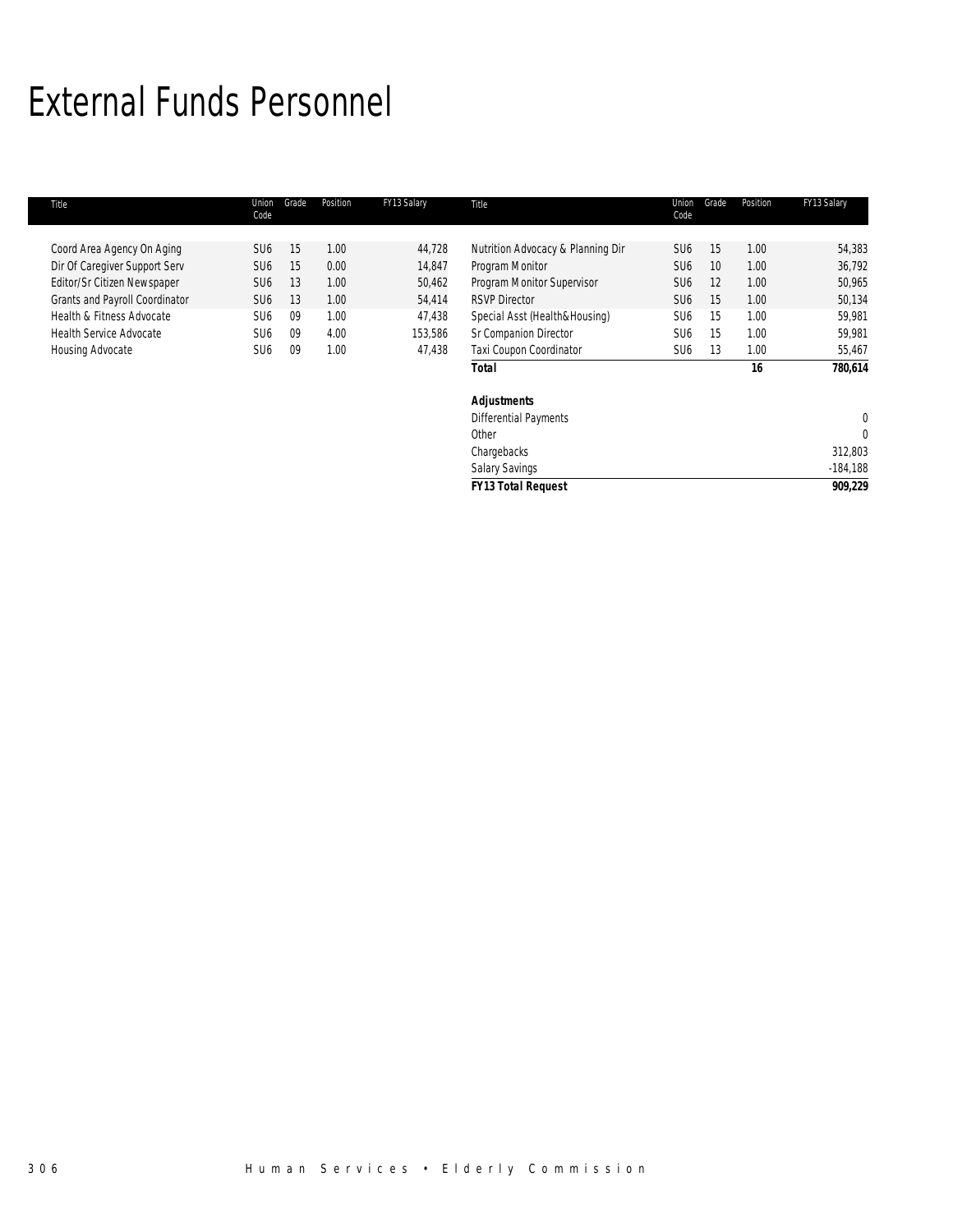### Program 1. Administration

### *Francis Thomas, Manager Organization: 387100*

### *Program Description*

The Administration Program provides fiscal supervision of all Commission programs, and procures resources to ensure that all programs perform their mission on time and on budget. The program provides data management, purchasing, staff training, program evaluation and analysis. Administration maintains a close relationship with senior citizen groups, and service providers through administrating and monitoring providers supported by Area Agency on Aging grants. Administration staff is responsible for initiating systems that increase productivity and community outreach. Administration is also responsible for financially preparing the Commission to serve the growing needs of our multicultural and linguistically diverse clients and staff and the eventual boom in the elder population.

### *Program Strategies*

• To develop resources to support the elder community.

| <b>Performance Measures</b> |                                | Actual '10 | Actual '11 | Projected '12 | Target '13        |
|-----------------------------|--------------------------------|------------|------------|---------------|-------------------|
|                             | Monetary and in-kind donations | 308.062    | 213.663    | 211.944       | 200,000           |
| <b>Operating Budget</b>     |                                | Actual '10 | Actual '11 | Approp '12    | <b>Budget '13</b> |
|                             |                                |            |            |               |                   |
|                             | Personnel Services             | 474.183    | 491.047    | 508,658       | 543,454           |
|                             | Non Personnel                  | 67.761     | 46.716     | 49.847        | 40,360            |
|                             | <b>Total</b>                   | 541.944    | 537,763    | 558,505       | 583,814           |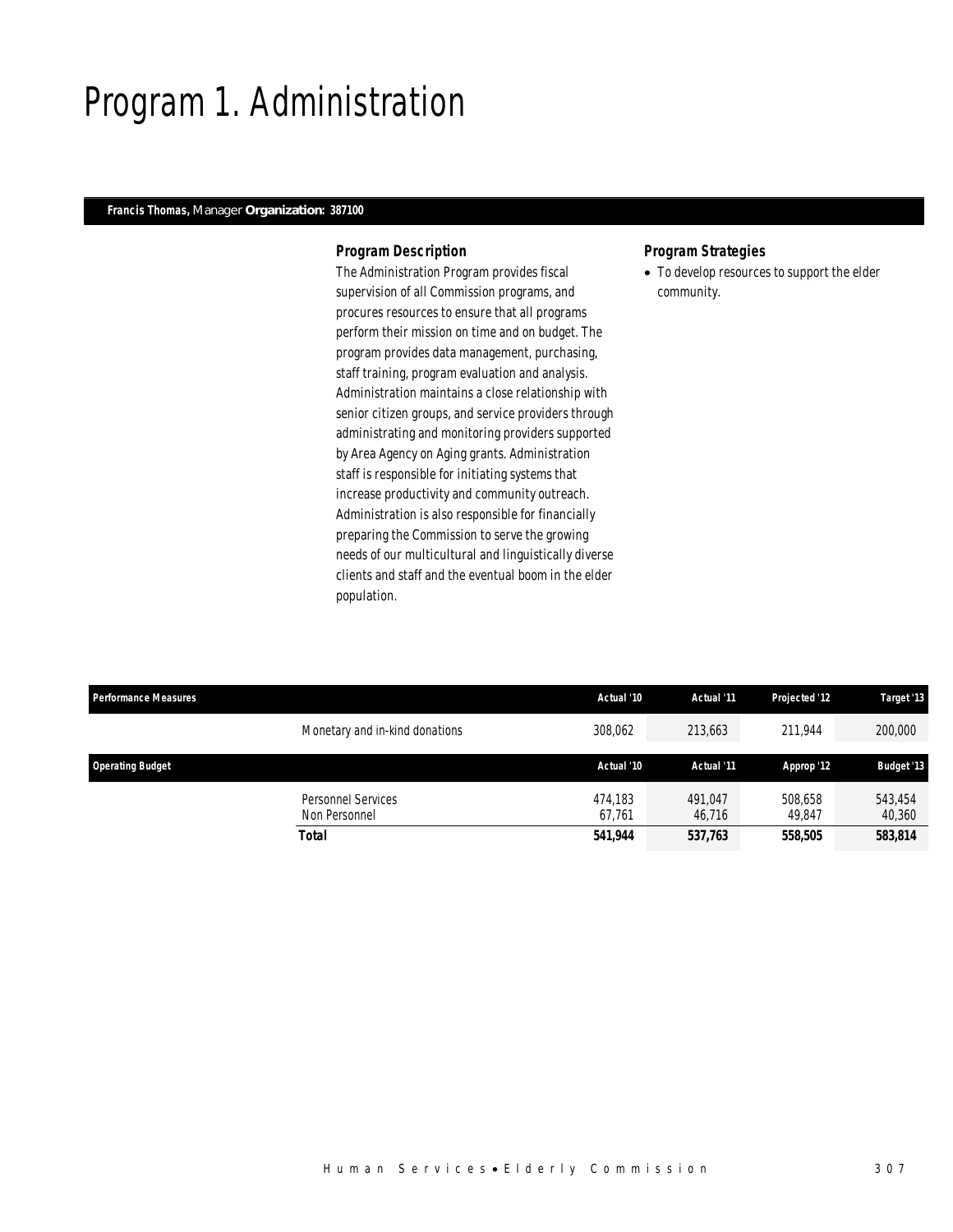### Program 2. Community Relations

### *Emily Shea, Manager Organization: 387200*

### *Program Description*

The Community Relations Program provides seniors, caregivers, and the general public with essential information that helps to improve the quality and safety of seniors' lives. The monthly newspaper and web site offer articles and information of special interest to seniors. The Commission produces television shows for Boston Neighborhood Network and the Boston cable channel. The Community Relations program creates and manages internal and external relationships aimed at developing and maintaining staff, city, neighborhood, public, media and business relationships. This program promotes employment and volunteer opportunities for seniors and helps to develop, coordinate and support intergenerational and multicultural activities. It also coordinates special fundraising, recreation, health and fitness events to reduce isolation and encourage community involvement of seniors.

- To encourage senior participation in social and recreational events.
- To provide meaningful volunteer opportunities and increase the number of senior volunteers.

| <b>Performance Measures</b> |                                                                                            | Actual '10                | Actual '11                   | Projected '12                | Target '13                |
|-----------------------------|--------------------------------------------------------------------------------------------|---------------------------|------------------------------|------------------------------|---------------------------|
|                             | Seniors participating in events<br>Seniors volunteering<br>Total events<br>Volunteer sites | 12.191<br>579<br>71<br>80 | 10.898<br>545<br>80<br>75.42 | 11.428<br>496<br>79<br>81.42 | 13,000<br>513<br>68<br>70 |
| <b>Operating Budget</b>     |                                                                                            | Actual '10                | Actual '11                   | Approp '12                   | <b>Budget '13</b>         |
|                             | Personnel Services<br>Non Personnel                                                        | 288,250<br>55.092         | 192,618<br>57,812            | 194.574<br>57.674            | 188,621<br>48,083         |
|                             | Total                                                                                      | 343,342                   | 250,430                      | 252,248                      | 236,704                   |
|                             |                                                                                            |                           |                              |                              |                           |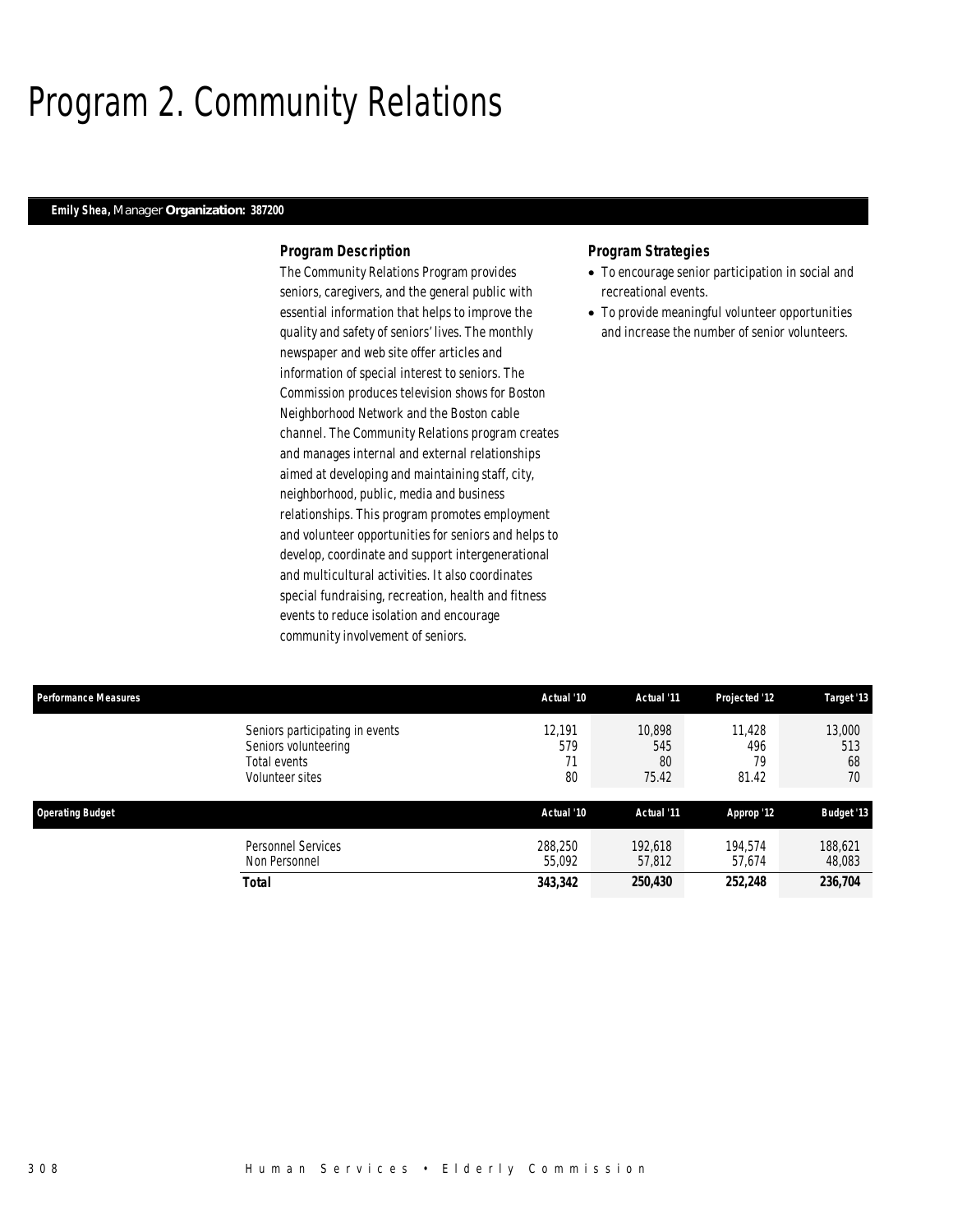### Program 3. Elderly Transportation

### *Michael Killoran, Manager Organization: 387300*

### *Program Description*

Through the Senior Shuttle, the Transportation Program provides curb-to-curb transportation to Boston's elderly. The shuttle operates scheduled trips within Boston with medical appointments receiving highest priority, followed by grocery shopping. Social and recreational activities are provided based on availability. The Transportation Program also oversees the Taxi Discount Coupon Program and develops and maintains collaborations with other senior transportation providers, elder service organizations and city agencies to provide access to other transportation services and to help educate our seniors on pedestrian safety and safe driver issues.

### *Program Strategies*

• To increase availability and accessibility of transportation services.

| <b>Performance Measures</b> |                                                                                                                                                                                                 | Actual '10                                                     | Actual '11                                                     | Projected '12                                                  | Target '13                                                   |
|-----------------------------|-------------------------------------------------------------------------------------------------------------------------------------------------------------------------------------------------|----------------------------------------------------------------|----------------------------------------------------------------|----------------------------------------------------------------|--------------------------------------------------------------|
|                             | % available Senior Shuttle driver time worked<br>% of medical trip requests fulfilled<br>Medical rides<br>Shopping rides<br>Social and recreational rides<br>Taxi coupon clients<br>Total rides | 75.78%<br>99%<br>24,667<br>12.931<br>2.706<br>21,812<br>40,314 | 81.38%<br>99%<br>23,652<br>10.371<br>2.475<br>18.989<br>36,498 | 84.17%<br>99%<br>26.131<br>13,306<br>2.674<br>17.917<br>42,111 | 89%<br>100%<br>29,000<br>16,000<br>3,000<br>19,000<br>48,000 |
| <b>Operating Budget</b>     |                                                                                                                                                                                                 | Actual '10                                                     | Actual '11                                                     | Approp '12                                                     | <b>Budget '13</b>                                            |
|                             | <b>Personnel Services</b><br>Non Personnel                                                                                                                                                      | 1.221.427<br>226.724                                           | 1.246.447<br>285,815                                           | 1,286,352<br>168,392                                           | 1,311,307<br>179,220                                         |
|                             | Total                                                                                                                                                                                           | 1,448,151                                                      | 1,532,262                                                      | 1,454,744                                                      | 1,490,527                                                    |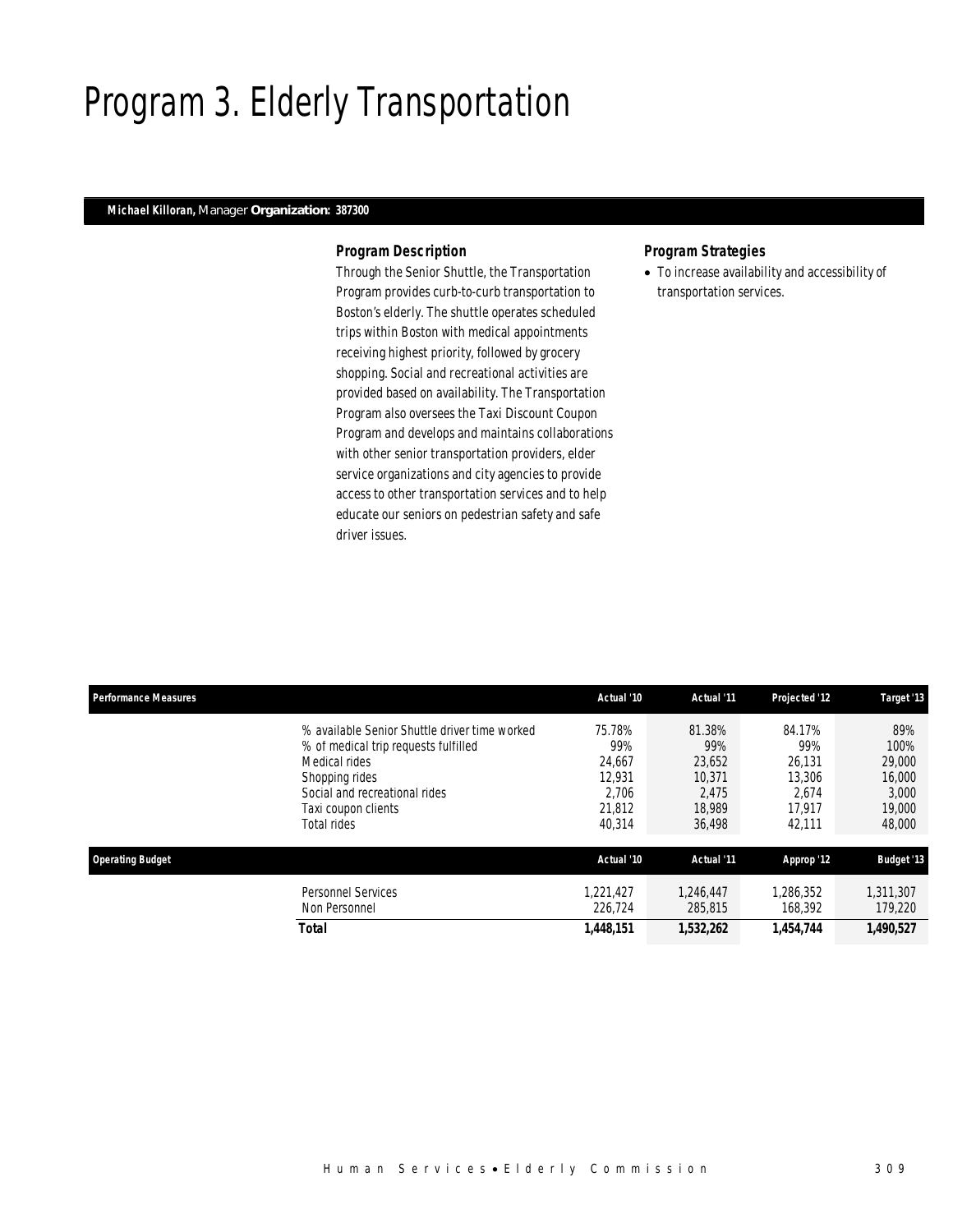### Program 4. Program Services

### *Melissa Carlson, Manager Organization: 387400*

### *Program Description*

Program Services is comprised of the three units. The Direct Services unit's advocates provide faceto-face assistance with government benefits, and programs that promote healthy and independent living. The unit is also responsible for assessing the needs of elders through community forums, and the Seniors Count Program. The Advocacy and Planning unit develops and implements strategies related to emerging issues and concerns of seniors. Advocacy and Planning provides assistance to elder tenants and homeowners and coordinates health promotion programs. Advocacy and Planning is developing the Kinship Program to serve seniors and their caregivers in intergenerational and multicultural households that will provide information, educational and life-long learning opportunities for grandparents raising grandchildren, seniors in other kinship households, caregivers and senior service providers.

- To assess the needs, provide information and improve awareness of government benefits and services for Boston's seniors.
- To increase availability and accessibility of transportation services.
- To monitor the provision of meals delivery to elders and the operation of the elder nutrition program.

| Performance Measures                                                                                                            | Actual '10                                     | Actual '11                                     | Projected '12                                  | Target '13                                     |
|---------------------------------------------------------------------------------------------------------------------------------|------------------------------------------------|------------------------------------------------|------------------------------------------------|------------------------------------------------|
| <b>Boston Seniority News distributed</b><br>Community presentations<br>Congregate meals<br>Ethnic meals<br>Home-delivered meals | 112,000<br>203<br>240.722<br>91.275<br>263,412 | 122,000<br>207<br>229,007<br>93.307<br>269,372 | 140,000<br>332<br>199.928<br>87.477<br>217,010 | 140,000<br>270<br>226,000<br>90,000<br>221,300 |
| <b>Operating Budget</b>                                                                                                         | Actual '10                                     | Actual '11                                     | Approp '12                                     | <b>Budget '13</b>                              |
| <b>Personnel Services</b><br>Non Personnel                                                                                      | 508.207<br>4.647                               | 493,950<br>3,695                               | 526.398<br>6.750                               | 533,718<br>41,750                              |
| Total                                                                                                                           | 512,854                                        | 497,645                                        | 533,148                                        | 575,468                                        |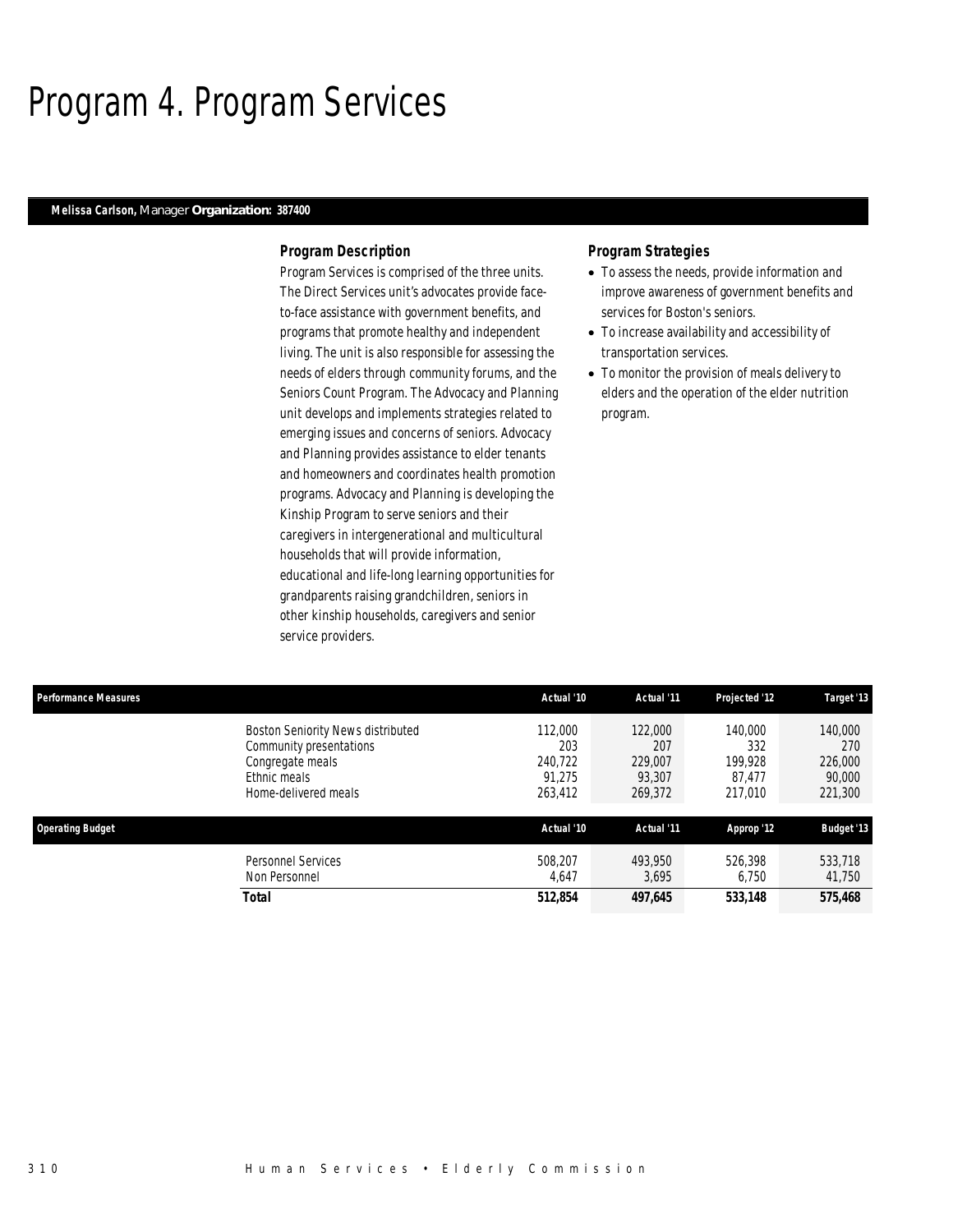### External Funds Projects

#### *ARRA - Congregate Nutrition Services*

#### *Project Mission*

This grant will be used to support the ongoing efforts to provide congregant nutrition services to the elderly. As part of the American Recovery and Reinvestment Act, the US Department of Health and Human Services will support the City of Boston's efforts for 14 months.

### *ARRA - Home Delivered Nutrition Services*

#### *Project Mission*

This grant will be used to support the ongoing efforts to provide home delivered nutrition services to the elderly. As part of the American Recovery and Reinvestment Act, the US Department of Health and Human Services will support the City of Boston's efforts for 14 months.

*Area Agency on Aging* 

#### *Project Mission*

As Boston's Area Agency on Aging (AAA), the Elderly Commission is a sub-grantee of federal Title III funding through the Massachusetts Executive Office of Elder Affairs. The federal funding source of this annual grant is the Agency on Aging, an agency of the Department of Health and Human Services. The AAA plans and coordinates public, private and voluntary programs to provide the best possible service for Boston's older citizens. The AAA also provides direct funding for elderly-related services throughout Boston. The AAA Unit of the Elderly Commission monitors the agencies providing services and provides technical assistance as needed. 

#### *EOEA Elder Lunch Program (State)*

#### *Project Mission*

Î

This annual grant is provided by the Massachusetts Executive Office of Elder Affairs for the purpose of providing direct funding to nutritional service providers.

*EOEA Formula Award* 

#### *Project Mission*

As Boston's Council on Aging, the Elderly Commission receives the Formula Grant from the Massachusetts Executive Office of Elder Affairs. The annual grant funds the Direct Services Unit, which works with community service and health advocates. The Health Unit provides free health screening services, blood pressure screenings at neighborhood locations, Sound Screen (free hearing tests for seniors who have not been examined within the past two years by a qualified hearing specialist), dental screenings and health education campaigns. The Housing Unit provides information, referral and direct assistance to Boston's elder tenants and homeowners.

#### *Keeping Seniors Connected Campaign*

#### *Project Mission*

The Elderly Commission received funding from the National Association of Area Agencies on Aging to become a local partner on the National Keeping Seniors Connected Campaign. This campaign allowed the Elderly Commission to offer outreach, education, and individualized assistance to help seniors make the transition from analog to digital television. This one-time grant was expended in FY09 and FY10.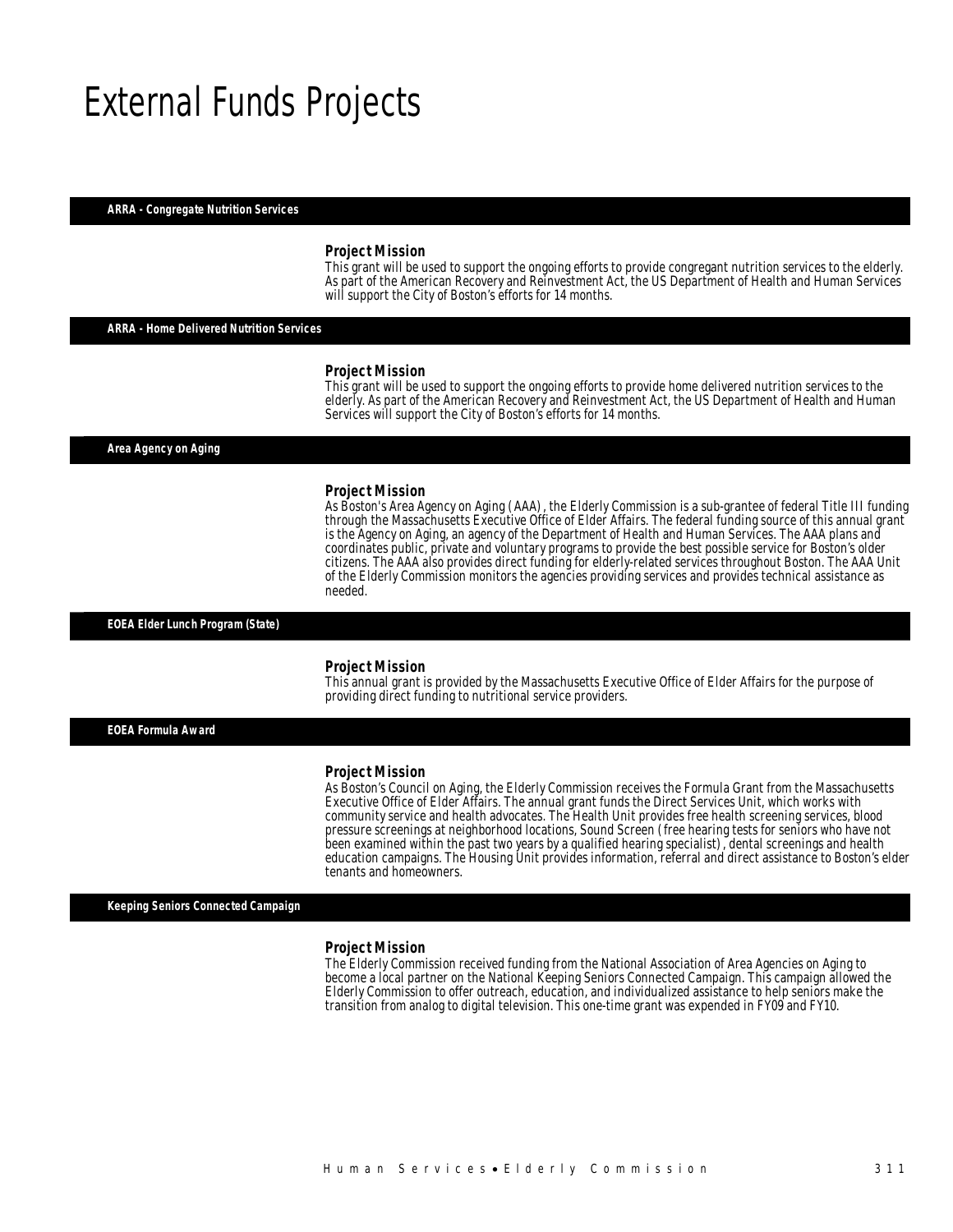### *Project Mission*

The Nutrition Services Incentive Program (NSIP) was formerly called the USDA Elder Lunch Program. The Elderly Commission receives federal funding for the NSIP through the Massachusetts Executive Office of Elder Affairs. The federal funding source of this annual grant is the Agency on Aging within the U.S. Department of Health and Human Services. The NSIP program provides direct funding to nutritional service providers. Î

### *Retired Sr. Volunteer Program (Federal)*

#### *Project Mission*

The federal funding for the Retired Senior Volunteer Program (RSVP) comes from the Corporation for National and Community Service. The purpose of RSVP is to develop a recognized role in the community and a meaningful life in retirement for older adults through significant volunteer services. RSVP recruits and places approximately 500 senior volunteers in opportunities allowing them to use their skills, acquire new skills and/or explore new interests. Volunteers are partially reimbursed for meals and transportation and receive insurance coverage. Volunteers must be at least 55 years old to participate. RSVP also recruits and retains Seniors Count volunteers to work at sites through out Boston's neighborhoods to ensure that the needs of Boston's seniors are assessed and met and that resources and services are accessible and responsive.

#### *Senior Companion Program (Federal)*

#### *Project Mission*

The Elderly Commission receives federal funding for the Senior Companion Program annually from the Corporation for National and Community Service. The Senior Companion Program offers part-time stipendiary community service opportunities for low-income persons who are 55 years and older. Volunteers provide assistance to adults with exceptional needs, development and disabilities, or other special needs throughout Boston's neighborhoods. These volunteers work 20 hours weekly and receive accident insurance in addition to a meal and travel allowance. Program volunteers also work with the Boston Medical Center to provide direct peer-to-peer support to aid elderly clients as they transition from the healthcare setting to their homes.

*Universal Fund* 

#### *Project Mission*

The Universal Fund is the repository for funds donated to the Commission on Affairs of the Elderly to support events and services provided by the Commission for the seniors of Boston.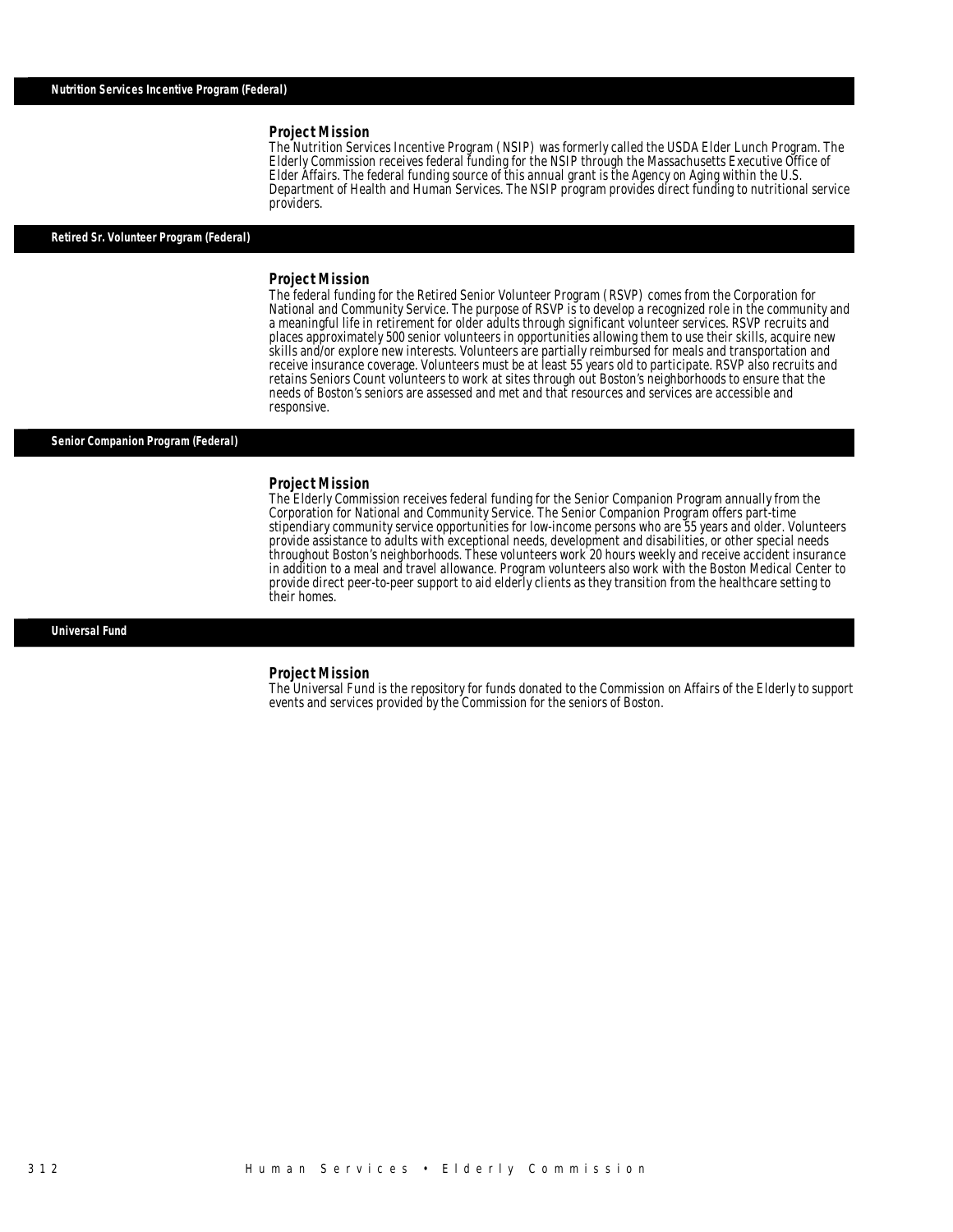# Veterans' Services Department Operating Budget

### *Francisco Urena, Commissioner Appropriation: 741*

### *Department Mission*

The mission of the Veterans' Services Department is to provide benefits to veterans and their dependents residing in Boston and eligible under M.G.L. c. 115 and 108 CMR; pay the funeral and burial expenses for indigent veterans under prescribed regulations; assist all veterans with obtaining federal, state, or local benefits to which they may be entitled; oversee the decoration of veterans graves and hero squares on Memorial Day; and carry out commemorative activities related to Boston veterans.

### *FY13 Performance Strategies*

- To honor veterans by decorating graves and hero squares on Memorial Day.
- To provide financial and medical aid to eligible Boston veterans and their dependents.

| <b>Operating Budget</b> | Program Name                        | Total Actual '10     | Total Actual '11     | Total Approp '12     | <b>Total Budget '13</b> |
|-------------------------|-------------------------------------|----------------------|----------------------|----------------------|-------------------------|
|                         | Veterans' Services                  | 4.807.931            | 5,176,247            | 5.537.779            | 5,534,052               |
|                         | Total                               | 4,807,931            | 5,176,247            | 5,537,779            | 5,534,052               |
| <b>Operating Budget</b> |                                     | Actual '10           | Actual '11           | Approp '12           | <b>Budget '13</b>       |
|                         | Personnel Services<br>Non Personnel | 892.141<br>3.915.790 | 782,258<br>4.393.989 | 835,964<br>4,701,815 | 813.234<br>4,720,818    |
|                         | Total                               | 4,807,931            | 5,176,247            | 5,537,779            | 5,534,052               |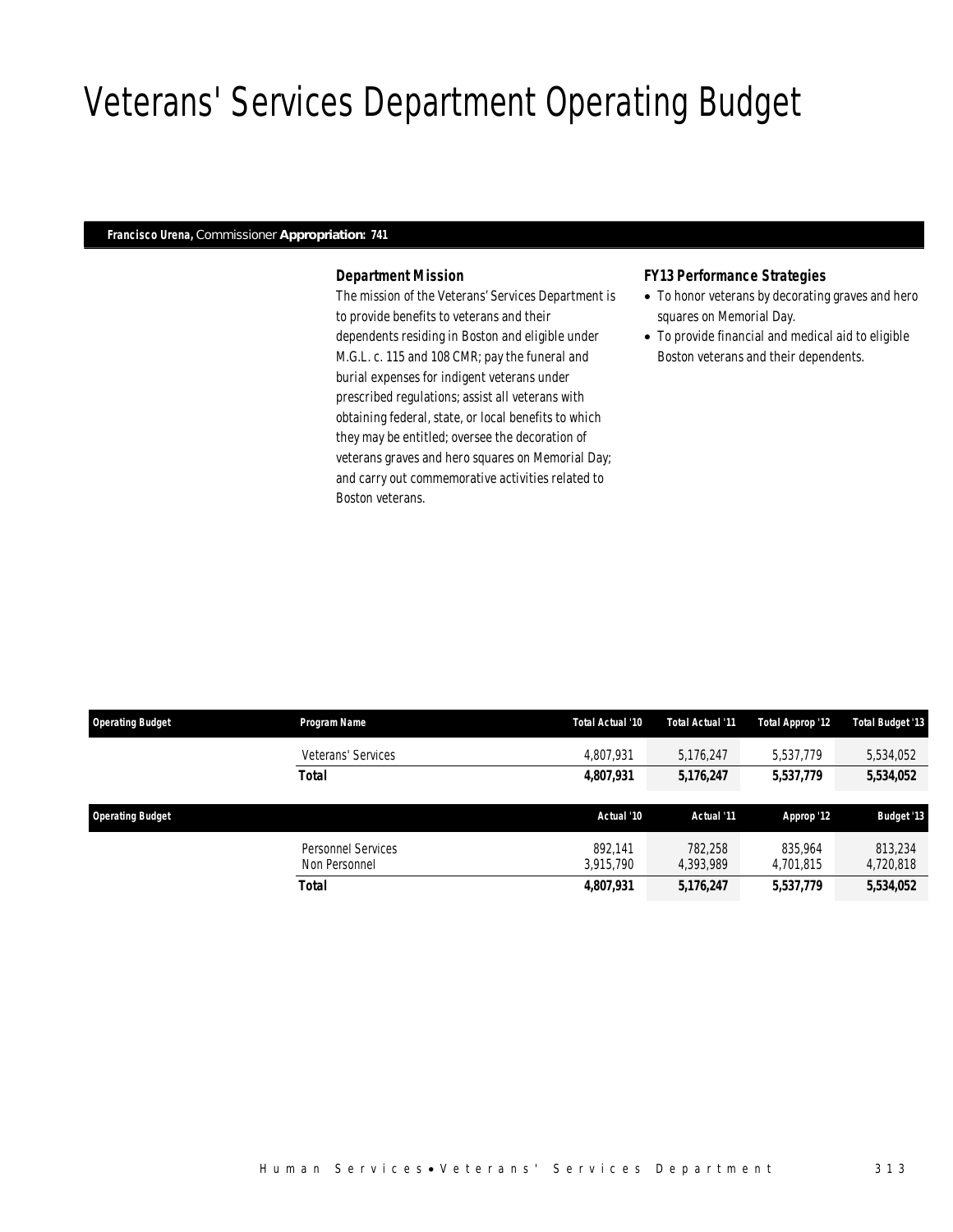### Veterans' Services Department Operating Budget



### *Authorizing Statutes*

- Enabling Legislation, CBC Ord. §§ 12-2.1-12-2.3.
- Veterans' Benefits, M.G.L.A. c. 115, as amended.
- Appropriation for Grave Decoration, M.G.L.A. c. 115, § 9.

### *Description of Services*

The Veterans' Services Department assists Boston veterans in need of financial, medical, or other support services. The Department also coordinates with federal, state, and local agencies to help refer veterans suffering from Agent Orange exposure, Post-Traumatic Stress Disorder, or other issues to appropriate service providers. The Department provides financial assistance and pays medical expenses for eligible veterans and their dependents. In addition, the Department assists veterans with obtaining burial plots in cemeteries owned by the City of Boston and assists indigent veterans with funeral and burial expenses. The Department also oversees the decoration of veterans' graves and hero squares on Memorial Day.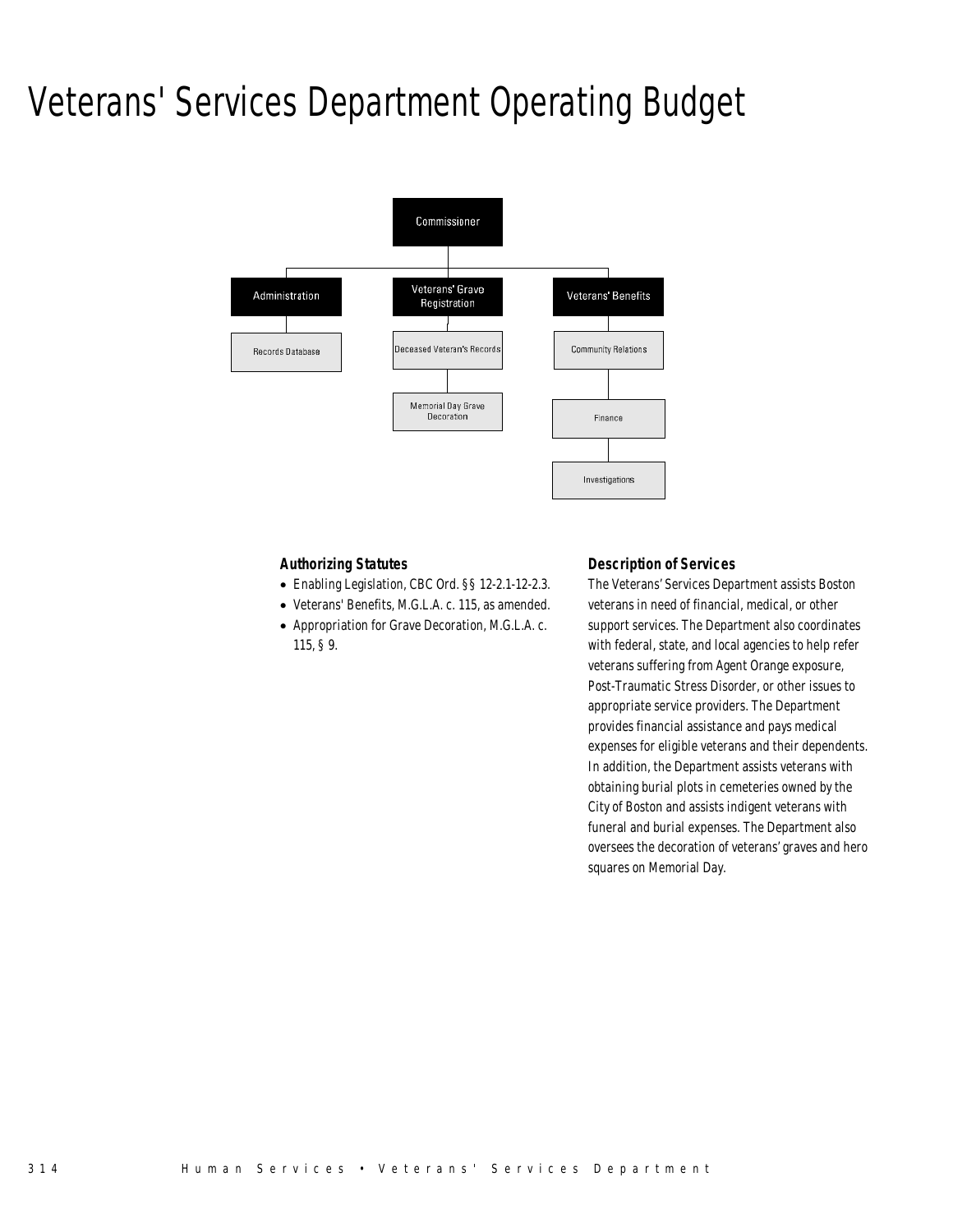# Department History

| <b>Personnel Services</b>             | FY10 Expenditure | FY11 Expenditure | FY12 Appropriation | FY13 Adopted     | Inc/Dec 12 vs 13 |
|---------------------------------------|------------------|------------------|--------------------|------------------|------------------|
| 51000 Permanent Employees             | 854,722          | 739,071          | 799,884            | 771,993          | $-27,891$        |
| 51100 Emergency Employees             | 37,419           | 41,875           | 36,080             | 34,741           | $-1,339$         |
| 51200 Overtime                        | 0                | 0                | $\mathbf 0$        | 0                | $\theta$         |
| 51600 Unemployment Compensation       | 0                | 1,312            | $\overline{0}$     | 6,500            | 6,500            |
| 51700 Workers' Compensation           | $\overline{0}$   | 0                | $\overline{0}$     | $\Omega$         | 0                |
| <b>Total Personnel Services</b>       | 892,141          | 782,258          | 835,964            | 813,234          | $-22,730$        |
| <b>Contractual Services</b>           | FY10 Expenditure | FY11 Expenditure | FY12 Appropriation | FY13 Adopted     | Inc/Dec 12 vs 13 |
| 52100 Communications                  | 10,754           | 6,220            | 7,707              | 8,232            | 525              |
| 52200 Utilities                       | 0                | $\mathbf 0$      | $\overline{0}$     | 0                | $\theta$         |
| 52400 Snow Removal                    | $\overline{0}$   | $\theta$         | $\overline{0}$     | $\Omega$         | $\Omega$         |
| 52500 Garbage/Waste Removal           | $\mathbf 0$      | $\overline{0}$   | $\overline{0}$     | $\mathbf{0}$     | $\overline{0}$   |
| 52600 Repairs Buildings & Structures  | $\overline{0}$   | $\overline{0}$   | $\overline{0}$     | $\theta$         | $\overline{0}$   |
| 52700 Repairs & Service of Equipment  | 1,110            | 1,250            | 2,820              | 2,820            | $\mathbf{0}$     |
| 52800 Transportation of Persons       | 1,096            | 971              | 2,500              | 4,157            | 1,657            |
| 52900 Contracted Services             | 60,421           | 55,584           | 65,400             | 66,762           | 1,362            |
| <b>Total Contractual Services</b>     | 73,381           | 64,025           | 78,427             | 81,971           | 3,544            |
| <b>Supplies &amp; Materials</b>       | FY10 Expenditure | FY11 Expenditure | FY12 Appropriation | FY13 Adopted     | Inc/Dec 12 vs 13 |
| 53000 Auto Energy Supplies            | $\boldsymbol{0}$ | $\mathbf 0$      | $\boldsymbol{0}$   | $\boldsymbol{0}$ | $\mathbf 0$      |
| 53200 Food Supplies                   | $\overline{0}$   | 884              | $\overline{0}$     | 4,200            | 4,200            |
| 53400 Custodial Supplies              | $\overline{0}$   | $\mathbf 0$      | $\overline{0}$     | 0                | 0                |
| 53500 Med, Dental, & Hosp Supply      | $\overline{0}$   | $\overline{0}$   | $\mathbf{0}$       | $\mathbf 0$      | $\overline{0}$   |
| 53600 Office Supplies and Materials   | 6,536            | 7,592            | 8,274              | 8,274            | $\overline{0}$   |
| 53700 Clothing Allowance              | 0                | 0                | $\mathbf 0$        | $\mathbf 0$      | $\theta$         |
| 53800 Educational Supplies & Mat      | $\boldsymbol{0}$ | $\overline{0}$   | $\overline{0}$     | $\mathbf 0$      | $\overline{0}$   |
| 53900 Misc Supplies & Materials       | 12,373           | 22,271           | 23,103             | 34,362           | 11,259           |
| <b>Total Supplies &amp; Materials</b> | 18,909           | 30,747           | 31,377             | 46,836           | 15,459           |
| <b>Current Chgs &amp; Oblig</b>       | FY10 Expenditure | FY11 Expenditure | FY12 Appropriation | FY13 Adopted     | Inc/Dec 12 vs 13 |
| 54300 Workers' Comp Medical           | $\boldsymbol{0}$ | 163              | $\mathbf 0$        | $\boldsymbol{0}$ | 0                |
| 54400 Legal Liabilities               | $\boldsymbol{0}$ | $\mathbf{0}$     | $\overline{0}$     | $\mathbf{0}$     | $\mathbf 0$      |
| 54500 Aid To Veterans                 | 3,820,787        | 4,295,598        | 4,589,000          | 4,589,000        | 0                |
| 54600 Current Charges H&I             | $\mathbf 0$      | 0                | $\mathbf 0$        | $\mathbf 0$      | 0                |
| 54700 Indemnification                 | $\overline{0}$   | $\overline{0}$   | $\overline{0}$     | $\mathbf{0}$     | 0                |
| 54900 Other Current Charges           | 2,713            | 2,776            | 3,011              | 3,011            | $\overline{0}$   |
| Total Current Chgs & Oblig            | 3,823,500        | 4,298,537        | 4,592,011          | 4,592,011        | 0                |
| Equipment                             | FY10 Expenditure | FY11 Expenditure | FY12 Appropriation | FY13 Adopted     | Inc/Dec 12 vs 13 |
| 55000 Automotive Equipment            | $\boldsymbol{0}$ | $\mathbf 0$      | $\boldsymbol{0}$   | $\boldsymbol{0}$ | 0                |
| 55400 Lease/Purchase                  | $\overline{0}$   | 0                | $\mathbf{0}$       | $\mathbf 0$      | $\overline{0}$   |
| 55600 Office Furniture & Equipment    | $\boldsymbol{0}$ | $\pmb{0}$        | $\boldsymbol{0}$   | $\boldsymbol{0}$ | $\mathbf 0$      |
| 55900 Misc Equipment                  | $\mathbf 0$      | 680              | $\mathbf 0$        | $\boldsymbol{0}$ | 0                |
| <b>Total Equipment</b>                | 0                | 680              | $\pmb{0}$          | 0                | 0                |
| <b>Other</b>                          | FY10 Expenditure | FY11 Expenditure | FY12 Appropriation | FY13 Adopted     | Inc/Dec 12 vs 13 |
| 56200 Special Appropriation           | 0                | 0                | $\boldsymbol{0}$   | 0                | 0                |
| 57200 Structures & Improvements       | 0                | 0                | $\mathbf 0$        | 0                | 0                |
| 58000 Land & Non-Structure            | $\mathbf 0$      | $\mathbf 0$      | $\mathbf{0}$       | $\mathbf{0}$     | 0                |
| <b>Total Other</b>                    | 0                | 0                | 0                  | 0                | 0                |
| <b>Grand Total</b>                    | 4,807,931        | 5,176,247        | 5,537,779          | 5,534,052        | $-3,727$         |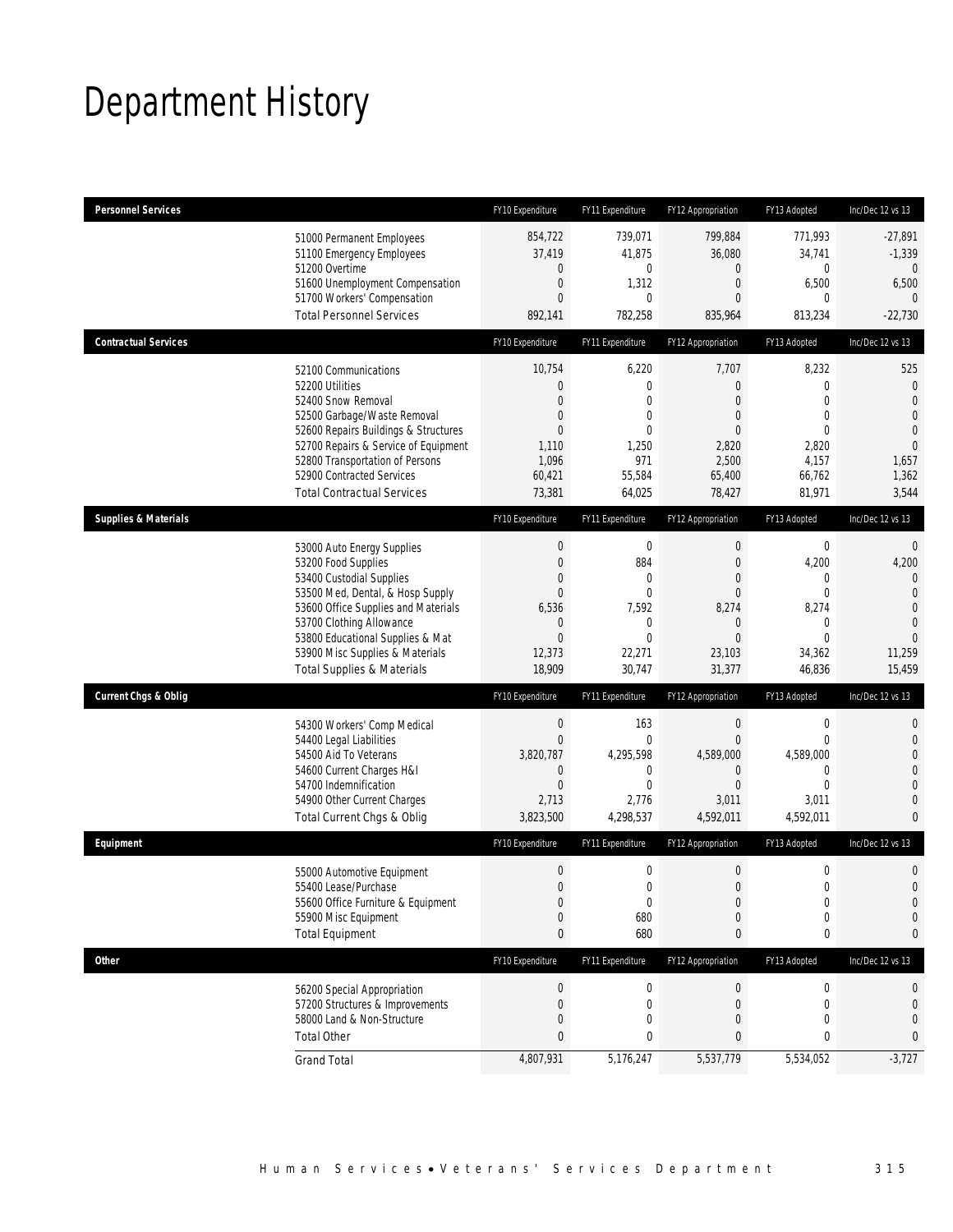# Department Personnel

| Title                                 | Union<br>Code   | Grade     | Position | FY13 Salary | Title                            | Union<br>Code   | Grade | Position | FY13 Salary |
|---------------------------------------|-----------------|-----------|----------|-------------|----------------------------------|-----------------|-------|----------|-------------|
| Admin Assistant                       | SE <sub>1</sub> | 04        | 1.00     | 45,570      | Exec Sec                         | SU <sub>4</sub> | 15    | 1.00     | 40,711      |
|                                       |                 |           |          |             |                                  |                 |       |          |             |
| Admin Assistant                       | SU <sub>4</sub> | 17        | 1.00     | 50,388      | <b>Head Administrative Clerk</b> | SU <sub>4</sub> | 14    | 3.00     | 119,702     |
| <b>Burial Agent</b>                   | SU <sub>4</sub> | 17        | 1.00     | 49,720      | Prin Admin Assistant             | SE <sub>1</sub> | 06    | 1.00     | 72,313      |
| Commissioner                          | <b>CDH</b>      | <b>NG</b> | 1.00     | 85,228      | Prin Admin Assistant             | SE <sub>1</sub> | 09    | 1.00     | 93,276      |
| <b>Community Relations Specialist</b> | SU4             | 17        | 1.00     | 50,388      | Social Service Technician        | SU <sub>4</sub> | 12    | 1.00     | 39,856      |
| Exec Sec                              | SE <sub>1</sub> | 05        | 1.00     | 44,651      | Sr Adm Anl                       | SE <sub>1</sub> | 06    | 1.00     | 72,313      |
|                                       |                 |           |          |             | Veterans Svcs Supv               | SU4             | 13    | 2.00     | 95,666      |
|                                       |                 |           |          |             | <b>Total</b>                     |                 |       | 16       | 859,782     |
|                                       |                 |           |          |             | <b>Adjustments</b>               |                 |       |          |             |
|                                       |                 |           |          |             | <b>Differential Payments</b>     |                 |       |          | 0           |
|                                       |                 |           |          |             | Other                            |                 |       |          | 5,603       |
|                                       |                 |           |          |             | Chargebacks                      |                 |       |          | 0           |
|                                       |                 |           |          |             | <b>Salary Savings</b>            |                 |       |          | $-93,391$   |
|                                       |                 |           |          |             | <b>FY13 Total Request</b>        |                 |       |          | 771,994     |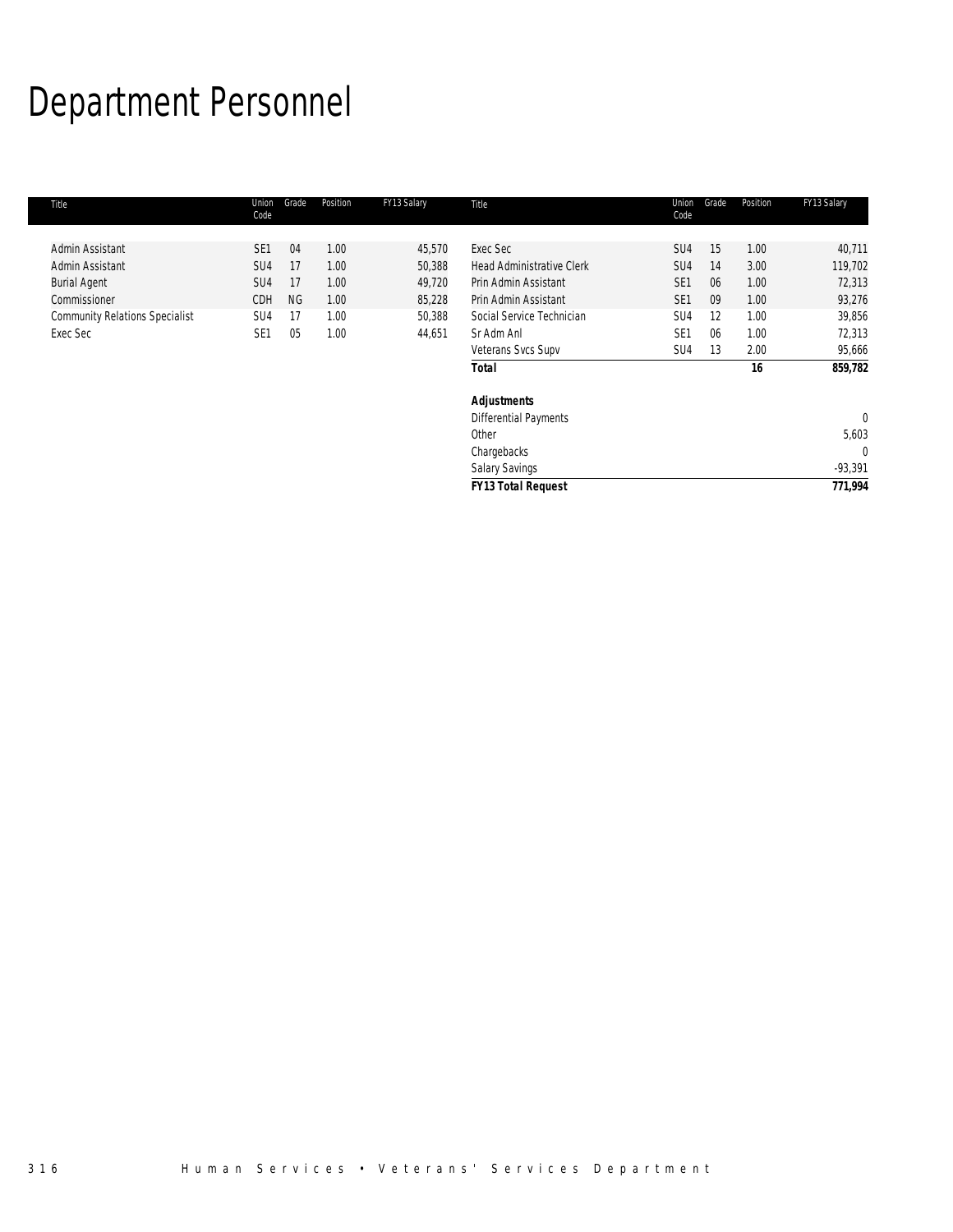### Program 1. Veterans' Services

### *Francisco Urena, Manager Organization: 741100*

### *Program Description*

The Veterans' Services Program explores all legal avenues to provide veterans and their dependents with assistance in obtaining benefits to which they are entitled. The Department provides emergency cash assistance to homeless or about –to-bedisplaced eligible veterans and their dependents. The Department also provides financial assistance and reimbursement of medical expenses to indigent veterans. The Department offers employment, housing, and other referral services. In addition, Department employees participate in the Massachusetts Veterans' Service Officer Association to improve services to veterans.

- To honor veterans by decorating graves and hero squares on Memorial Day.
- To provide financial and medical aid to eligible Boston veterans and their dependents.

| <b>Performance Measures</b>                           | Actual '10                                        | Actual '11 | Projected '12 | Target '13        |
|-------------------------------------------------------|---------------------------------------------------|------------|---------------|-------------------|
| % of hero squares decorated<br>Hero Squares Decorated | 100%                                              | 68%        | 74%<br>925    | 100%<br>1.125     |
| Individual Graves Decorated                           | 49.177                                            | 47.553     | 49,012        | 62,315            |
| receiving benefits                                    | Monthly average of veterans and dependents<br>683 | 739        | 734           | 780               |
| <b>Operating Budget</b>                               | Actual '10                                        | Actual '11 | Approp '12    | <b>Budget '13</b> |
| <b>Personnel Services</b>                             | 892.141                                           | 782.258    | 835,964       | 813,234           |
| Non Personnel                                         | 3.915.790                                         | 4.393.989  | 4,701,815     | 4,720,818         |
| <b>Total</b>                                          | 4,807,931                                         | 5,176,247  | 5,537,779     | 5,534,052         |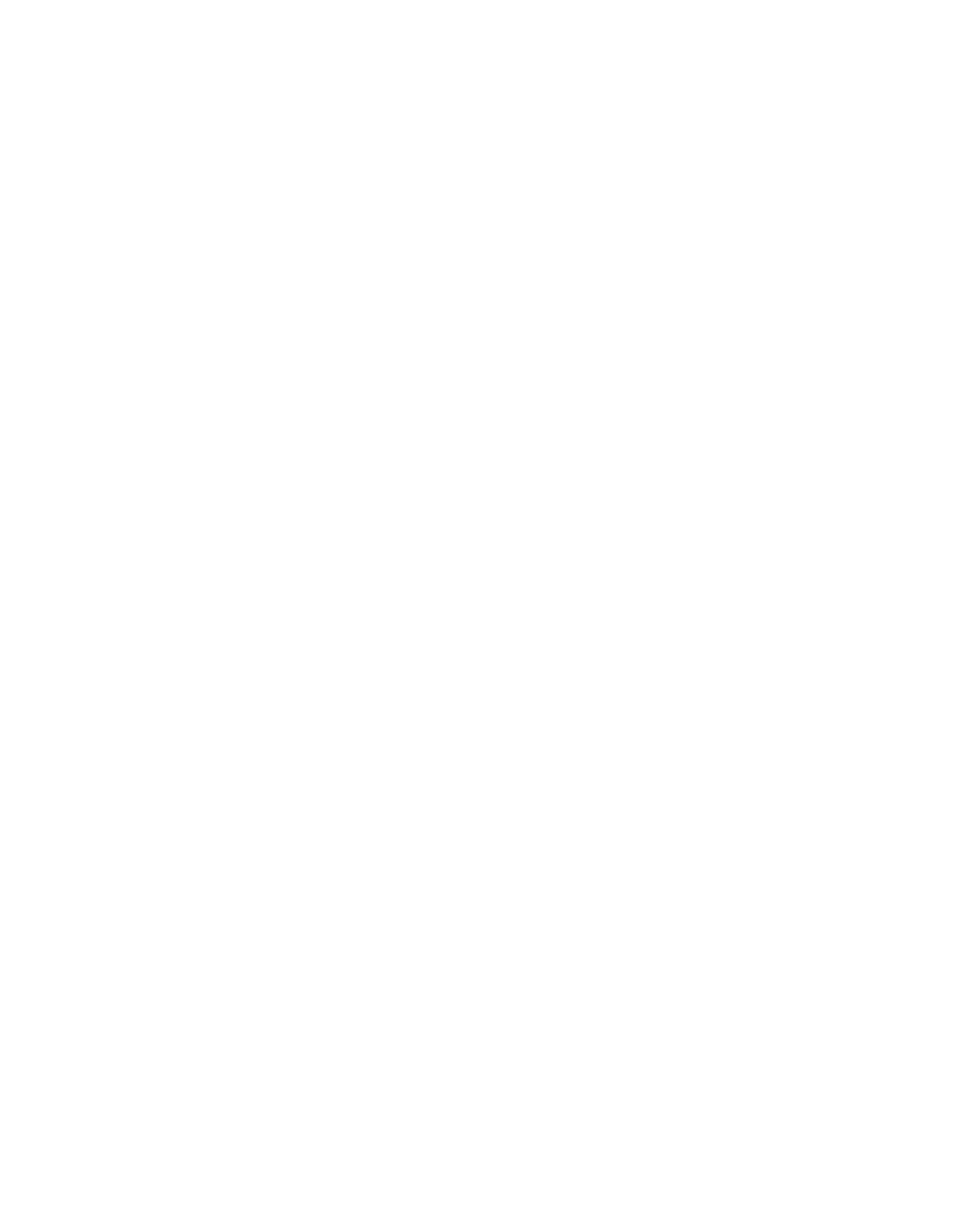# Women's Commission Operating Budget

### *Marie A.Turley, Executive Director Appropriation: 417*

### *Department Mission*

The mission of the Boston Women's Commission is to provide technical assistance, education, outreach, and advocacy on all issues of concern to women in the City of Boston. The Commission emphasizes economic opportunity, child care, youth programs for girls, and health and safety issues.

### *FY13 Performance Strategies*

- To advocate for increased attention to initiatives that affect women and families.
- To provide opportunities for girls through advocacy and education.
- To provide technical assistance to constituents and organizations on issues concerning women and families.

| <b>Operating Budget</b> | Program Name                        | Total Actual '10 | Total Actual '11 | Total Approp '12 | <b>Total Budget '13</b> |
|-------------------------|-------------------------------------|------------------|------------------|------------------|-------------------------|
|                         | Women's Commission                  | 158,318          | 157.998          | 159,557          | 161,091                 |
|                         | Total                               | 158,318          | 157,998          | 159,557          | 161,091                 |
| <b>Operating Budget</b> |                                     | Actual '10       | Actual '11       | Approp '12       | <b>Budget '13</b>       |
|                         |                                     |                  |                  |                  |                         |
|                         | Personnel Services<br>Non Personnel | 155,498<br>2,820 | 155,568<br>2,430 | 155,988<br>3.569 | 157,522<br>3,569        |
|                         | Total                               | 158,318          | 157,998          | 159,557          | 161,091                 |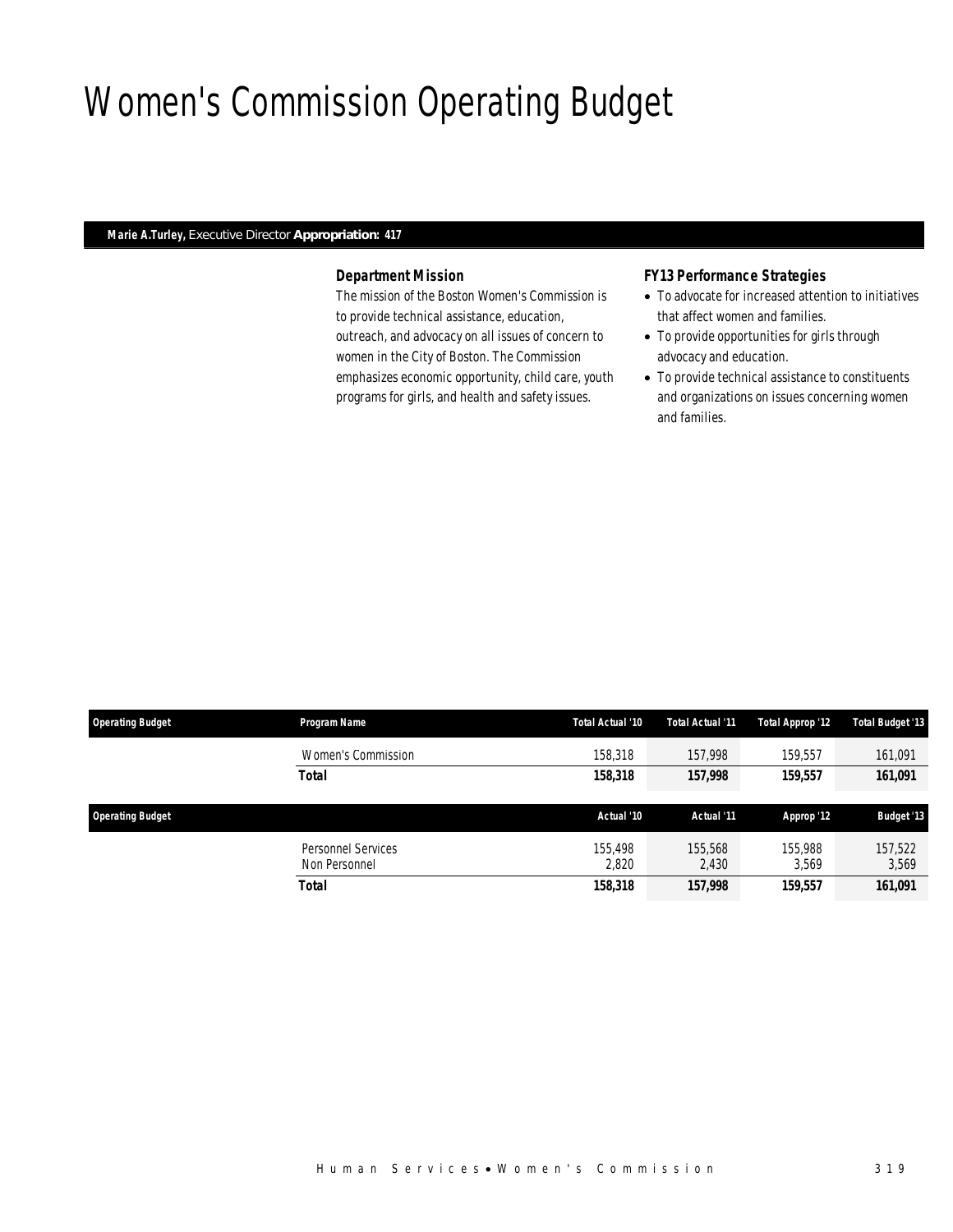# Women's Commission Operating Budget



### *Description of Services*

Services provided by the Women's Commission include outreach to individuals and groups, organizing working groups and task forces, and advocacy through support of legislative initiatives. The Commission collaborates with state and city agencies and non-profit organizations on women's issues.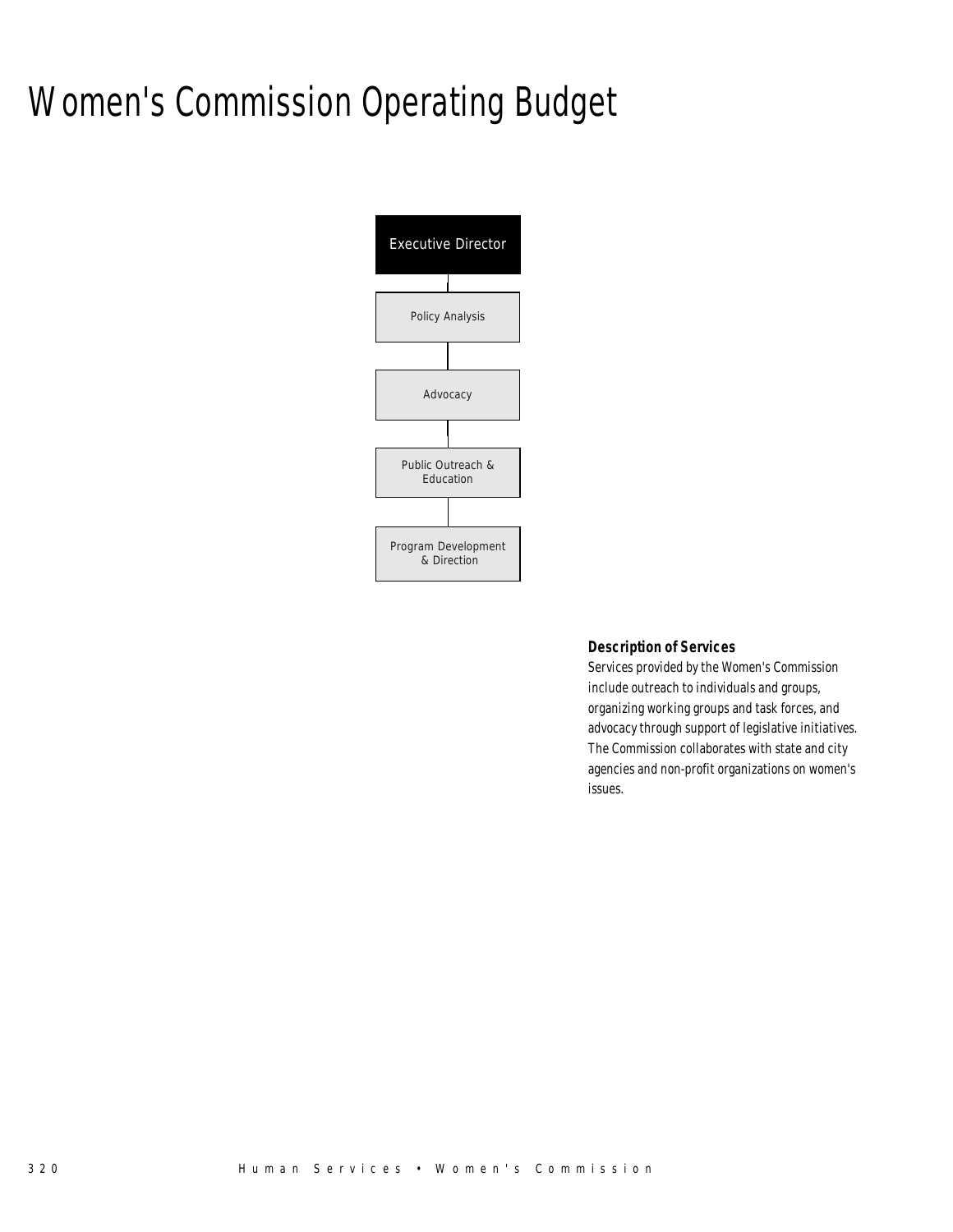# Department History

| <b>Personnel Services</b>       |                                                                                                                                                                                                                                                                                                      | FY10 Expenditure                                                                           | FY11 Expenditure                                                                               | FY12 Appropriation                                                                                                                          | FY13 Adopted                                                                                                               | Inc/Dec 12 vs 13                                                                                                                                         |
|---------------------------------|------------------------------------------------------------------------------------------------------------------------------------------------------------------------------------------------------------------------------------------------------------------------------------------------------|--------------------------------------------------------------------------------------------|------------------------------------------------------------------------------------------------|---------------------------------------------------------------------------------------------------------------------------------------------|----------------------------------------------------------------------------------------------------------------------------|----------------------------------------------------------------------------------------------------------------------------------------------------------|
|                                 | 51000 Permanent Employees<br>51100 Emergency Employees<br>51200 Overtime<br>51600 Unemployment Compensation<br>51700 Workers' Compensation<br><b>Total Personnel Services</b>                                                                                                                        | 155,498<br>0<br>0<br>0<br>0<br>155,498                                                     | 155,568<br>0<br>0<br>$\mathbf 0$<br>0<br>155,568                                               | 155,988<br>$\boldsymbol{0}$<br>$\mathbf 0$<br>$\mathbf 0$<br>$\overline{0}$<br>155,988                                                      | 157,522<br>$\mathbf 0$<br>$\mathbf 0$<br>$\mathbf{0}$<br>$\mathbf{0}$<br>157,522                                           | 1,534<br>$\overline{0}$<br>$\mathbf{0}$<br>$\mathbf{0}$<br>$\overline{0}$<br>1,534                                                                       |
| <b>Contractual Services</b>     |                                                                                                                                                                                                                                                                                                      |                                                                                            |                                                                                                |                                                                                                                                             |                                                                                                                            |                                                                                                                                                          |
|                                 | 52100 Communications<br>52200 Utilities<br>52400 Snow Removal<br>52500 Garbage/Waste Removal<br>52600 Repairs Buildings & Structures<br>52700 Repairs & Service of Equipment<br>52800 Transportation of Persons<br>52900 Contracted Services<br><b>Total Contractual Services</b>                    | FY10 Expenditure<br>1,931<br>$\boldsymbol{0}$<br>0<br>0<br>0<br>258<br>10<br>137<br>2,336  | FY11 Expenditure<br>1,218<br>$\mathbf 0$<br>0<br>0<br>$\mathbf{0}$<br>119<br>74<br>73<br>1,484 | FY12 Appropriation<br>1,644<br>$\boldsymbol{0}$<br>$\overline{0}$<br>$\overline{0}$<br>$\overline{0}$<br>550<br>$\mathbf 0$<br>675<br>2,869 | FY13 Adopted<br>1,644<br>$\mathbf 0$<br>$\mathbf{0}$<br>$\mathbf{0}$<br>$\mathbf{0}$<br>550<br>$\mathbf 0$<br>675<br>2,869 | Inc/Dec 12 vs 13<br>$\mathbf 0$<br>$\mathbf 0$<br>$\overline{0}$<br>$\mathbf{0}$<br>$\mathbf 0$<br>$\overline{0}$<br>$\mathbf{0}$<br>$\overline{0}$<br>0 |
| <b>Supplies &amp; Materials</b> |                                                                                                                                                                                                                                                                                                      | FY10 Expenditure                                                                           | FY11 Expenditure                                                                               | FY12 Appropriation                                                                                                                          | FY13 Adopted                                                                                                               | Inc/Dec 12 vs 13                                                                                                                                         |
|                                 | 53000 Auto Energy Supplies<br>53200 Food Supplies<br>53400 Custodial Supplies<br>53500 Med, Dental, & Hosp Supply<br>53600 Office Supplies and Materials<br>53700 Clothing Allowance<br>53800 Educational Supplies & Mat<br>53900 Misc Supplies & Materials<br><b>Total Supplies &amp; Materials</b> | $\boldsymbol{0}$<br>$\mathbf 0$<br>0<br>$\mathbf 0$<br>484<br>$\mathbf 0$<br>0<br>0<br>484 | $\boldsymbol{0}$<br>$\mathbf 0$<br>0<br>0<br>876<br>0<br>$\mathbf 0$<br>$\mathbf{0}$<br>876    | $\boldsymbol{0}$<br>$\boldsymbol{0}$<br>$\mathbf 0$<br>$\mathbf 0$<br>700<br>$\overline{0}$<br>$\boldsymbol{0}$<br>$\overline{0}$<br>700    | $\mathbf 0$<br>$\mathbf 0$<br>$\mathbf{0}$<br>$\mathbf 0$<br>700<br>$\mathbf{0}$<br>$\mathbf 0$<br>$\mathbf 0$<br>700      | $\mathbf{0}$<br>$\mathbf{0}$<br>$\mathbf{0}$<br>$\mathbf{0}$<br>$\mathbf 0$<br>$\overline{0}$<br>$\mathbf{0}$<br>$\overline{0}$<br>$\mathbf{0}$          |
| <b>Current Chgs &amp; Oblig</b> |                                                                                                                                                                                                                                                                                                      | FY10 Expenditure                                                                           | FY11 Expenditure                                                                               | FY12 Appropriation                                                                                                                          | FY13 Adopted                                                                                                               | Inc/Dec 12 vs 13                                                                                                                                         |
|                                 | 54300 Workers' Comp Medical<br>54400 Legal Liabilities<br>54500 Aid To Veterans<br>54600 Current Charges H&I<br>54700 Indemnification<br>54900 Other Current Charges<br>Total Current Chgs & Oblig                                                                                                   | $\boldsymbol{0}$<br>0<br>0<br>0<br>0<br>0<br>0                                             | $\boldsymbol{0}$<br>0<br>0<br>0<br>$\mathbf 0$<br>70<br>70                                     | $\boldsymbol{0}$<br>$\overline{0}$<br>$\overline{0}$<br>$\overline{0}$<br>$\overline{0}$<br>$\mathbf 0$<br>$\mathbf{0}$                     | $\boldsymbol{0}$<br>$\mathbf 0$<br>$\mathbf{0}$<br>$\mathbf{0}$<br>$\mathbf{0}$<br>$\mathbf 0$<br>$\mathbf{0}$             | $\mathbf{0}$<br>$\mathbf 0$<br>$\overline{0}$<br>$\overline{0}$<br>$\overline{0}$<br>$\mathbf{0}$<br>$\mathbf{0}$                                        |
| Equipment                       |                                                                                                                                                                                                                                                                                                      | FY10 Expenditure                                                                           | FY11 Expenditure                                                                               | FY12 Appropriation                                                                                                                          | FY13 Adopted                                                                                                               | Inc/Dec 12 vs 13                                                                                                                                         |
|                                 | 55000 Automotive Equipment<br>55400 Lease/Purchase<br>55600 Office Furniture & Equipment<br>55900 Misc Equipment<br><b>Total Equipment</b>                                                                                                                                                           | $\mathbf 0$<br>$\Omega$<br>$\boldsymbol{0}$<br>$\boldsymbol{0}$<br>0                       | 0<br>$\Omega$<br>0<br>0<br>0                                                                   | $\boldsymbol{0}$<br>$\Omega$<br>$\boldsymbol{0}$<br>0<br>0                                                                                  | $\mathbf 0$<br>$\mathbf 0$<br>$\boldsymbol{0}$<br>$\mathbf 0$<br>$\pmb{0}$                                                 | $\mathbf 0$<br>$\Omega$<br>$\mathbf 0$<br>0<br>0                                                                                                         |
| <b>Other</b>                    |                                                                                                                                                                                                                                                                                                      | FY10 Expenditure                                                                           | FY11 Expenditure                                                                               | FY12 Appropriation                                                                                                                          | FY13 Adopted                                                                                                               | Inc/Dec 12 vs 13                                                                                                                                         |
|                                 | 56200 Special Appropriation<br>57200 Structures & Improvements<br>58000 Land & Non-Structure<br><b>Total Other</b>                                                                                                                                                                                   | $\theta$<br>$\boldsymbol{0}$<br>0<br>0                                                     | 0<br>0<br>$\mathbf 0$<br>0                                                                     | $\boldsymbol{0}$<br>$\boldsymbol{0}$<br>0<br>$\bf{0}$                                                                                       | $\boldsymbol{0}$<br>$\mathbf 0$<br>$\mathbf 0$<br>$\mathbf 0$                                                              | 0<br>$\mathbf 0$<br>$\mathbf 0$<br>0                                                                                                                     |
|                                 | <b>Grand Total</b>                                                                                                                                                                                                                                                                                   | 158,318                                                                                    | 157,998                                                                                        | 159,557                                                                                                                                     | 161,091                                                                                                                    | 1,534                                                                                                                                                    |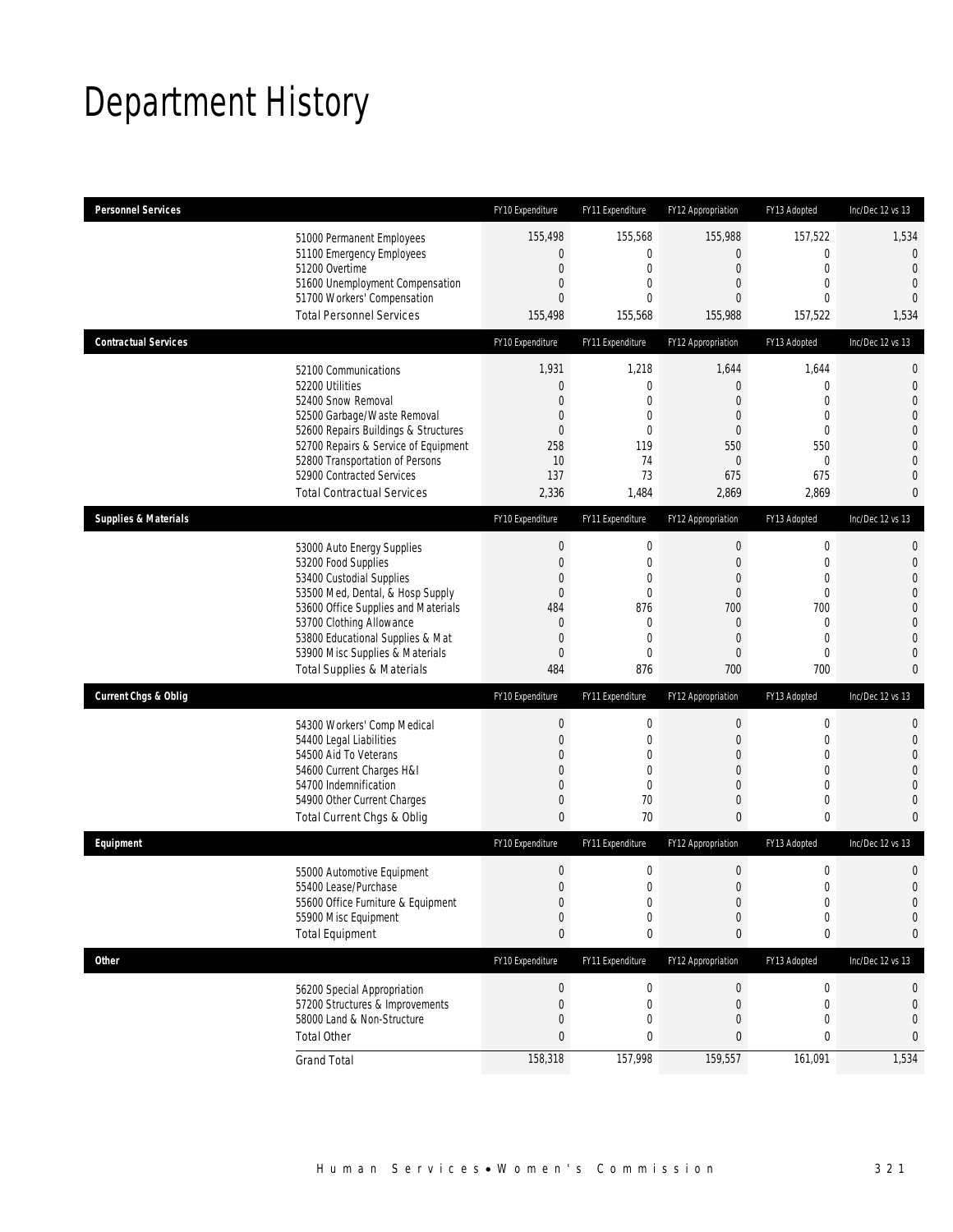# Department Personnel

| Title    | Union<br>Code | Grade     | Position | FY13 Salary | Title                     | Union<br>Code | Grade | Position       | FY13 Salary  |
|----------|---------------|-----------|----------|-------------|---------------------------|---------------|-------|----------------|--------------|
| Director | CDH           | <b>NG</b> | 1.00     | 89,188      | Staff Asst III            | <b>MYO</b>    | 07    | 1.00           | 63,692       |
|          |               |           |          |             | <b>Total</b>              |               |       | $\overline{2}$ | 152,880      |
|          |               |           |          |             | <b>Adjustments</b>        |               |       |                |              |
|          |               |           |          |             | Differential Payments     |               |       |                | $\mathbf 0$  |
|          |               |           |          |             | Other                     |               |       |                | 4,642        |
|          |               |           |          |             | Chargebacks               |               |       |                | $\mathbf{0}$ |
|          |               |           |          |             | Salary Savings            |               |       |                | $\mathbf{0}$ |
|          |               |           |          |             | <b>FY13 Total Request</b> |               |       |                | 157,522      |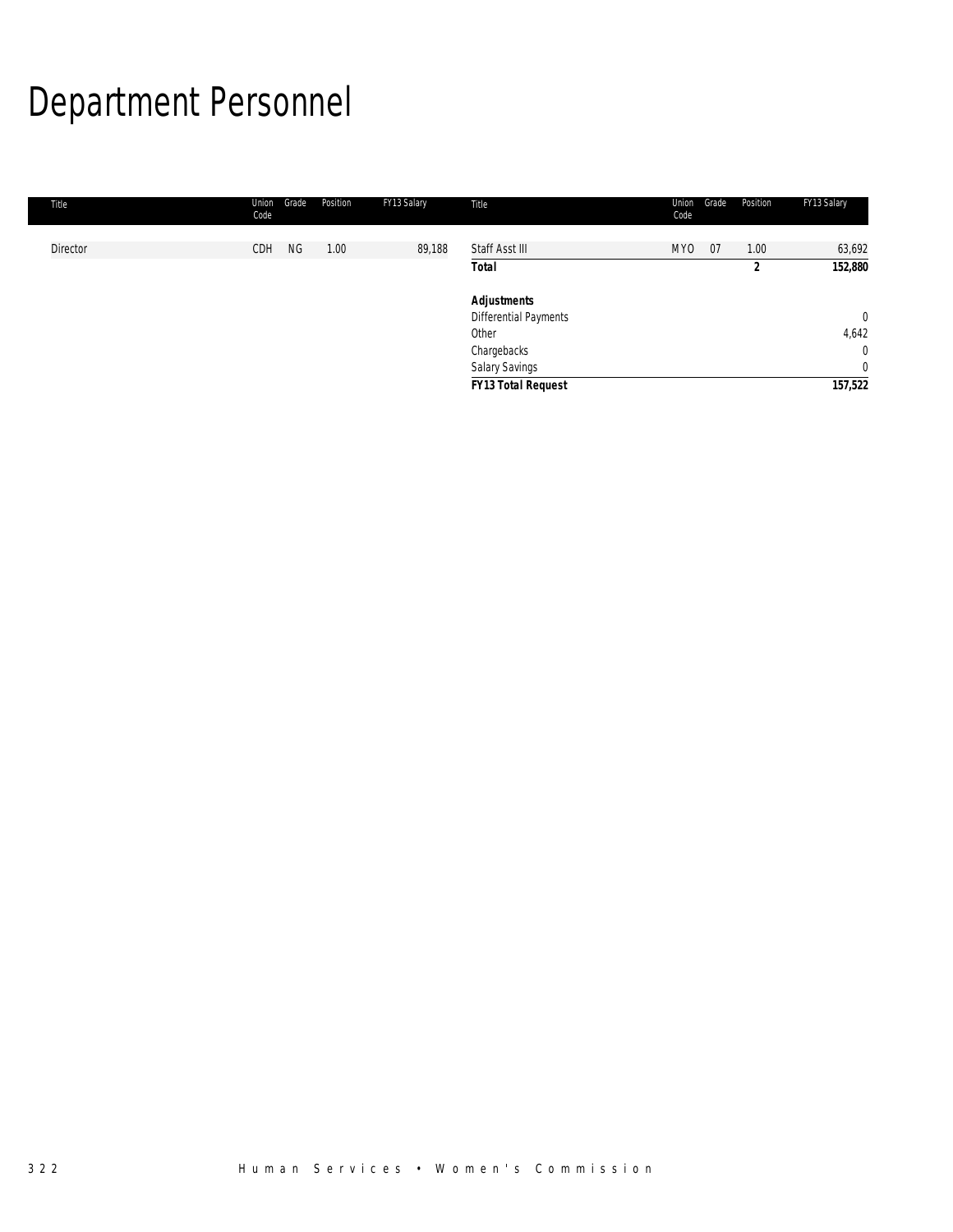### Program 1. Women's Commission

### *Marie A. Turley, Manager Organization: 417100*

### *Program Description*

The Women's Commission Program provides information and referrals, technical assistance, advocacy, and policy direction for women in the City. The program addresses all concerns, but has particular focus on economic and gender equity, health, safety, child care and programs for girls. This program collaborates with other City departments, Suffolk County, state and federal governments, and non-profit organizations on many of these issues.

- To advocate for increased attention to initiatives that affect women and families.
- To provide opportunities for girls through advocacy and education.
- To provide technical assistance to constituents and organizations on issues concerning women and families.

| <b>Performance Measures</b>     | Actual '10                                                                            | Actual '11 | Projected '12 | Target '13        |
|---------------------------------|---------------------------------------------------------------------------------------|------------|---------------|-------------------|
|                                 | 85%<br>% of constituents who receive appropriate<br>referrals within one business day | 81%        | 73%           | 83%               |
| Constituent referrals requested | 390                                                                                   | 418        | 358           | 400               |
| Day                             | Girls participating in Take Our Daughters to Work<br>50                               | 52         | 52            | 70                |
| Presentations given             | 13                                                                                    | 12         | 15            | 12                |
| Technical assistance efforts    | 93                                                                                    | 100        | 120           | 100               |
| <b>Operating Budget</b>         | Actual '10                                                                            | Actual '11 | Approp '12    | <b>Budget '13</b> |
| <b>Personnel Services</b>       | 155.498                                                                               | 155,568    | 155,988       | 157,522           |
| Non Personnel                   | 2,820                                                                                 | 2,430      | 3,569         | 3,569             |
| <b>Total</b>                    | 158,318                                                                               | 157,998    | 159,557       | 161,091           |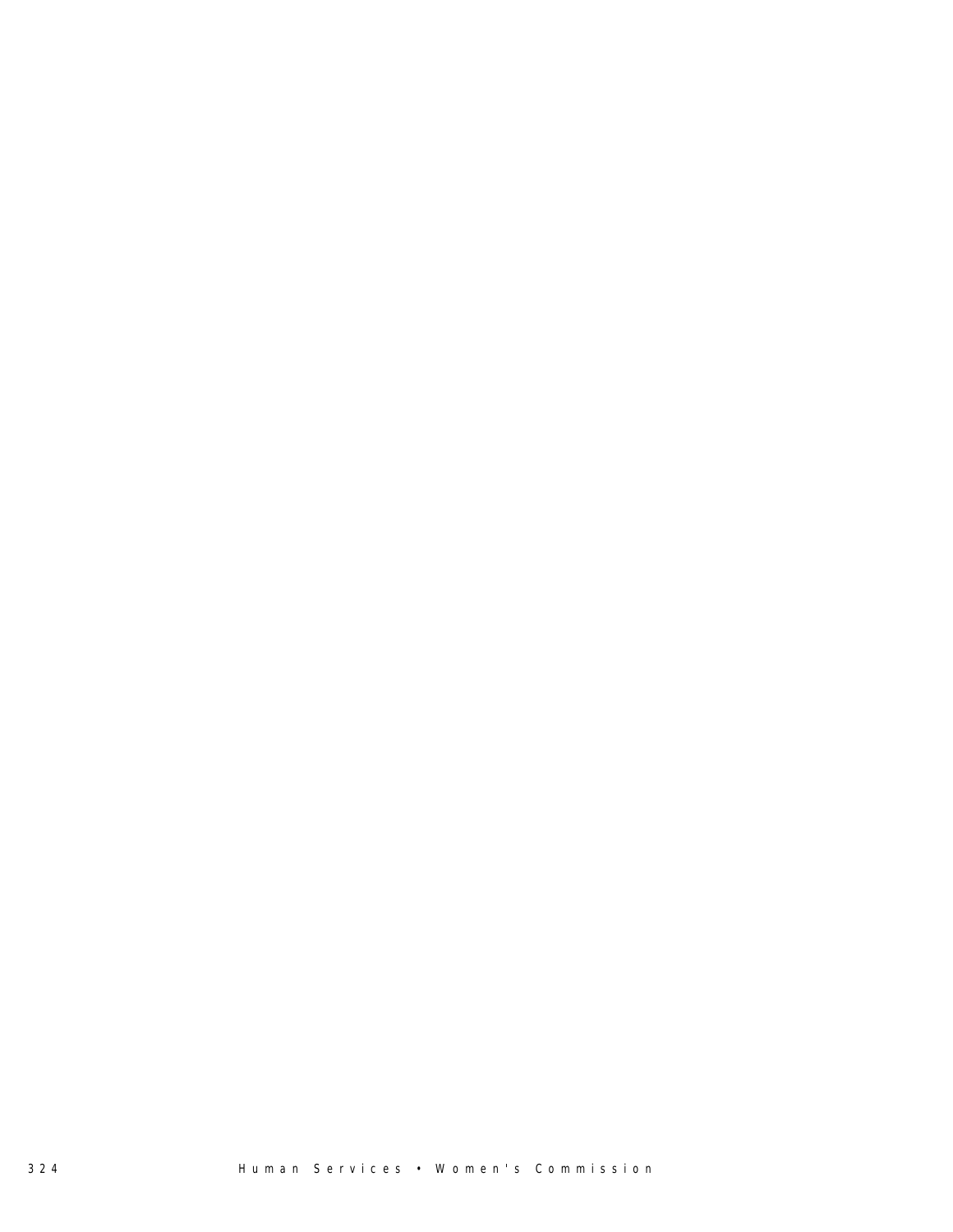### Youth Fund Operating Budget

### *Christine Wainwright, Director Appropriation: 448*

### *Department Mission*

The Youth Fund appropriation is used to support activities and services for Boston's youth. In addition to the Boston Public Schools, many City departments, including Parks and Recreation, Boston Centers for Youth and Families, Boston Public Library, Boston Public Health Commission, and the Jobs and Community Services division of BRA/EDIC provide services to Boston youth as part of their mission. The Youth Fund has been established to provide funding for summer jobs for youth and provide information on resources available to Boston's youth.

### *FY13 Performance Strategies*

- To hire the maximum number of youth who call the Hopeline.
- To provide employment opportunities for youth at community based organizations (CBOs).
- To provide timely information and referrals to resources available to Boston's youth.

| <b>Operating Budget</b>      | Program Name                                                 | Total Actual '10          | Total Actual '11               | <b>Total Approp '12</b>      | <b>Total Budget '13</b>        |
|------------------------------|--------------------------------------------------------------|---------------------------|--------------------------------|------------------------------|--------------------------------|
|                              | Youth Fund                                                   | 4,636,922                 | 4,637,151                      | 4,639,186                    | 4,639,187                      |
|                              | Total                                                        | 4,636,922                 | 4,637,151                      | 4,639,186                    | 4,639,187                      |
| <b>External Funds Budget</b> | <b>Fund Name</b>                                             | Total Actual '10          | Total Actual '11               | <b>Total Approp '12</b>      | <b>Total Budget '13</b>        |
|                              | Settlement Funds<br>Winter Jobs Byrne Grant<br>Youth at Risk | 657.918<br>0<br>1.611.135 | 144,020<br>$\Omega$<br>805,568 | 450,000<br>41,333<br>764,780 | 455,877<br>$\Omega$<br>806,780 |
|                              | <b>Total</b>                                                 | 2,269,053                 | 949,588                        | 1,256,113                    | 1,262,657                      |
| <b>Operating Budget</b>      |                                                              | Actual '10                | Actual '11                     | Approp '12                   | <b>Budget '13</b>              |
|                              | Personnel Services<br>Non Personnel                          | 242.970<br>4,393,952      | 4.217.168<br>419,983           | 4,219,303<br>419,883         | 4,223,155<br>416,032           |
|                              | <b>Total</b>                                                 | 4,636,922                 | 4,637,151                      | 4.639.186                    | 4,639,187                      |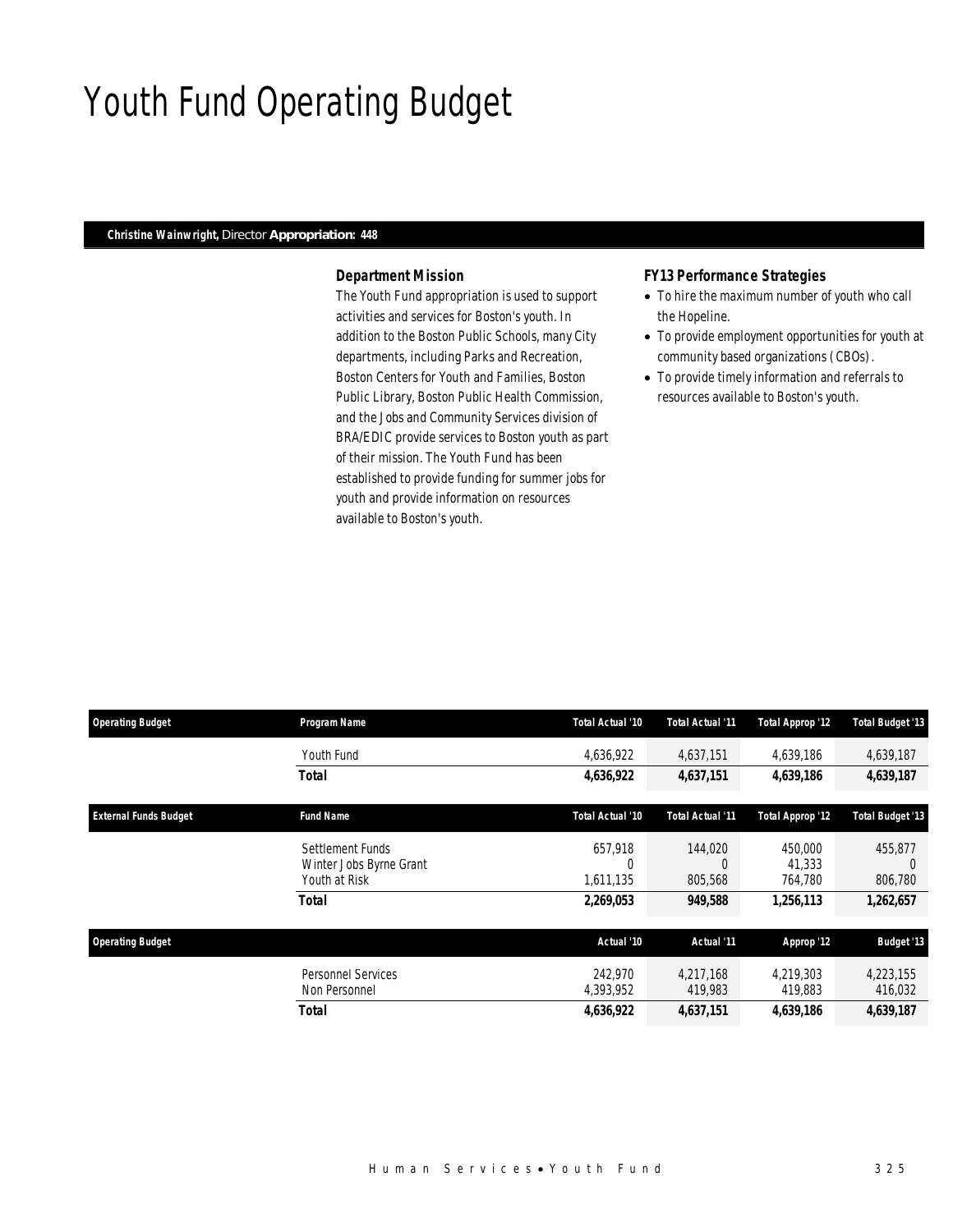### Youth Fund Operating Budget

### *Description of Services*

The Boston Youth Fund (BYF) supports employment opportunities and serves as a resource for Boston youth. BYF provides funding for summer jobs for youth at community based organizations (CBOs), and teams aimed at citywide beautification initiatives. During the school year, BYF supports the Youthline and the Bostonyouthzone.com website. The Youthline maintains a fully accessible - via web or phone - and comprehensive database of resources available to Boston's youth and their parents. The Youthline provides timely information and referrals to education, health, sport, cultural, civic participation and after-school resources available to youth in the City of Boston.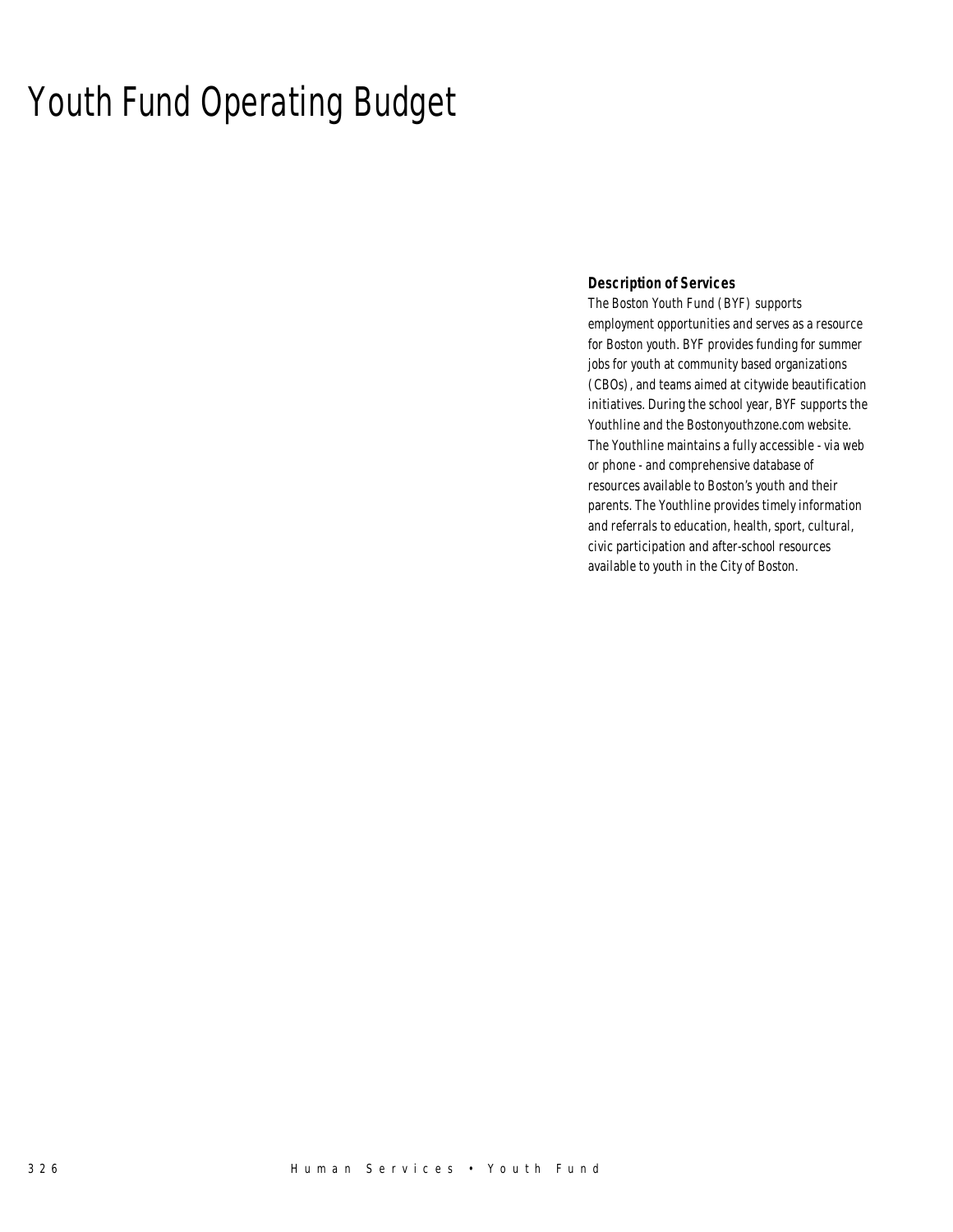# Department History

| <b>Personnel Services</b>       |                                                                         | FY10 Expenditure          | FY11 Expenditure        | FY12 Appropriation          | FY13 Adopted                | Inc/Dec 12 vs 13                 |
|---------------------------------|-------------------------------------------------------------------------|---------------------------|-------------------------|-----------------------------|-----------------------------|----------------------------------|
|                                 | 51000 Permanent Employees                                               | 238,955                   | 347,295                 | 366,533                     | 338,711                     | $-27,822$                        |
|                                 | 51100 Emergency Employees                                               | 0                         | 3,867,863               | 3,852,770                   | 3,884,444                   | 31,674                           |
|                                 | 51200 Overtime<br>51600 Unemployment Compensation                       | $\boldsymbol{0}$<br>4,015 | 0<br>2,010              | $\mathbf 0$<br>$\mathbf{0}$ | $\mathbf 0$<br>$\mathbf{0}$ | $\mathbf{0}$<br>$\mathbf{0}$     |
|                                 | 51700 Workers' Compensation                                             | $\overline{0}$            | 0                       | 0                           | $\mathbf{0}$                | $\mathbf{0}$                     |
|                                 | <b>Total Personnel Services</b>                                         | 242,970                   | 4,217,168               | 4,219,303                   | 4,223,155                   | 3,852                            |
| <b>Contractual Services</b>     |                                                                         | FY10 Expenditure          | FY11 Expenditure        | FY12 Appropriation          | FY13 Adopted                | Inc/Dec 12 vs 13                 |
|                                 | 52100 Communications                                                    | 353                       | 315                     | 840                         | 840                         | $\mathbf 0$                      |
|                                 | 52200 Utilities                                                         | 0                         | $\mathbf 0$             | $\mathbf{0}$                | $\mathbf{0}$                | $\mathbf 0$                      |
|                                 | 52400 Snow Removal                                                      | $\Omega$<br>0             | $\Omega$<br>0           | 0<br>0                      | $\theta$<br>$\mathbf{0}$    | $\overline{0}$<br>$\overline{0}$ |
|                                 | 52500 Garbage/Waste Removal<br>52600 Repairs Buildings & Structures     | $\Omega$                  | 0                       | $\Omega$                    | $\mathbf{0}$                | $\mathbf 0$                      |
|                                 | 52700 Repairs & Service of Equipment                                    | 0                         | $\mathbf{0}$            | $\overline{0}$              | $\mathbf{0}$                | $\overline{0}$                   |
|                                 | 52800 Transportation of Persons                                         | $\overline{0}$            | $\overline{0}$          | $\overline{0}$              | $\overline{0}$              | $\mathbf{0}$                     |
|                                 | 52900 Contracted Services                                               | 20,520                    | 9,870                   | 5,726                       | 5,726                       | $\overline{0}$                   |
|                                 | <b>Total Contractual Services</b>                                       | 20,873                    | 10,185                  | 6,566                       | 6,566                       | 0                                |
| <b>Supplies &amp; Materials</b> |                                                                         | FY10 Expenditure          | FY11 Expenditure        | FY12 Appropriation          | FY13 Adopted                | Inc/Dec 12 vs 13                 |
|                                 | 53000 Auto Energy Supplies                                              | $\boldsymbol{0}$          | $\boldsymbol{0}$        | 3,851                       | $\boldsymbol{0}$            | $-3,851$                         |
|                                 | 53200 Food Supplies                                                     | $\boldsymbol{0}$          | $\mathbf 0$             | $\boldsymbol{0}$            | $\mathbf 0$                 | $\mathbf 0$                      |
|                                 | 53400 Custodial Supplies                                                | 368                       | $\mathbf{0}$            | 500                         | 500                         | $\overline{0}$                   |
|                                 | 53500 Med, Dental, & Hosp Supply<br>53600 Office Supplies and Materials | $\boldsymbol{0}$<br>8,012 | $\mathbf{0}$<br>6,480   | $\boldsymbol{0}$<br>8,000   | $\boldsymbol{0}$<br>8,000   | $\overline{0}$<br>$\mathbf 0$    |
|                                 | 53700 Clothing Allowance                                                | 0                         | 0                       | $\mathbf 0$                 | $\mathbf 0$                 | $\overline{0}$                   |
|                                 | 53800 Educational Supplies & Mat                                        | $\mathbf{0}$              | $\mathbf{0}$            | $\overline{0}$              | $\overline{0}$              | $\overline{0}$                   |
|                                 | 53900 Misc Supplies & Materials                                         | 23,566                    | 17,470                  | 24,366                      | 24,366                      | $\Omega$                         |
|                                 | <b>Total Supplies &amp; Materials</b>                                   | 31,946                    | 23,950                  | 36,717                      | 32,866                      | $-3,851$                         |
| <b>Current Chgs &amp; Oblig</b> |                                                                         | FY10 Expenditure          | FY11 Expenditure        | FY12 Appropriation          | FY13 Adopted                | Inc/Dec 12 vs 13                 |
|                                 | 54300 Workers' Comp Medical                                             | $70\,$                    | $\boldsymbol{0}$        | $\boldsymbol{0}$            | $\boldsymbol{0}$            | $\mathbf{0}$                     |
|                                 | 54400 Legal Liabilities                                                 | $\boldsymbol{0}$          | $\mathbf 0$             | $\boldsymbol{0}$            | $\mathbf 0$                 | $\mathbf 0$                      |
|                                 | 54500 Aid To Veterans                                                   | $\overline{0}$            | $\mathbf{0}$            | 0                           | $\mathbf{0}$                | $\overline{0}$                   |
|                                 | 54600 Current Charges H&I                                               | $\mathbf 0$               | $\overline{0}$          | 0                           | $\mathbf{0}$                | $\overline{0}$                   |
|                                 | 54700 Indemnification<br>54900 Other Current Charges                    | $\overline{0}$<br>1,313   | $\overline{0}$<br>1,084 | $\overline{0}$<br>1,600     | $\mathbf{0}$<br>1,600       | $\overline{0}$<br>$\overline{0}$ |
|                                 | Total Current Chgs & Oblig                                              | 1,383                     | 1,084                   | 1,600                       | 1,600                       | $\overline{0}$                   |
| Equipment                       |                                                                         | FY10 Expenditure          | FY11 Expenditure        | FY12 Appropriation          | FY13 Adopted                | Inc/Dec 12 vs 13                 |
|                                 | 55000 Automotive Equipment                                              | $\boldsymbol{0}$          | $\boldsymbol{0}$        | $\boldsymbol{0}$            | $\boldsymbol{0}$            | $\mathbf 0$                      |
|                                 | 55400 Lease/Purchase                                                    | $\Omega$                  | 0                       | $\mathbf{0}$                | $\mathbf 0$                 | $\overline{0}$                   |
|                                 | 55600 Office Furniture & Equipment                                      | $\boldsymbol{0}$          | 0                       | $\boldsymbol{0}$            | $\boldsymbol{0}$            | $\mathbf 0$                      |
|                                 | 55900 Misc Equipment                                                    | 0                         | 9,764                   | $\mathbf 0$                 | $\mathbf 0$                 | $\mathbf 0$                      |
|                                 | <b>Total Equipment</b>                                                  | 0                         | 9,764                   | 0                           | 0                           | 0                                |
| <b>Other</b>                    |                                                                         | FY10 Expenditure          | FY11 Expenditure        | FY12 Appropriation          | FY13 Adopted                | Inc/Dec 12 vs 13                 |
|                                 | 56200 Special Appropriation                                             | 4,339,750                 | 375,000                 | 375,000                     | 375,000                     | 0                                |
|                                 | 57200 Structures & Improvements                                         | 0                         | 0                       | $\boldsymbol{0}$            | 0                           | $\mathbf 0$                      |
|                                 | 58000 Land & Non-Structure                                              | $\boldsymbol{0}$          | $\mathbf 0$             | $\boldsymbol{0}$            | $\mathbf 0$                 | $\mathbf 0$                      |
|                                 | <b>Total Other</b>                                                      | 4,339,750                 | 375,000                 | 375,000                     | 375,000                     | 0                                |
|                                 | <b>Grand Total</b>                                                      | 4,636,922                 | 4,637,151               | 4,639,186                   | 4,639,186                   | $\mathbf 0$                      |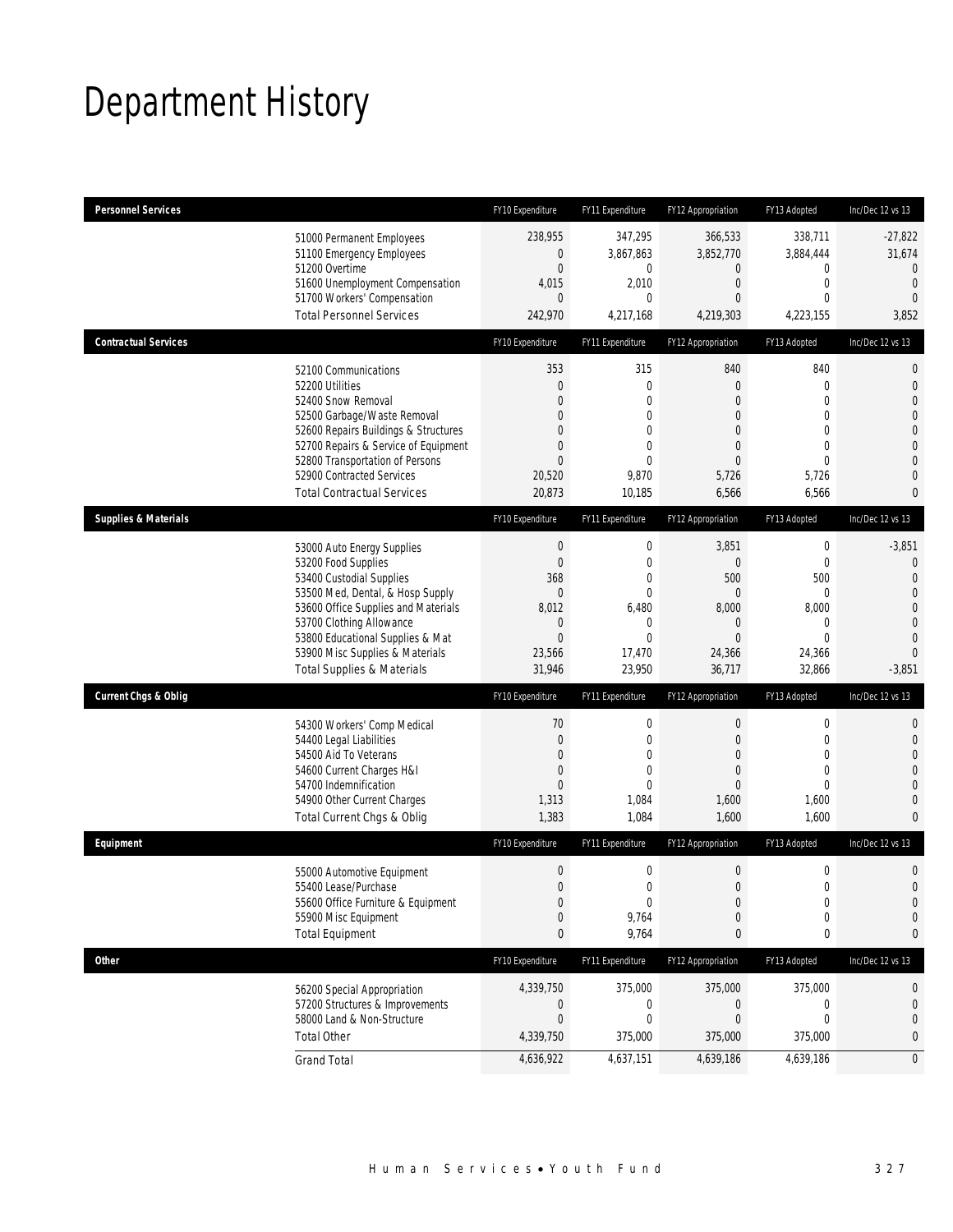# Department Personnel

| Title               | Union<br>Code | Grade     | Position | FY13 Salary | Title                     | Union<br>Code | Grade     | Position | FY13 Salary  |
|---------------------|---------------|-----------|----------|-------------|---------------------------|---------------|-----------|----------|--------------|
|                     |               |           |          |             |                           |               |           |          |              |
| Admin Assistant     | EXO           | <b>NG</b> | 1.00     | 31,938      | <b>Exec Assistant</b>     | <b>MYN</b>    | <b>NG</b> | 1.00     | 66,441       |
| Admin Assistant III | MY0           | 08        | 1.00     | 50,457      | St Asst I                 | EXO           | <b>NG</b> | 3.00     | 84,862       |
| C.B.O.Director      | MY0           | 06        | 1.00     | 56,471      | <b>Staff Asst</b>         | MY0           | 05        | 1.00     | 43,812       |
|                     |               |           |          |             | <b>Total</b>              |               |           | 8        | 333,981      |
|                     |               |           |          |             | <b>Adjustments</b>        |               |           |          |              |
|                     |               |           |          |             | Differential Payments     |               |           |          | $\mathbf{0}$ |
|                     |               |           |          |             | Other                     |               |           |          | 4,729        |
|                     |               |           |          |             | Chargebacks               |               |           |          | $\mathbf 0$  |
|                     |               |           |          |             | Salary Savings            |               |           |          | $\mathbf 0$  |
|                     |               |           |          |             | <b>FY13 Total Request</b> |               |           |          | 338,710      |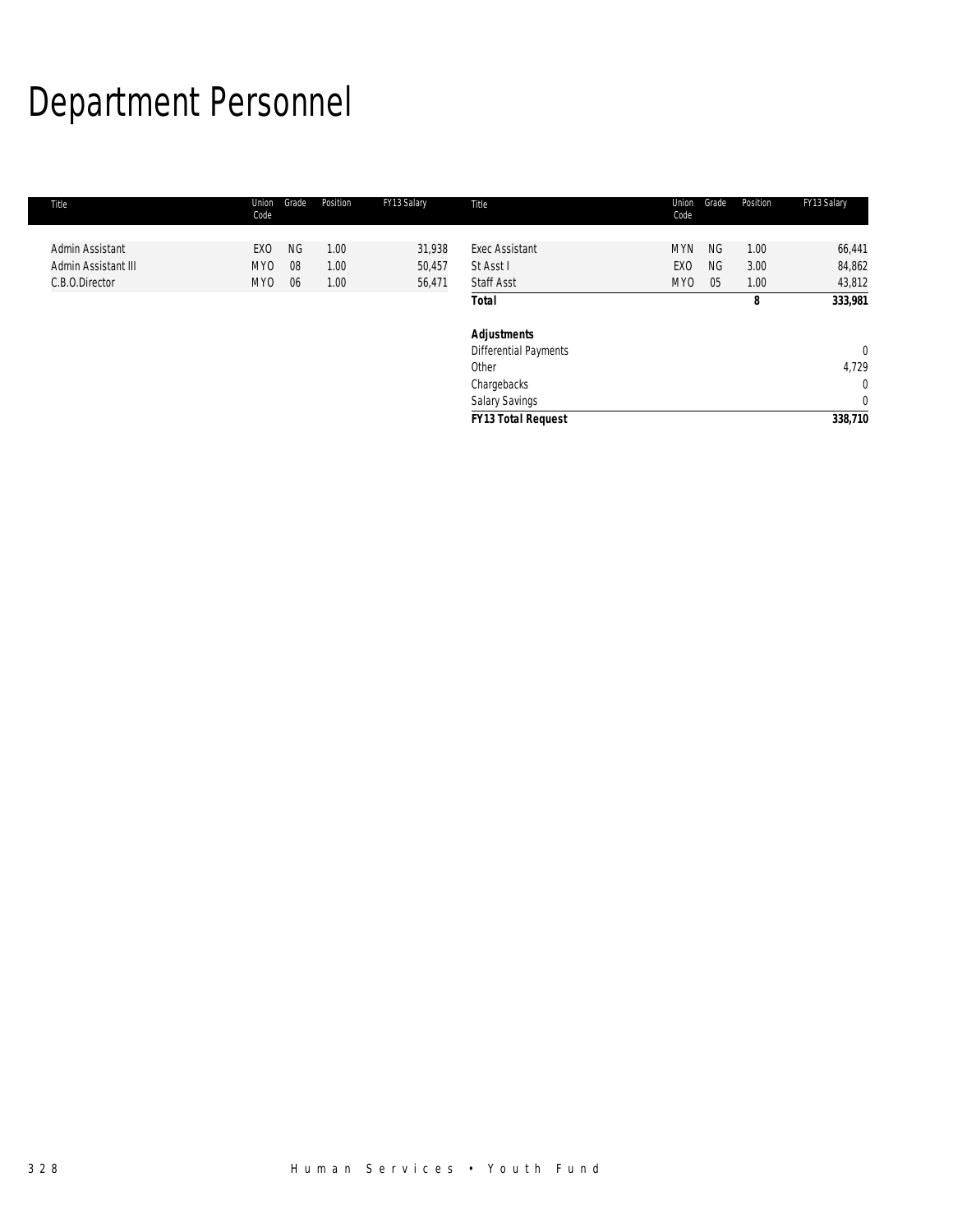# External Funds History

| <b>Personnel Services</b>       |                                                                          | FY10 Expenditure                | FY11 Expenditure                     | FY12 Appropriation              | FY13 Adopted                    | Inc/Dec 12 vs 13                 |
|---------------------------------|--------------------------------------------------------------------------|---------------------------------|--------------------------------------|---------------------------------|---------------------------------|----------------------------------|
|                                 | 51000 Permanent Employees<br>51100 Emergency Employees<br>51200 Overtime | $\mathbf 0$<br>$\overline{0}$   | $\boldsymbol{0}$<br>933,803          | $\mathbf 0$<br>1,256,113        | $\boldsymbol{0}$<br>1,262,657   | $\mathbf 0$<br>6,544             |
|                                 | 51300 Part Time Employees                                                | 0<br>0                          | 0<br>$\mathbf 0$                     | 0<br>$\overline{0}$             | 0<br>0                          | $\theta$<br>$\overline{0}$       |
|                                 | 51400 Health Insurance<br>51500 Pension & Annunity                       | 0<br>0                          | $\mathbf 0$<br>$\mathbf 0$           | 0<br>0                          | $\theta$<br>0                   | $\Omega$<br>$\overline{0}$       |
|                                 | 51600 Unemployment Compensation<br>51700 Workers' Compensation           | 0<br>0                          | $\mathbf{0}$<br>$\boldsymbol{0}$     | 0<br>$\mathbf 0$                | $\theta$<br>$\overline{0}$      | $\overline{0}$<br>$\overline{0}$ |
|                                 | 51800 Indirect Costs                                                     | 0                               | 0                                    | 0                               | 0                               | $\overline{0}$                   |
|                                 | 51900 Medicare<br><b>Total Personnel Services</b>                        | $\overline{0}$<br>0             | $\mathbf{0}$<br>933,803              | $\overline{0}$<br>1,256,113     | $\overline{0}$<br>1,262,657     | $\overline{0}$<br>6,544          |
| <b>Contractual Services</b>     |                                                                          | FY10 Expenditure                | FY11 Expenditure                     | FY12 Appropriation              | FY13 Adopted                    | Inc/Dec 12 vs 13                 |
|                                 |                                                                          | $\boldsymbol{0}$                | $\boldsymbol{0}$                     | $\boldsymbol{0}$                | $\boldsymbol{0}$                | $\mathbf{0}$                     |
|                                 | 52100 Communications<br>52200 Utilities                                  | $\overline{0}$                  | $\boldsymbol{0}$                     | 0                               | 0                               | $\mathbf{0}$                     |
|                                 | 52400 Snow Removal                                                       | $\Omega$                        | 0                                    | 0                               | $\theta$                        | $\Omega$                         |
|                                 | 52500 Garbage/Waste Removal<br>52600 Repairs Buildings & Structures      | 0<br>0                          | 0<br>0                               | 0<br>0                          | 0<br>0                          | $\Omega$<br>$\mathbf 0$          |
|                                 | 52700 Repairs & Service of Equipment                                     | 0                               | $\mathbf{0}$                         | $\mathbf 0$                     | $\overline{0}$                  | $\Omega$                         |
|                                 | 52800 Transportation of Persons<br>52900 Contracted Services             | $\overline{0}$<br>1,711,135     | 0<br>0                               | 0<br>0                          | 0<br>0                          | $\bigcap$<br>$\sqrt{ }$          |
|                                 | <b>Total Contractual Services</b>                                        | 1,711,135                       | $\bf{0}$                             | 0                               | 0                               | $\mathbf 0$                      |
| <b>Supplies &amp; Materials</b> |                                                                          | FY10 Expenditure                | FY11 Expenditure                     | FY12 Appropriation              | FY13 Adopted                    | Inc/Dec 12 vs 13                 |
|                                 | 53000 Auto Energy Supplies                                               | $\boldsymbol{0}$                | $\boldsymbol{0}$                     | $\boldsymbol{0}$                | $\mathbf 0$                     | $\theta$                         |
|                                 | 53200 Food Supplies<br>53400 Custodial Supplies                          | $\overline{0}$<br>$\Omega$      | $\boldsymbol{0}$<br>$\mathbf{0}$     | 0<br>0                          | $\mathbf 0$<br>0                | $\mathbf{0}$<br>$\overline{0}$   |
|                                 | 53500 Med, Dental, & Hosp Supply                                         | 0                               | $\mathbf 0$                          | 0                               | 0                               | $\overline{0}$                   |
|                                 | 53600 Office Supplies and Materials                                      | 0                               | 0                                    | 0                               | $\theta$                        | $\overline{0}$                   |
|                                 | 53700 Clothing Allowance<br>53800 Educational Supplies & Mat             | 0<br>0                          | $\boldsymbol{0}$<br>$\mathbf 0$      | $\mathbf 0$<br>0                | $\overline{0}$<br>0             | $\bigcap$<br>$\Omega$            |
|                                 | 53900 Misc Supplies & Materials                                          | 0                               | $\mathbf 0$                          | 0                               | 0                               | $\sqrt{ }$                       |
|                                 | <b>Total Supplies &amp; Materials</b>                                    | 0                               | 0                                    | 0                               | 0                               | $\Omega$                         |
| <b>Current Chgs &amp; Oblig</b> |                                                                          | FY10 Expenditure                | FY11 Expenditure                     | FY12 Appropriation              | FY13 Adopted                    | Inc/Dec 12 vs 13                 |
|                                 | 54300 Workers' Comp Medical                                              | $\boldsymbol{0}$                | $\boldsymbol{0}$                     | $\boldsymbol{0}$                | $\mathbf 0$                     | $\mathbf{0}$                     |
|                                 | 54400 Legal Liabilities<br>54600 Current Charges H&I                     | 0<br>0                          | $\boldsymbol{0}$<br>$\mathbf{0}$     | 0<br>0                          | 0<br>0                          | $\overline{0}$<br>$\bigcap$      |
|                                 | 54700 Indemnification                                                    | 0                               | 0                                    | 0                               | 0                               | $\bigcap$                        |
|                                 | 54900 Other Current Charges<br>Total Current Chgs & Oblig                | 0<br>$\overline{0}$             | $\mathbf 0$<br>$\mathbf{0}$          | 0<br>0                          | 0<br>0                          | $\mathbf 0$<br>$\mathbf 0$       |
| Equipment                       |                                                                          | FY10 Expenditure                | FY11 Expenditure                     | FY12 Appropriation              | FY13 Adopted                    | Inc/Dec 12 vs 13                 |
|                                 |                                                                          |                                 |                                      |                                 |                                 |                                  |
|                                 | 55000 Automotive Equipment<br>55400 Lease/Purchase                       | $\boldsymbol{0}$<br>$\mathbf 0$ | $\boldsymbol{0}$<br>$\boldsymbol{0}$ | $\pmb{0}$<br>$\mathbf 0$        | $\boldsymbol{0}$<br>$\mathbf 0$ | $\boldsymbol{0}$<br>$\mathbf{0}$ |
|                                 | 55600 Office Furniture & Equipment                                       | 0                               | $\boldsymbol{0}$                     | 0                               | 0                               | 0                                |
|                                 | 55900 Misc Equipment<br><b>Total Equipment</b>                           | 0<br>0                          | 0<br>$\bf{0}$                        | 0<br>0                          | 0<br>0                          | $\overline{0}$<br>$\bf{0}$       |
| Other                           |                                                                          | FY10 Expenditure                | FY11 Expenditure                     | FY12 Appropriation              | FY13 Adopted                    | Inc/Dec 12 vs 13                 |
|                                 |                                                                          | 557,918                         |                                      |                                 |                                 |                                  |
|                                 | 56200 Special Appropriation<br>57200 Structures & Improvements           | 0                               | 15,785<br>$\boldsymbol{0}$           | $\boldsymbol{0}$<br>$\mathbf 0$ | $\boldsymbol{0}$<br>$\mathbf 0$ | $\boldsymbol{0}$<br>$\mathbf 0$  |
|                                 | 58000 Land & Non-Structure                                               | $\mathbf 0$                     | $\boldsymbol{0}$                     | 0                               | 0                               | $\mathbf{0}$                     |
|                                 | <b>Total Other</b>                                                       | 557,918                         | 15,785                               | 0                               | 0                               | $\mathbf 0$                      |
|                                 | <b>Grand Total</b>                                                       | 2,269,053                       | 949,588                              | 1,256,113                       | 1,262,677                       | 6,544                            |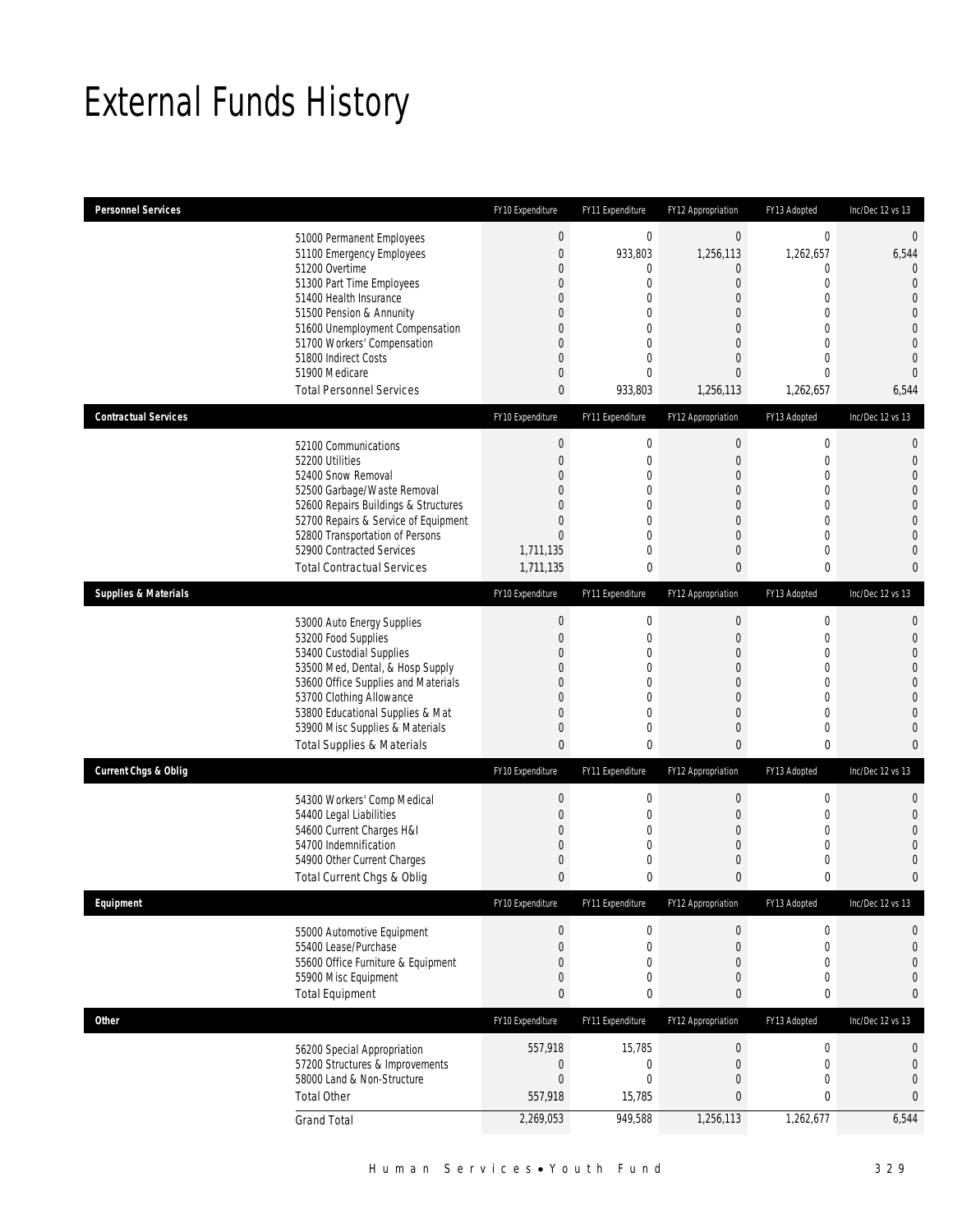### Program 1. Youth Fund

### *Christine Wainwright, Manager Organization: 448100*

### *Program Description*

The Youth Fund appropriation will be used to support activities and services for Boston's youth. In addition to the Boston Public Schools, many City departments, including Parks and Recreation, Boston Centers for Youth and Families, Boston Public Library, Boston Public Health Commission, and the Jobs and Community Services division of BRA/EDIC provide services to Boston youth as part of their mission. The Youth Fund has been established to provide funding for summer jobs for youth and provide information on resources available to Boston's youth.

- To hire the maximum number of youth who call the Hopeline.
- To provide employment opportunities for youth at community based organizations (CBOs).
- To provide timely information and referrals to resources available to Boston's youth.

| <b>Performance Measures</b> |                                                                                                                                                                                                                                                                                | Actual '10                                                            | Actual '11                                                             | Projected '12                                                    | Target '13                                                     |
|-----------------------------|--------------------------------------------------------------------------------------------------------------------------------------------------------------------------------------------------------------------------------------------------------------------------------|-----------------------------------------------------------------------|------------------------------------------------------------------------|------------------------------------------------------------------|----------------------------------------------------------------|
|                             | % of high school youth employed in the City<br>ABCD summer hires<br>Federal stimulus summer jobs<br>Hopeline callers<br>Other summer jobs leveraged<br>Private Industry Council (PIC) summer hires<br>Referrals provided by Youthline<br>Summer worksites<br>Total summer jobs | 39%<br>1,377<br>855<br>7,998<br>764<br>3,102<br>4,149<br>363<br>9,752 | 36%<br>2,933<br>533<br>7,451<br>847<br>3,091<br>4,127<br>357<br>10,706 | 32%<br>1.169<br>6,542<br>1.344<br>2.953<br>2,306<br>350<br>8.837 | 24%<br>716<br>6,800<br>2,111<br>2,639<br>3,600<br>360<br>8,837 |
|                             | Youth Fund summer hires                                                                                                                                                                                                                                                        | 3,654                                                                 | 3,302                                                                  | 3,371                                                            | 3,371                                                          |
| <b>Operating Budget</b>     |                                                                                                                                                                                                                                                                                | Actual '10                                                            | Actual '11                                                             | Approp '12                                                       | <b>Budget '13</b>                                              |
|                             | <b>Personnel Services</b><br>Non Personnel                                                                                                                                                                                                                                     | 242,970<br>4,393,952                                                  | 4,217,168<br>419,983                                                   | 4,219,303<br>419,883                                             | 4,223,155<br>416,032                                           |
|                             | <b>Total</b>                                                                                                                                                                                                                                                                   | 4,636,922                                                             | 4,637,151                                                              | 4,639,186                                                        | 4,639,187                                                      |